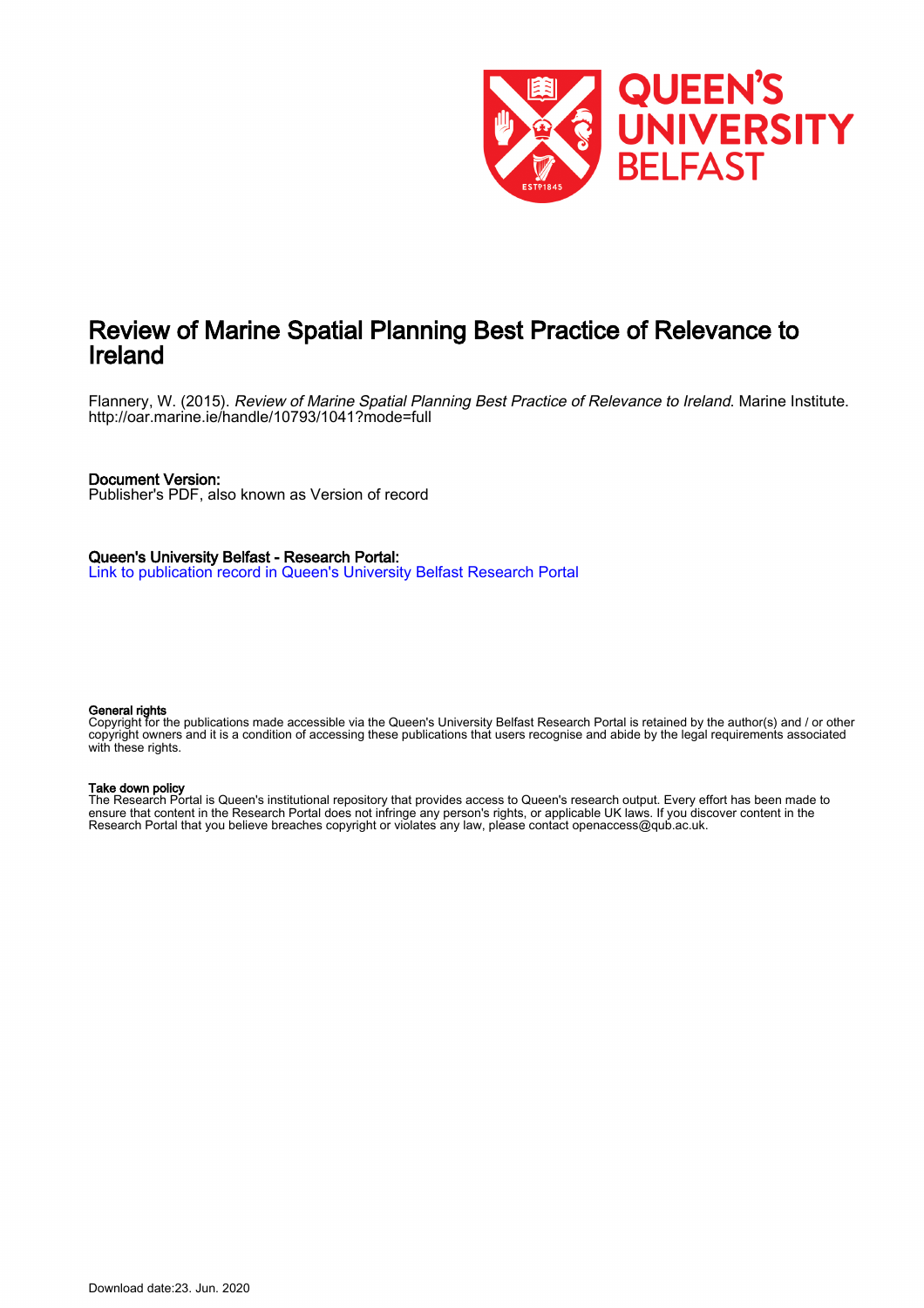## **Review of Marine Spatial Planning**

**Best Practice of Relevance to Ireland** 

**Wesley Flannery** 

# **School of Planning, Architecture and Civil Engineering**

**Queen's University Belfast** 

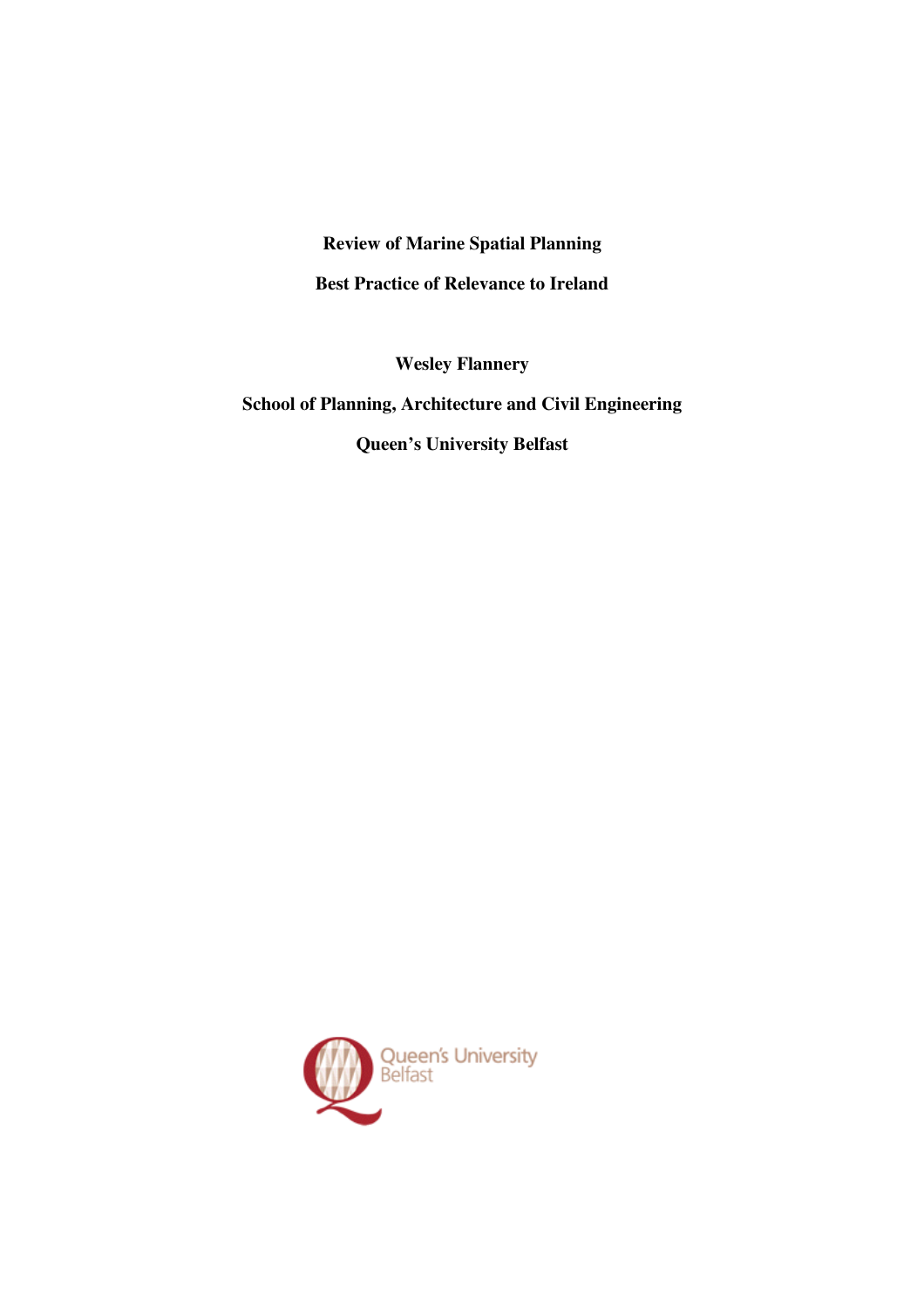# **Table of Contents**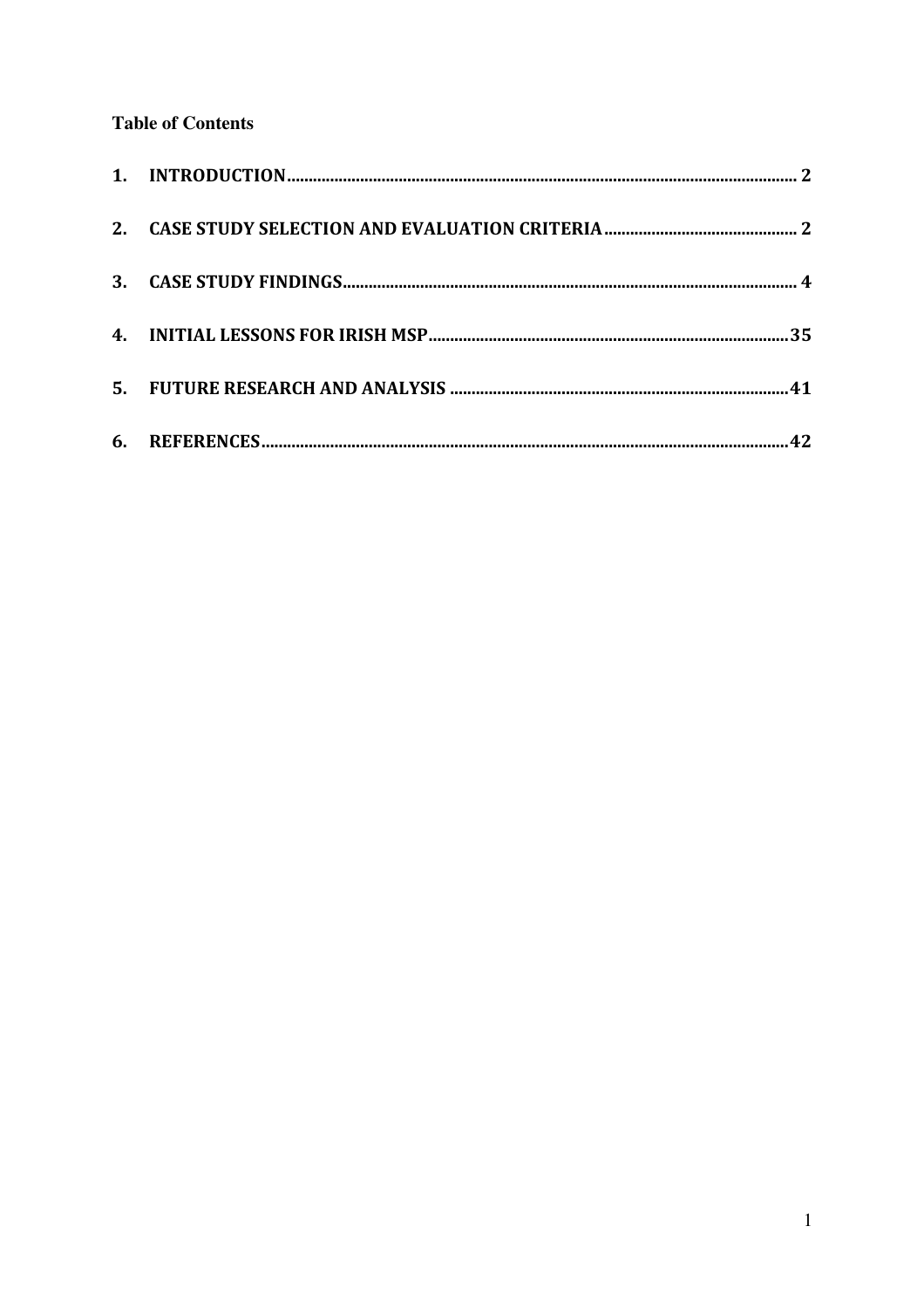## **1. Introduction**

Making room for new marine uses and safeguarding more traditional uses, without degrading the marine environment, will require the adoption of new integrated management strategies. Current management frameworks do not facilitate the integrated management of all marine activities occurring in one area. To address this issue, the government developed *Harnessing Our Ocean Wealth* – *An Integrated Marine Plan (IMP) for Ireland*. *Harnessing Our Ocean Wealth* presents a 'roadmap' for adopting an integrated approach to marine governance and for achieving the Government's ambitious targets for the maritime sector, including: exceeding  $€6.4$  billion turnover annually by 2020, and doubling its contribution to GDP to 2.4% by 2030. As part of this roadmap, *Harnessing Our Ocean Wealth* endorses the development of an appropriate Marine Spatial Planning (MSP) Framework. One way to develop an MSP Framework is to learn from early adapters. Critical assessments of key elements of MSP as implemented in early initiatives can serve to inform the development of an appropriate framework.

The aim of this project is to contribute to the development of this framework by reporting on MSP best practice relevant to Ireland. Case study selection and evaluation criteria are outlined in the next section. This is followed by a presentation of case study findings. The final section of the report focuses on outlining how the lessons could be transferred to the Irish context.

## **2. Case Study Selection and Evaluation Criteria**

A number of nations have begun to implement MSP at various scales. Table 1 contains the final list of case studies, including selection criteria, that was agreed in conjunction with the Project Steering Group. A set of evaluation criteria was developed in order to draw useful lessons from international MSP case studies. These criteria were derived from a review of MSP guides including: the EC's Roadmap for MSP, The Nature Conservancy's MSP Guide; and UNESCO'S step-by-step approach (Ehler and Douvere, 2009). These guides contain a number of planning principles and approaches for the development of successful MSP initiatives. A cross comparison of these principles and approaches was undertaken to ascertain a set of core MSP planning criteria. This was combined with the evaluation headings contained in the tender call to produce a broad evaluation framework. It was recognised the evaluation criteria should be sufficiently broad so as to allow lessons to be drawn across all case studies. The final evaluation framework was refined in consultation with the Project Steering Group (see Table 2).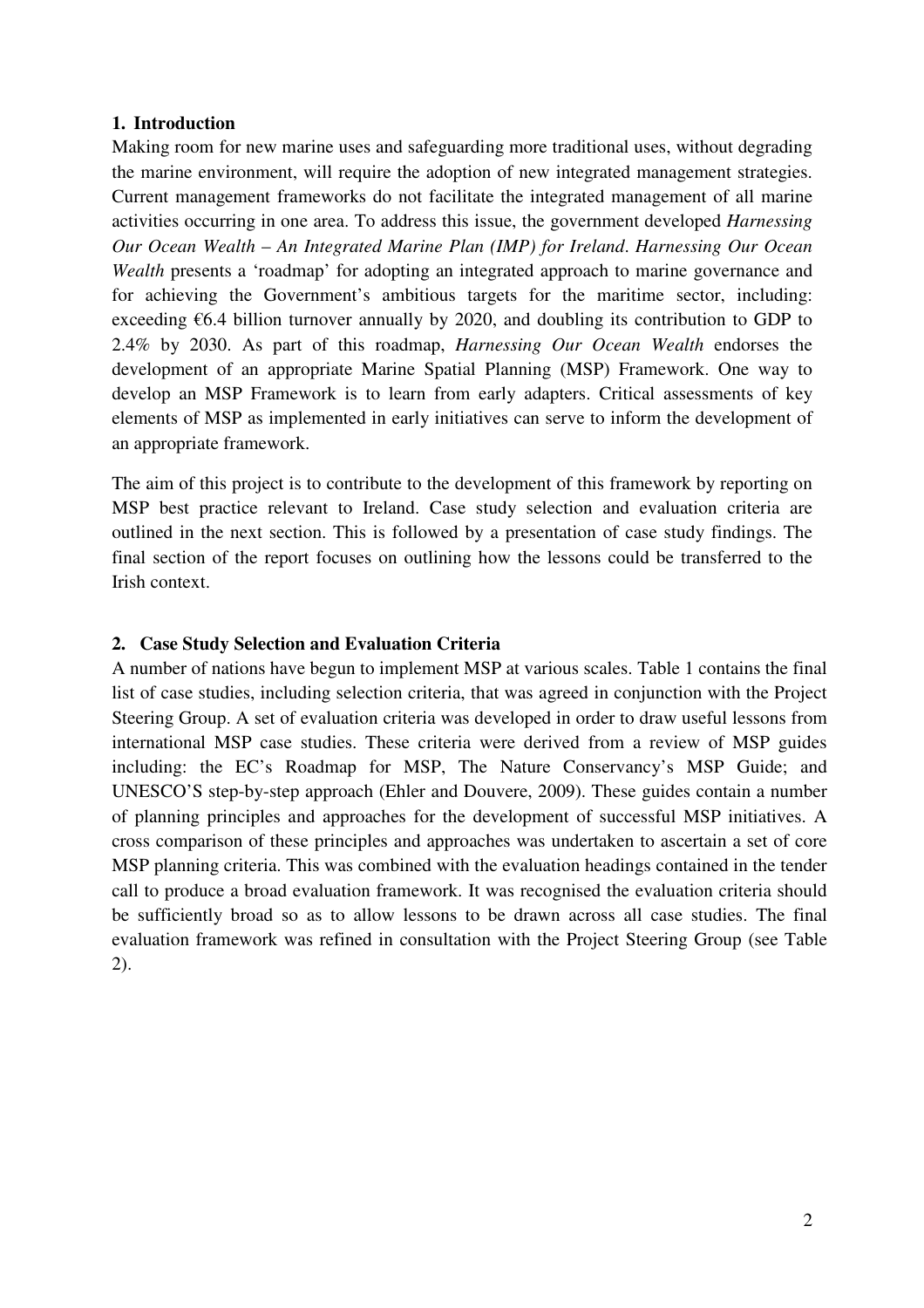| <b>Case study</b>                                               | <b>Justification</b>                                                                |
|-----------------------------------------------------------------|-------------------------------------------------------------------------------------|
| BaltSea Plan                                                    | Contains many of the key MSP criteria included in tender specification<br>$\bullet$ |
|                                                                 | Regional planning approach<br>٠                                                     |
|                                                                 | Addresses issue of transnational cooperation                                        |
|                                                                 | Detailed account of development of key data sets, analytical methods etc            |
|                                                                 | Adopts a hierarchical approach to marine planning<br>$\bullet$                      |
| Canada's Eastern Scotian Shelf Integrated Management Initiative | Contains many of the key MSP criteria included in tender specification              |
|                                                                 | Widely recognised as a good example of MSP                                          |
|                                                                 | Developed a number of key datasets                                                  |
|                                                                 | Stakeholder consultation process                                                    |
| German Plan for the North Sea                                   | Contains many of the key MSP criteria included in tender specification<br>$\bullet$ |
|                                                                 | Based in EU legislative Framework                                                   |
|                                                                 | Contains specific actions relating to strengthening the German Maritime Economy     |
|                                                                 | through the rational use of marine space;                                           |
| <b>Great Barrier Reef Marine Park</b>                           | Contains many of the key MSP criteria included in tender specification              |
|                                                                 | Zoning approach                                                                     |
|                                                                 | Hierarchical planning approach                                                      |
|                                                                 | Longstanding initiative that has undergone a number of reviews.                     |
| Norwegian plan for the Barents Sea-Lofoten area                 | Contains many of key MSP criteria.<br>$\bullet$                                     |
|                                                                 | Plan successfully implemented and contains many of the key MSP criteria;            |
|                                                                 | Second iteration of planning process                                                |
|                                                                 | Plans specifically deal with issue of user conflict                                 |
| Scottish Pilot Projects                                         | Contains many of the key MSP criteria included in tender specification<br>$\bullet$ |
|                                                                 | Integrated with terrestrial planning                                                |
|                                                                 | Shetland Plan recently reviewed by planners and participants                        |
|                                                                 | Similar planning system to Ireland                                                  |
| The Netherlands                                                 | Requested by Steering Group                                                         |
| England and Wales (MMO).                                        | Contains many of the key MSP criteria included in tender specification              |
|                                                                 | Shared marine space with ROI                                                        |

Table 1 Case Studies and Selection Criteria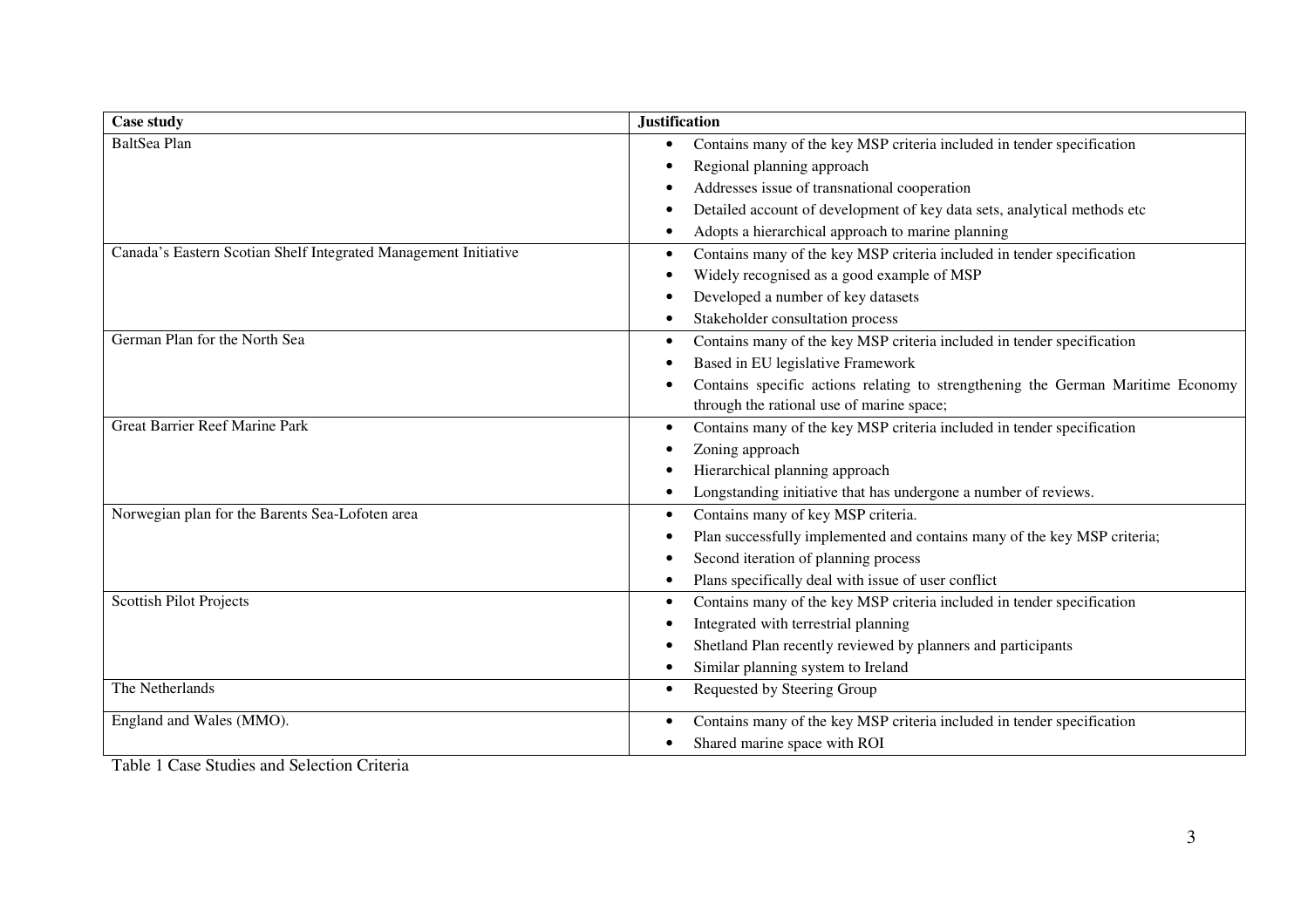- 1. Ecosystem-based Approach & Environmental Assessment
- 2. Setting Objectives
- 3. Scope of Planning Process & Plans
- 4. Governance, Legislative and Political Issues
- 5. Implementation, Enforcement & Review
- 6. Stakeholder Participation
- 7. Data, Tools (including zoning) & Resources
- 8. Boundary and Scale Issues

Table 2 Evaluation Criteria

## **3. Case Study Findings**

Case study findings are present in this section. Each case study begins with a brief description of the MSP initiative. This is followed by a presentation of findings as they relate to the evaluation criteria presented in Table 2.

#### **3.1. Canada's Eastern Scotian Shelf Integrated Management (ESSIM) initiative**

Canada is recognised as a leading country in terms of place-based marine management. Canada implemented its Large Ocean Management Areas (LOMAs) programme to plan and manage marine activities in five different areas. The Eastern Scotian Shelf Integrated Management (ESSIM) initiative was the longest running and most developed initiative. ESSIM had developed a strategic plan for its planning area and is often cited as a good example of MSP. The place-based plan was developed in collaboration with stakeholders and contains objectives for the future management of the area. The ESSIM initiative approximates the 'Minimal Parallel System' described in the Marine Legal Study.

#### **3.1.1. Ecosystem-based Approach & Environmental Assessment**

The ecosystem approach is one of ESSIM's guiding principles. The ESSIM initiative strives to implement this by focusing on three overarching objectives: ecosystem health; sustainable development; and integrated management. The overall goal in respect of ecosystem health is the maintenance or improvement of marine ecosystems by ensuring that their structure, function and quality are not compromised by human use or associated management regimes. Adopting this approach, according to the ESSIM plan, means that "the management of human activities should make every effort to ensure the integrity of ecosystem components, functions and properties are maintained and/or restored at appropriate temporal and spatial scales" (DFO, 2007, p.13). To achieve this, the management plan focuses on ensuring human activity does not adversely affect biodiversity, ecosystem productivity or marine environmental quality (DFO, 2007). The plan contains a number of strategies to implement this, such as: identifying threats and management options for biodiversity conservation; assessing and reviewing factors influencing productivity; and assessing sources and impacts of wastes and debris (DFO, 2007). To implement an ecosystem-based approach "the ESSIM planning process considers the ecosystem and all of its users comprehensively" rather than concentrating on individual sectors (DFO, 2007, p.3). Efforts at adopting this approach, however, are ultimately undone by the ESSIM plan's weak implementation strategy which eschews coordinated action planning in favour of sectoral planning (discussed below in section 3.1.5). A recent review of the ESSIM found that: a) transitioning to MSP will require lead agencies to develop ecosystem-based work practices; and b) applying EBM requires place-based rather than sectoral based implementation strategies (Flannery and Ó Cinnéide, 2012a).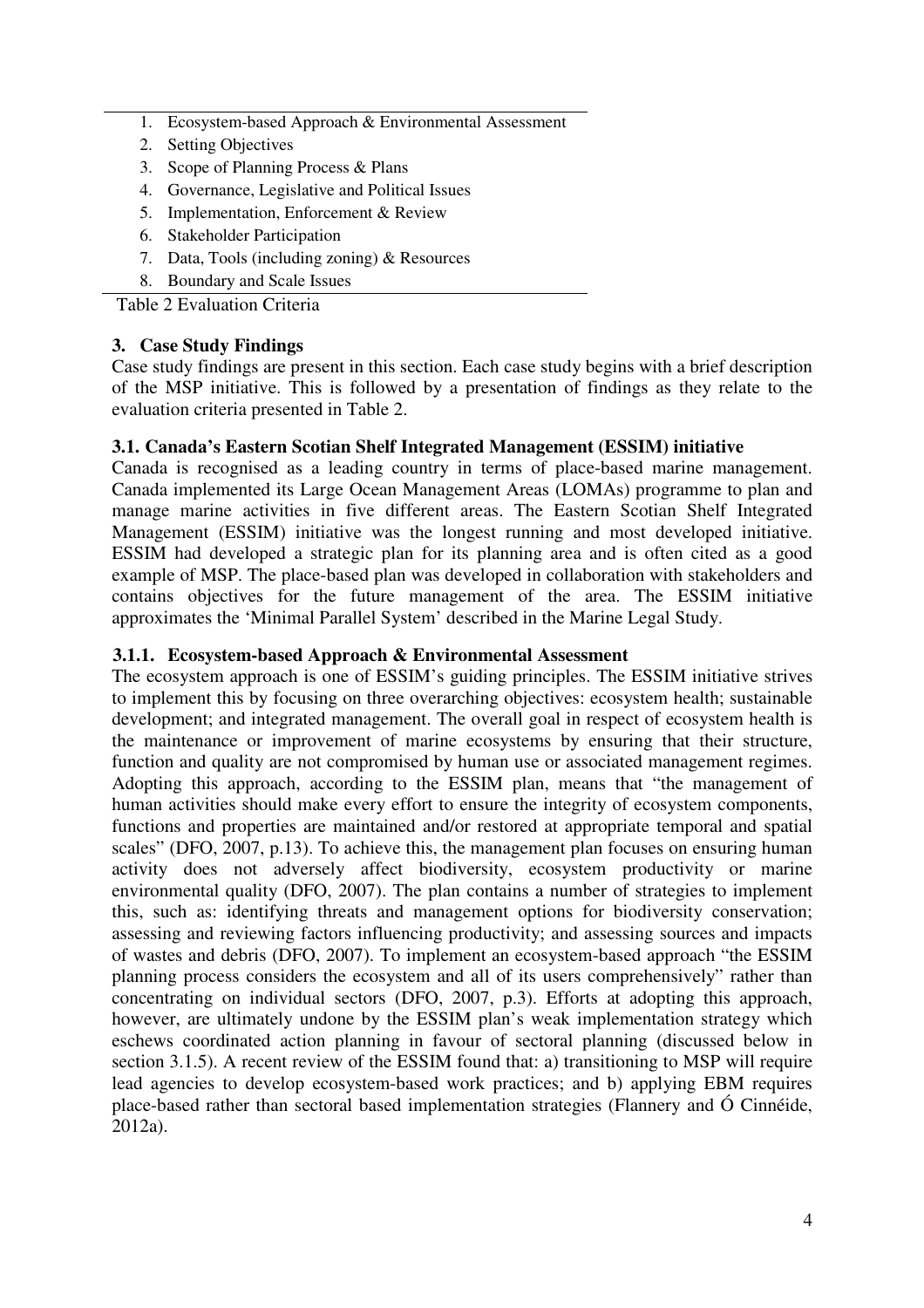| <b>Element</b> | Objective (What)             | <b>Strategy</b> (How)                                                              |
|----------------|------------------------------|------------------------------------------------------------------------------------|
|                | Collaborative structures and | • Implement ESSIM collaborative planning model.                                    |
|                | processes with adequate      | • Identify and support existing multi-sectoral and                                 |
|                | capacity, accessible to      | inter-governmental coordinating mechanisms and                                     |
|                | community                    | establish new mechanisms where needed.                                             |
|                | members, are established.    | · Facilitate stakeholder involvement and capacity.                                 |
|                | Information and              | • Assess effectiveness and efficiency of current                                   |
|                | Knowledge                    | legislation, policies, plans and programs.                                         |
|                | Appropriate legislation,     | • Develop mechanisms for evaluating proposed                                       |
|                | policies,<br>plans<br>and    | legislation, policies, plans and programs.                                         |
|                | programs are in place.       | · Initiate policies, plans and programs and identify                               |
|                |                              | the need for new legislation as required.                                          |
|                |                              | international<br>obligations<br>Assess<br>and                                      |
|                |                              | commitments and ensure that they are fulfilled.                                    |
|                |                              | • Incorporate integrated management objectives                                     |
|                | Legal obligations            | into sector management plans.<br>• Clarify jurisdictional relationships and fulfil |
|                | and commitments              | constitutional obligations.                                                        |
|                | are fulfilled.               | • Ensure adequate resources are in place.                                          |
|                | Ocean users and              | • Develop and implement frameworks for                                             |
| Integrated     | regulators are compliant     | compliance promotion.                                                              |
| Management     | and accountable.             | • Develop and implement frameworks for                                             |
|                |                              | accountability.                                                                    |
|                |                              | • Develop and implement frameworks for                                             |
|                |                              | performance monitoring, reporting and                                              |
|                |                              | assessment.                                                                        |
|                | Ocean stewardship and best   | • Review existing guidelines and best practices and                                |
|                | practices are implemented.   | improve/adapt as necessary.                                                        |
|                |                              | • Develop new guidelines and best practices as                                     |
|                |                              | necessary.                                                                         |
|                |                              | • Support stewardship through education, training                                  |
|                |                              | and awareness programs.                                                            |
|                | Multi-sectoral resource use  | • Understand existing use patterns and interactions.                               |
|                | conflict is reduced.         | · Identify and characterize spatial and/or temporal                                |
|                |                              | conflicts.                                                                         |
|                |                              | • Develop procedures and tools for addressing                                      |
|                |                              | conflicts.                                                                         |

**Table 3:** ESSIM Integrated Management Objectives (Adapted from: DFO, 2007).

## **3.1.2. Setting Objectives & Scope of Planning Process & Plans**

The ESSIM Plan is a multi-year, strategic-level plan. It contains strategic objectives and highlevel management strategies, intended to provide long-term direction and commitment for integrated, ecosystem-based and adaptive management of all marine activities in or affecting the Eastern Scotian Shelf. In this regard, the plan focuses on sectoral integration. The goal of the ESSIM Plan is to provide an objectives-based approach to ocean management (DFO, 2007). The plan contains three overarching objectives: collaborative governance and integrated management; sustainable human use; and healthy ecosystems. These goals are supported by more specific objectives and strategies (see Table 3 for examples). These goals and objectives are designed to "underlay the Plan and provide the basis for defining management strategies and measuring progress on Plan implementation" (DFO, 2007, p. 5). Many of the strategies contained in the plan are very general. For example, one strategy supporting the objective of integrated management is to: facilitate stakeholder involvement and capacity. The strategy contains no indication about the actions that are to be taken to facilitate this or who will lead the participation process. None of the plan's strategies contain information regarding lead agencies or implementation bodies.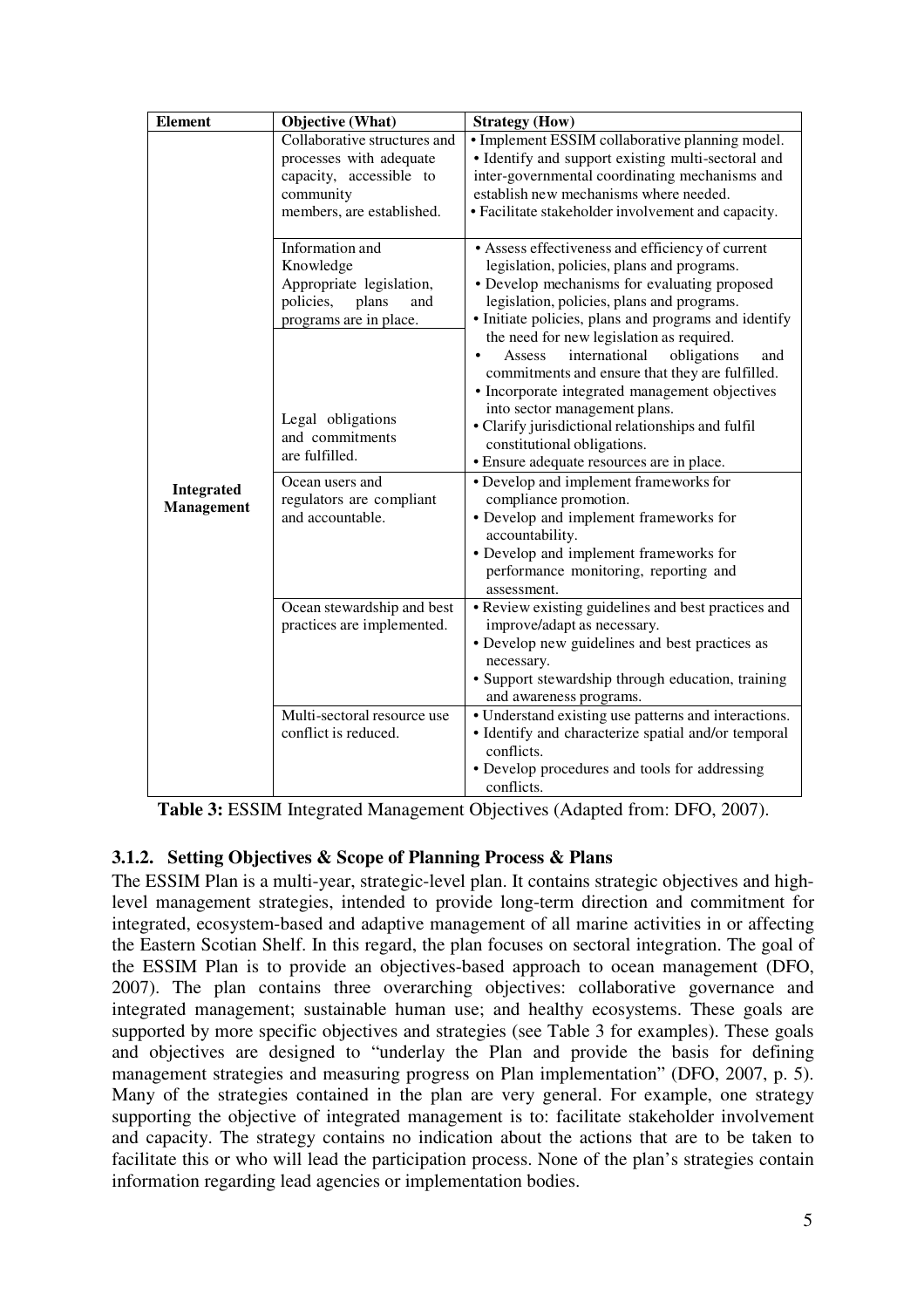#### **3.1.3. Legislative, Governance and Political Issues**

A number of legislative and policy developments in Canada shaped the development of the ESSIM Plan. Canada enacted the Oceans Act in 1997 as a result of growing concern regarding the cumulative impacts of human activities on its marine ecosystems and in response to international treaties. In 2002, Canada released its national *Oceans Strategy* (DFO 2002a). The strategy focuses on high-level planning principles and approaches and is developed around three central topics:1) establish institutional governance mechanisms to enhance coordinated, collaborative oceans management across the federal government; 2) implement a programme of integrated management planning to engage partners in the planning and managing of ocean activities; and 3) promoting stewardship and public awareness. The strategy does not identify spatial development patterns for particular areas or include indicative policies in relation to the location of particular sea uses.

The strategy is accompanied by *The Policy and Operational Framework for Integrated Management of Estuarine, Coastal and Marine Environments in Canada*, which primarily outlines planning principles associated with integrated marine management and an ecosystem approach (DFO 2002b). Finally, *Canada's Oceans Action Plan* was released in 2005 as a federal multi-year, multi-sector plan (Government of Canada 2005). The Plan serves as the overarching umbrella for coordinating and implementing oceans activities, and as the framework to sustainably develop and manage our oceans. The Oceans Action Plan is based on four inter-connected pillars: 1) International Leadership, Sovereignty and Security; 2) Integrated Oceans Management for Sustainable Development; 3) Health of the Oceans; and 4) Ocean Science and Technology. It reiterates the planning principles discussed above and outlines initiatives to be implemented in 'Phase 1' to operationalize these principles. This included the adoption of the LOMA concept. Phase 1 includes a series of interrelated initiatives that will be completed within 24 months, which build on progress made to date and set the foundation for achieving the long-term objectives of the Oceans Act and Canada's Oceans Strategy. Subsequent phases of the Oceans Action Plan will broaden the geographic scope of oceans management, deepen action across the Government and take advantage of lessons learned in Phase 1. No further iterations of the Action Plan have been developed and it has not transitioned to Phase 2.

The Oceans Act mandated Department of Fisheries and Oceans Canada (DFO) to lead and facilitate the development and implementation of integrated management plans for Canada's oceans in collaboration with maritime stakeholders. The ESSIM initiative was the first integrated ocean management project established under this act (Foster *et al*., 2005). The impetus for the initiative partly emanated from the *Sable Gully Conservation Strategy* (1997) which recommended that integrated management approaches be applied to the offshore area surrounding The Gully Area of Interest (Rutherford *et al*., 2005). The Eastern Scotian Shelf was also chosen for the application of integrated ocean management because it contains an extensive range of living and non-living resources, has areas of high biological diversity, and has multiple and conflicting human activities (Walmsley *et al*., 2007). Fisheries, offshore oil and gas, marine transportation, communications and submarine cables, maritime defence operations, scientific research, recreation and tourism, ocean disposal, and marine conservation and protection are the main activities in the area (Walmsley *et al*., 2007).

The ESSIM initiative developed a collaborative planning governance model (see fig 1). The model has four institutional structures: the Government Sector Structure; the ESSIM Planning Office; the ESSIM Forum; and the Stakeholder Advisory Council (SAC) (DFO, 2007). The Government Sector Structure comprises two bodies: the Regional Committee on Ocean Management, and the Federal-Provincial Working Group. The Regional Committee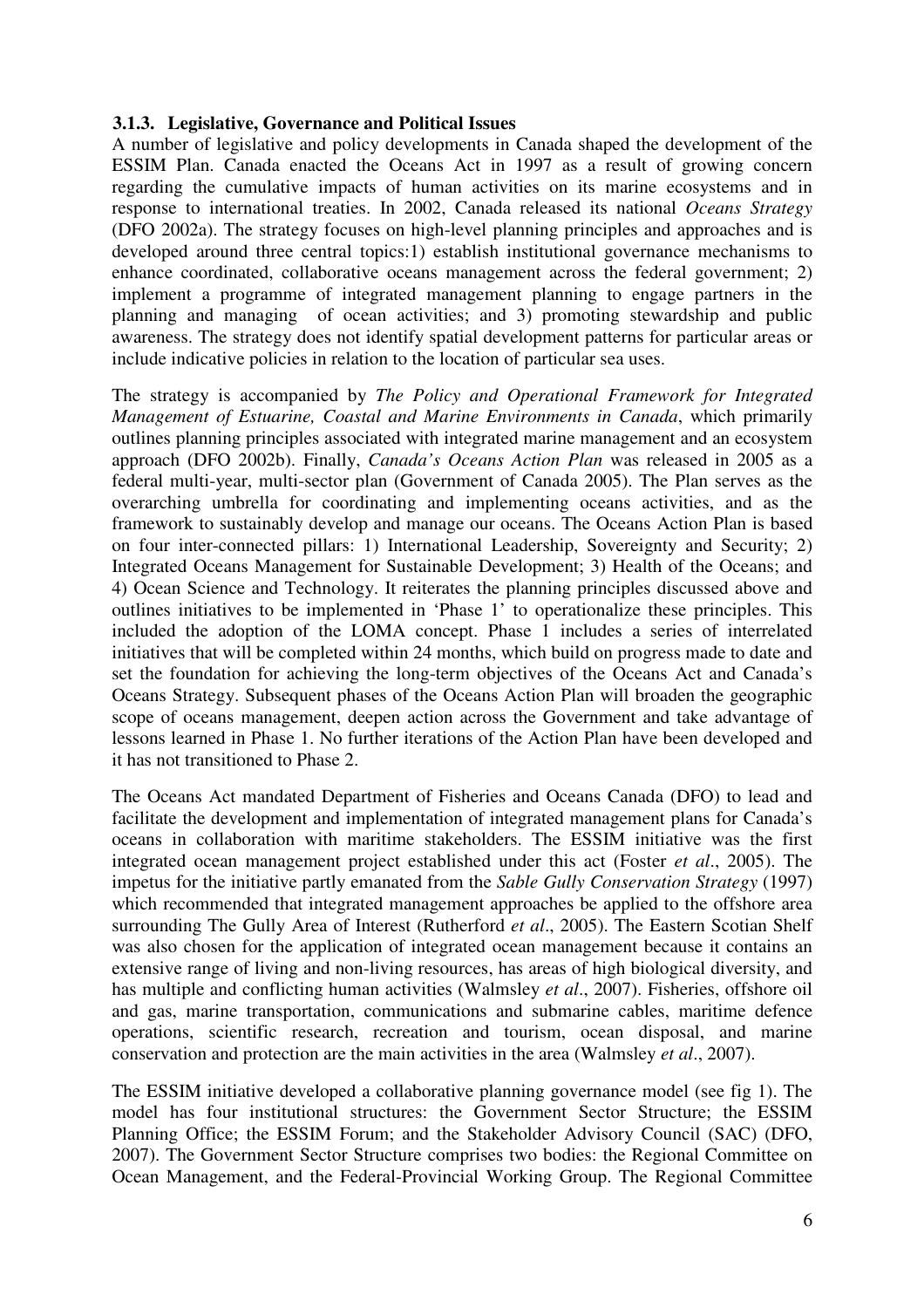acts as the 'senior executive level forum for federal and provincial departments and agencies with ocean-related programs' and includes representatives from federal government departments and government departments and agencies from Nova Scotia, New Brunswick and Prince Edward Island (DFO, 2007, p. 25). The Regional Committee coordinates, *inter alia*, the intergovernmental and interdepartmental planning on issues related to coastal and ocean management (DFO, 2007). The Federal-Provincial Working Group is 'an intergovernmental forum that focuses on policy, management, operations and regulatory coordination for the ESSIM Initiative' (DFO 2007, p. 26). The Group comprises representatives of ocean-related federal and provincial departments, agencies and boards and is concerned with building government support and cohesion for integrated ocean management (DFO, 2007).

The ESSIM Planning Office is managed by DFO. It is tasked with providing leadership and coordination, in cooperation with the SAC and the Government Sector Structure, in the development and implementation of the ESSIM Plan (DFO, 2007). The ESSIM Planning Office acts as the secretariat for the overall collaborative planning process. The ESSIM Forum is an all-encompassing stakeholder congress that functions as a broad communication forum but has no decision-making authority (DFO, 2007). It is open to all stakeholders and interested individuals. The Forum also allows for workshops to be convened for "information sharing, topical discussion and feedback, as required" (DFO, 2007, p.22).



**Figure 1**: ESSIM collaborative planning model

The SAC is limited to stakeholder representatives and is responsible for providing leadership, guidance and stewardship for the development and implementation of the ESSIM Plan (DFO, 2007). The SAC is the main stakeholder participation mechanism employed by ESSIM and is discussed in detail in section 3.1.4.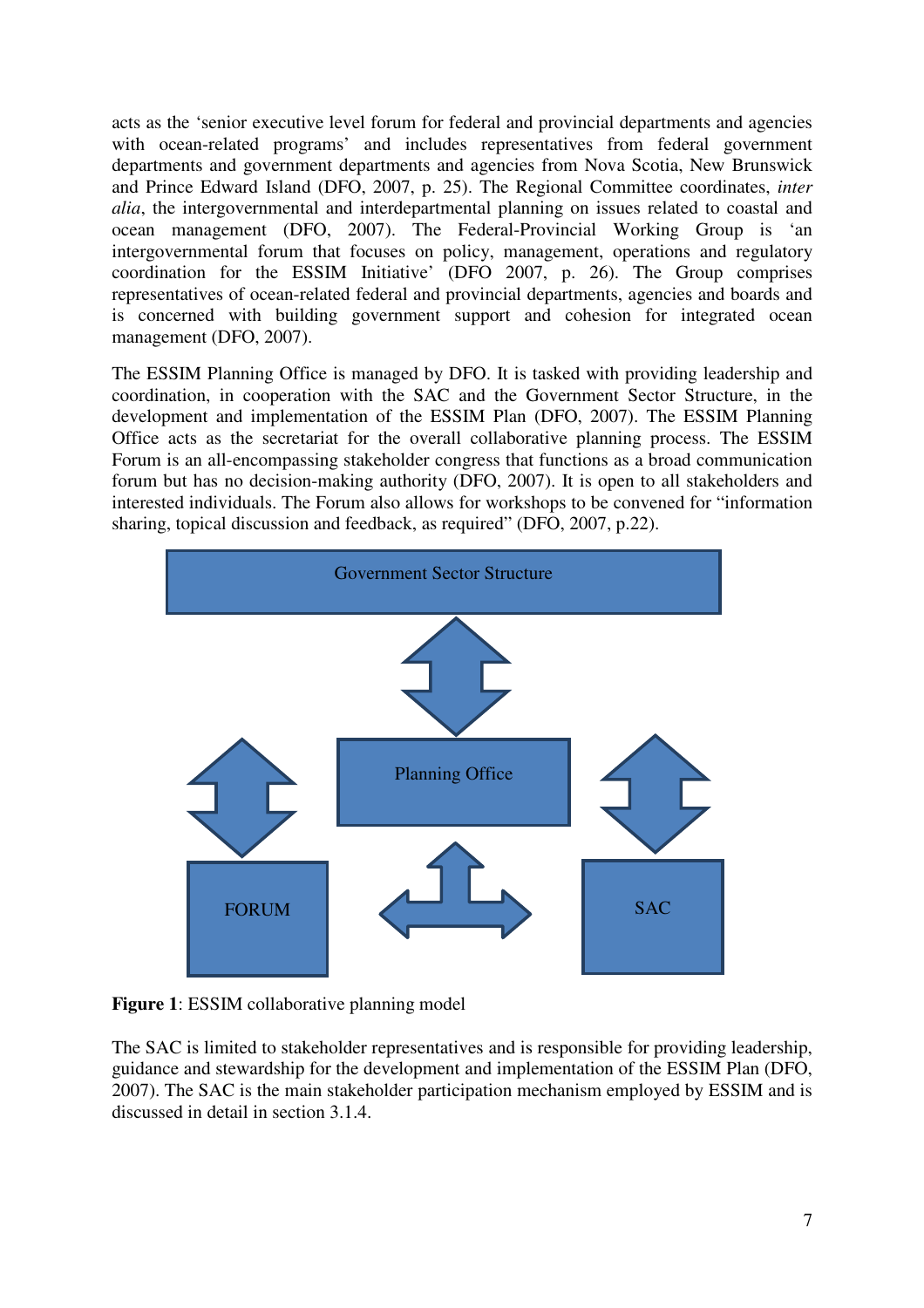#### **3.1.4. Stakeholder Participation**

Stakeholder representation on the SAC is shown in Table 4. Membership is balanced by sector as well as by criteria such as group size, capacity, and commitment. According to the ESSIM Plan (DFO, 2007) the optimum size for the SAC approximates 30. The SAC is comprised of both 'community' and 'regulatory' stakeholders. This led to some tensions amongst stakeholders as some government departments and agencies were reluctant, or not empowered, to discuss issues in a public forum (Flannery, 2011).

| <b>Stakeholder Group</b>              | <b>Number of Seats</b> |  |
|---------------------------------------|------------------------|--|
| Government of Canada                  | 4                      |  |
| <b>Conservation Groups</b>            |                        |  |
| Government of Nova Scotia             |                        |  |
| <b>Community Groups</b>               |                        |  |
| Academic & Private Sector Research    | 2                      |  |
| Government of Newfoundland & Labrador |                        |  |
| Transportation                        |                        |  |
| <b>Municipal Government</b>           |                        |  |
| <b>Offshore Petroleum Board</b>       |                        |  |
| <b>Telecommunications</b>             |                        |  |
| <b>Aboriginal Peoples</b>             |                        |  |
| Tourism                               |                        |  |
| <b>Fisheries</b>                      | 5                      |  |
| Citizens at Large                     | $1-2$                  |  |
| Oil and gas                           | 2                      |  |
| <b>Total</b>                          | 31-32                  |  |

**Table 4**: ESSIM SAC Membership (Source: DFO, 2007).

The plan does not contain information on how SAC membership was balanced. Various methods are used to select representatives: for example, environmental non-governmental groups form a caucus to nominate their representatives. SAC members are encouraged to send alternates if they are unable to attend particular meetings (SAC, 2008). The SAC meets quarterly at a minimum. Meetings are co-chaired: one chair from DFO and another drawn from the non-government sectors.

The SAC used a consensus based decision-making process. However, a recent review found that although consensus based decision-making has ensured stakeholder buy-in it had greatly prolonged the planning process and led to rather general planning objectives (Flannery and Ó Cinnéide, 2012a). Also, it found that: a) involving stakeholders in the design of the process builds trust in the lead agency; b) fostering face-to-face- dialogue among stakeholders leads to increase trust and new relationships and networks; c) decision-making on the basis of consensus has significant limitations indicating that other decision-making processes may need to be explored; d) although process flexibility is desirable, collaborative planning initiatives must remain focused on the key issues at hand so as not to alienate stakeholders; e) engaging all stakeholders in the MSP process requires issues of fragmented governance to be resolved in advance of plan development; f) and the role of government departments and agencies as 'participants' in MSP initiatives needs to be clarified from the outset, so as to avoid unnecessary tensions arising between them and other stakeholders (Flannery and Ó Cinnéide, 2012a).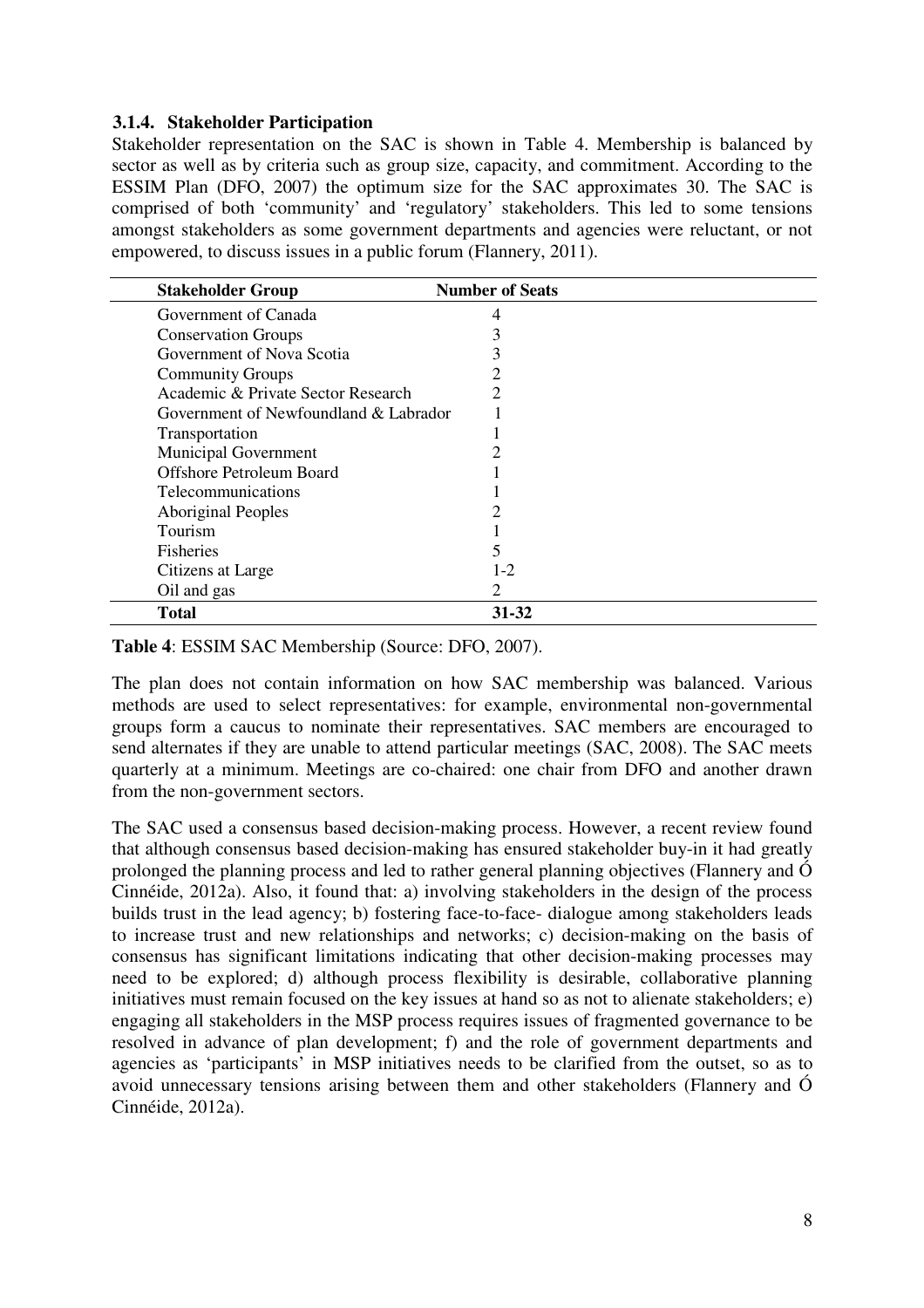#### **3.1.5. Implementation and Enforcement**

The ESSIM strategic plan does not provide detailed strategies or actions plans to achieve its cross-sectoral objectives. Instead, the plan aims "to augment or enhance existing decisionmaking processes by linking sector planning and management to an overarching set of goals and objectives" (DFO, 2007, p.5). Action planning is left to the preserve of the various marine sectors with little or no coordination or integration of these plans. Thus, the implementation of the ESSIM initiative's planning objectives is largely dependent on individual sectors voluntarily adopting planning principles and related objectives and strategies in their own plans.

Thus, sectoral interests are expected to unilaterally develop action plans to implement the ESSIM Plan. There is little or no evidence of a concerted effort by sectors to develop these plans. By the time the ESSIM ended on the  $23<sup>rd</sup>$  of May 2012 only two 'sector' actions plans were developed: a Spatial Conservation Action Plan (led by an environmental nongovernmental organization caucus) and a Fisheries Sector Framework Action Plan (co-led by industry and DFO) (McCuaig and Herbert, 2013). The former is best categorised as an advocacy action plan whereas the latter is primarily a framework for developing a more detailed action plan in the future. It is questionable, therefore, as to whether these action plans resulted in the implementation of ESSIM's strategic objectives or resulted in changed practices on the water.

Furthermore, implementation is proving to be challenging for other initiatives established under the Oceans Act. Partly as a result of this, Canada ocean policy is altering, with integrated management initiatives being discontinued in favour of a bioregional approach (DFO, 2011). Bioregional plans will focus on producing operational guidance rather than on strategic-level planning objectives (Jay *et al.*, 2013).

## **3.1.6. Data, Tools (including zoning) & Resources**

DFO has undertaken a significant amount of scientific research and assessment work in support of the ESSIM initiative. In 2002, DFO released The Scotian Shelf: An Ecological Overview for Ocean Planning which describes the ecosystem and its components. In 2003, it released The State of the Eastern Scotian Shelf Ecosystem, which identifies trends and changing environmental conditions in the planning area (DFO, 2007). In 2006, DFO published Implications of Ecosystem Dynamics for the Integrated Management of the Eastern Scotian Shelf, which provides a description of the dynamics between the marine environment (including physical habitat, species and trophic interactions) and human activities and impacts (DFO, 2007). As well as these technical reports, DFO has also published a number of discussion papers regarding the planning process. These include: The Development of a Collaborative Management and Planning Process, which was designed to stimulate and guide discussion on the structures of the collaborative planning model; Issues, Challenges and Opportunities: A Discussion Paper prepared for the Federal-Provincial ESSIM Working Group, which was based on the bilateral discussions between DFO and various ocean sectors and which outlined broad management issues; A Strategic Planning Framework for the Eastern Scotian Shelf Ocean Management Plan: A Discussion Paper prepared for the ESSIM Forum, which presented the core elements of the plan and various options for the development of a comprehensive ocean management framework; and Eastern Scotian Shelf Integrated Management (ESSIM) Initiative: Proposed Collaborative Planning Model – A Discussion Paper, outlining the proposed collaborative planning model (DFO, 2007).

Stakeholders commented that these reports were as valuable as the scientific reports as they helped to structure the planning process (Flannery and Ó Cinnéide, 2012a). An atlas of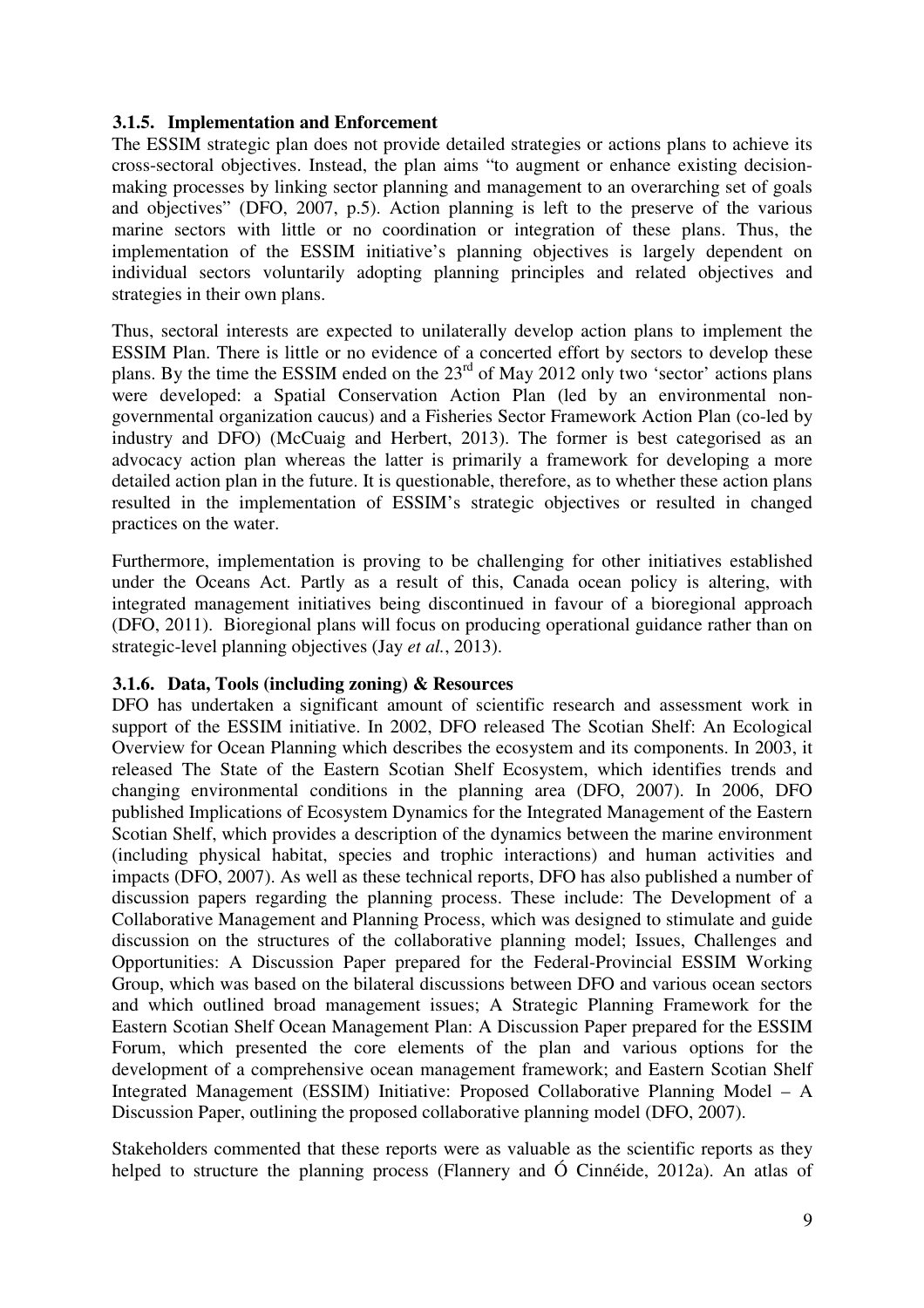human activity in the planning area was also produced. This contains spatial and temporal information about a number of activities in the planning area including: fisheries; conservation; oil and gas; military exercises; research; submarine cables; marine tourism; and ocean dumping (DFO, 2007). It was noted by a recent study that during the planning process the SAC was able to draw on the expertise of a number of its members who had relevant planning skills and previous experience of integrated management and that this was considered to be beneficial by a number of stakeholders (Flannery and Ó Cinnéide, 2012a).

### **3.1.7. Boundary and Scale Issues**

The spatial boundaries of the ESSIM initiative are based on a combination of administrative and ecological considerations (DFO, 2007). For example, the eastern boundary was delineated so that the planning area would not abut US waters. The other boundaries have been the subject of much debate and controversy. The planning area as designated corresponds with the Northwest Atlantic Fisheries Organization (NAFO) fisheries management division 4VW (DFO, 2007). This area, however, encroaches on the jurisdictional area of the Canada-Newfoundland and Labrador Offshore Petroleum Board, who are not party to the ESSIM process. This meant that petroleum development in the overlapping area could be the subject of two separate management processes. This issue was not satisfactorily resolved before the development of the ESSIM Plan, with the result that the Minster of Fisheries and Oceans refused to endorse it, which in turn led to implementation issues and frustrated many stakeholders involved in the process. The landward boundary of the planning area has been changed a number of times. The ESSIM initiative was originally designed to be Canada's first integrated ocean management project with an exclusively offshore focus. Later it sought to incorporate coastal waters into the initiative (Rutherford *et al*., 2005). However, during the process of developing the ESSIM plan the initiative returned to its original remit with the plan focusing exclusively on offshore seas, specifically the area beyond the 12nmi territorial sea limit (DFO, 2007). The moving landward boundary caused some tension amongst stakeholder as the plan was being developed. Some sectors believed that 'coastal stakeholders', such as community groups, were outside the planning area and therefore should not be influencing the design of the plan and its objectives.

The ESSIM plan is not formally integrated with any adjoining terrestrial plans. After the ESSIM plan was completed an MOU was signed by the province of Nova Scotia wherein DFO and the Nova Scotia Department of Fisheries and Aquaculture agreed to explore collaborative opportunities to advance Nova Scotia's and Canada's priorities for coastal and oceans management.

#### **3.2. BaltSea Project**

The BaltSeaPlan Project was implemented between January 2009 and April 2012. The German Federal Maritime and Hydrographic Agency led the project, which had 14 partners in total drawn from across the EU Baltic Sea Region. The project was intended to demonstrate the potential of MSP. As it was mainly a research project, it did not produce legally binding plans. It did, *inter alia*, engage in a large amount of data gathering and analysis, develop draft maritime spatial plans for pilot areas and stakeholder engagement and is a useful case study in terms of the overall aim of this report. Due to its non-statutory standing, the case study does on report on lessons relating Legislative, Governance, Implementation and Enforcement criteria.

#### **3.2.1. Ecosystem-based Approach & Environmental Assessment**

The BaltSea Project had 'the ecosystem approach' as one of its core principles. The BaltSeaPlan Vision 2030 argues that the ecosystem must be viewed in a holistic manner, and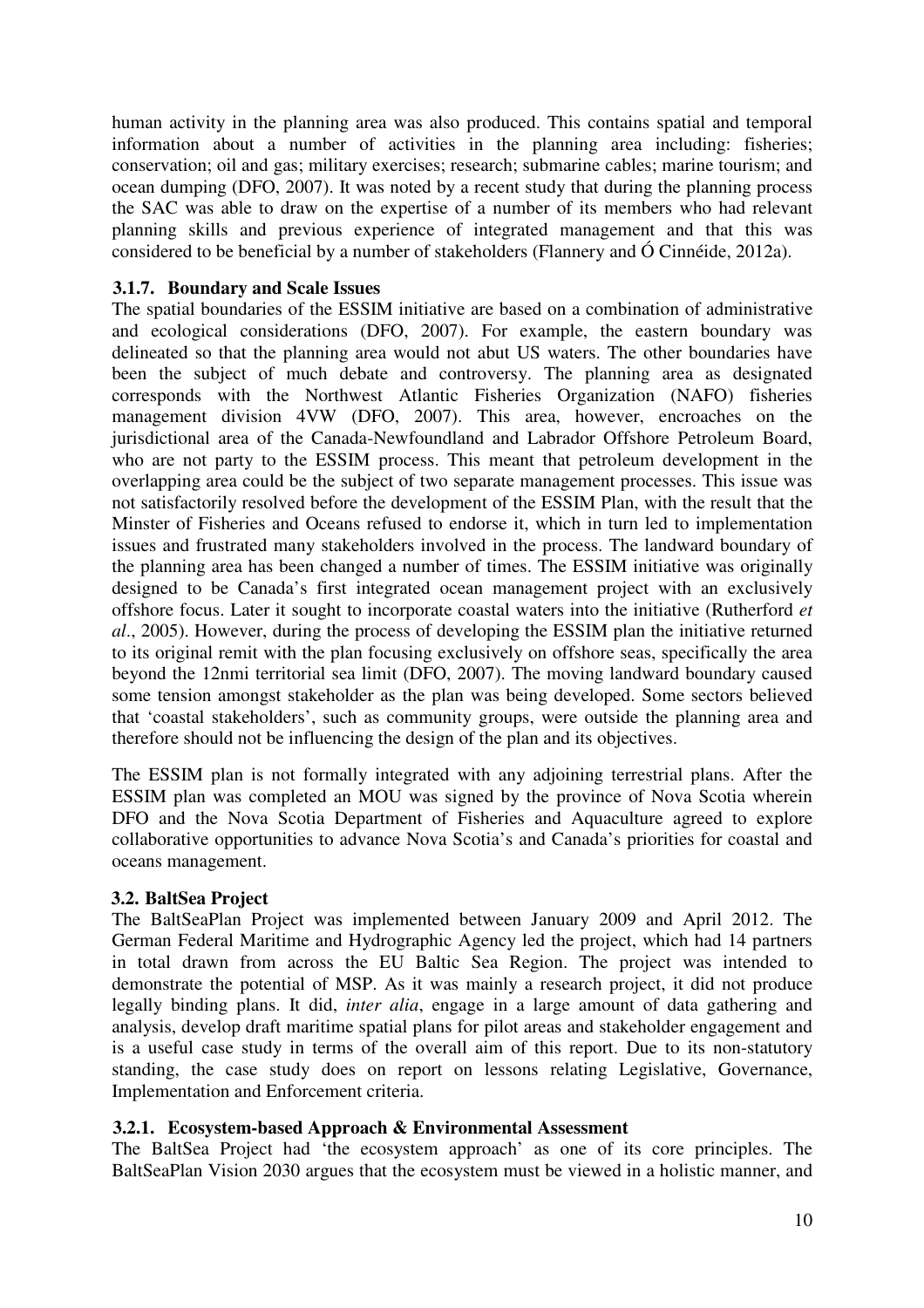that ecosystem structures and functions must not compromised by marine uses. It claims that achieving this "requires that any decision taken on sea use must be integrated and looked at for cross-sectoral aspects, including the potential harm that could come to natural systems and services" (Gee *et al*, 2012 p.14). No guidance, however, is provided on how to engage in ecosystem-based decision-making. As the plans developed as part of the BaltSea Project are not implementable it is not possible to ascertain if the ecosystem approach translated from principle to practice. Conducting an environmental assessment of the Baltic Sea was beyond the scope of the BaltSea project. The project, however, contains some useful lessons and suggestions relating to environmental assessment and MSP. For example, The Pilot Maritime Spatial Plan for the Pomeranian Bight and Arkona Basin describes how MSP can help achieve Good Environmental Status (GES) by linking spatial planning practice to a number of Marine Strategy Framework Directive (MSFD) descriptors (see Table 5).

| <b>MSFD Descriptor of good environmental status</b>        | <b>How MSP can contribute</b>                            |
|------------------------------------------------------------|----------------------------------------------------------|
| Descriptor 1:Securing biological diversity                 | Active use of information on the spatial distribution of |
|                                                            | species or underwater habitats                           |
| Descriptor 2: non-indigenous species which                 | Assessment of shipping routes and areas of ballast       |
| are introduced by human activities are at                  | water exchange to derive spatial objectives for          |
| a level that does not negatively affect the ecosystem      | sustainable shipping.                                    |
| Descriptor 3: the population of all commercial fish and    | Active use of information on spawning stocks and         |
| seafood stocks are in safe biological limits and show      | nursery areas, as well as catch surveys as a tool for    |
| population age and size structures which indicate a        | designating fisheries management areas and protected     |
| healthy status.                                            | zones.                                                   |
| Descriptor 5: Eutrophication induced by human              | Active use of information on eutrophication for siting   |
| activities                                                 | decisions (including temporal uses).<br>Translate        |
|                                                            | HELCOM data into thematic maps for the MSP               |
|                                                            | assessment phase. Relevant map layers could oxygen       |
|                                                            | content, distribution maps for sea grass or other        |
|                                                            | macrophytobenthos, or chlorophyll A in coastal areas.    |
| Descriptor 6: the integrity of the sea floor is in a state | As descriptor 1                                          |
| that secures that the structure and the function of the    |                                                          |
| ecosystem will be safeguarded and that benthic             |                                                          |
| ecosystems will not be negatively affected.                |                                                          |
| Descriptor 7: the permanent alteration of hydrographic     | MSP can help secure this by ensuring that sea uses do    |
| conditions does not negatively affect the marine           | not endanger hydrographic conditions.                    |
| ecosystem.                                                 |                                                          |
| Descriptor 11: Introduction of energy including            | MSP can play a role in minimising underwater noise       |
| underwater noise into the system stays on a level that     | (e.g. from shipping and offshore wind turbines) in       |
| does not negatively affect the marine environment.         | important habitats/species.<br>proximity<br>to<br>(e.g.  |
|                                                            | considering buffer zones for porpoises)                  |

**Table 5:** MSFD Descriptors and MSP (adapted from Käppeler *et al*, 2012).

## **3.2.2. Setting Objectives & Scope of Planning Process & Plans**

Rather than develop a set of conceptual aims, the BaltSea project sought to develop objectives that were based on sectoral trends and existing management goals for the planning areas (Schultz-Zehden and Gee, 2012). To develop these planning objectives, project partners analysed existing regional and national policy documents, including: national and regional development strategies; spatial strategies and development programmes; economic and innovation policies as well as infrastructure development; sectoral policies and funding programmes (Schultz-Zehden and Gee, 2012). The analysis sought to address two questions: 1) the extent to which the implementation of the objectives/priorities of a policy will influence the use of sea space (direct versus indirect impact); and 2) the likelihood of their implementation (strong versus weak impact) (Schultz-Zehden and Gee, 2012). An impact table was produced for every policy that was analysed (see Table 6). "A combined look at all the policy impact tables made it possible to identify any explicitly stated government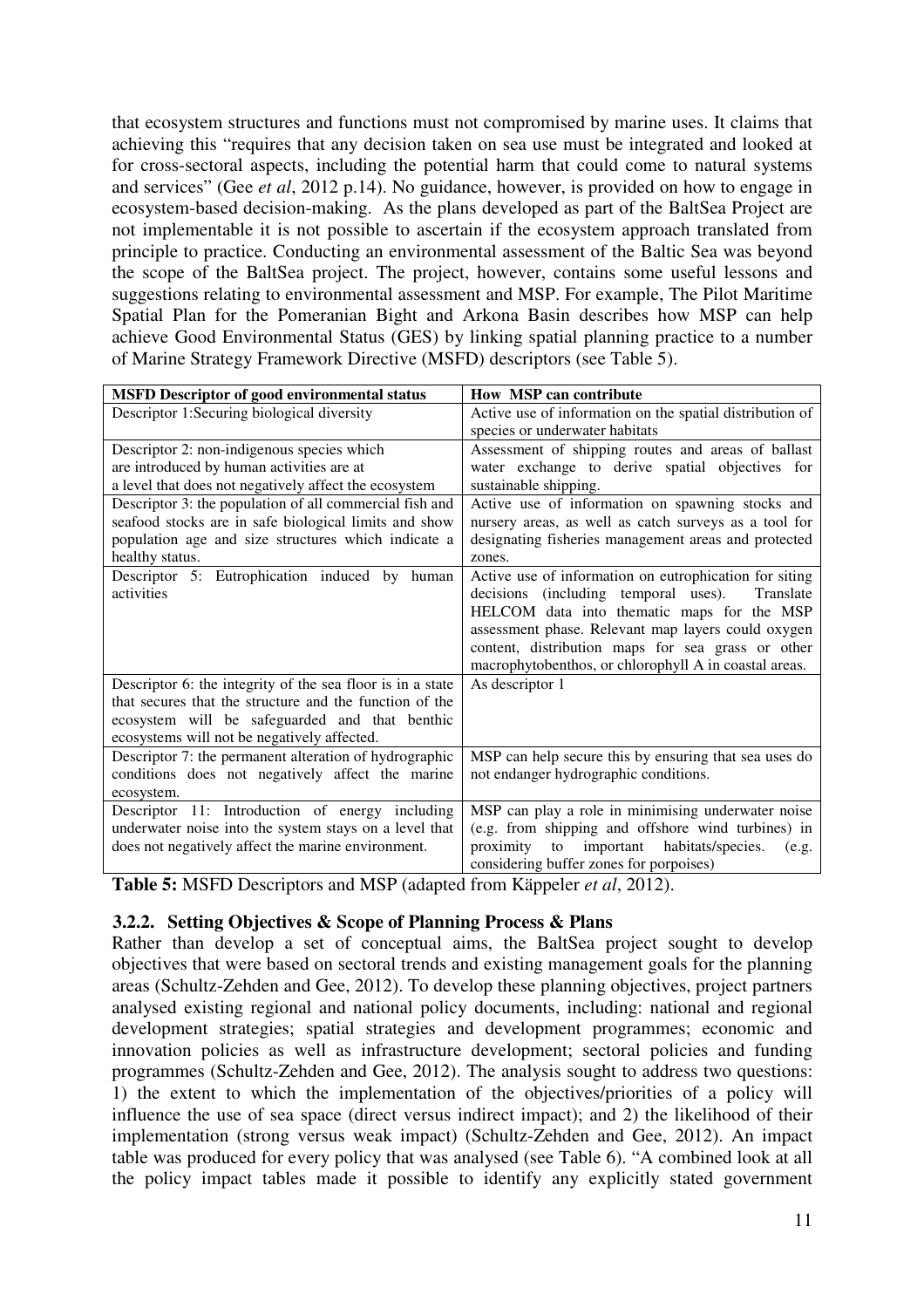priorities that can act as a driving force for marine development. If priorities could be identified, their compatibility was checked across the various policy levels (i.e. from municipal to the transnational level) and across policy areas (i.e. cross-sectoral/horizontal – sectoral)" (Schultz-Zehden and Gee, 2012 p.17). Also, trends and pressures in different maritime sectors were analysed so as to identify any spatial implications these may have (Table 7) (Schultz-Zehden and Gee, 2012).

| Impact      | Direct                                       | Medium                  | Indirect                 |
|-------------|----------------------------------------------|-------------------------|--------------------------|
| Strong/Weak | Policy<br>legal<br>creates<br><b>or</b>      | Policy creates strong   | Policy might             |
|             | administrative conditions for sea            | incentives<br><b>or</b> | influence use of         |
|             | specific<br>proposes<br>use<br><sub>or</sub> | disincentives for the   | sea space through        |
|             | politically<br>accepted<br>targets,          | use of sea              | awareness                |
|             | goals and principles for this use            | space                   | raising, changing the    |
|             |                                              |                         | priorities/              |
|             |                                              |                         | values of decision       |
|             |                                              |                         | makers,                  |
|             |                                              |                         | influencing the          |
|             |                                              |                         | availability of          |
|             |                                              |                         | sea resources or non-    |
|             |                                              |                         | administrative           |
|             |                                              |                         | conditions of their use. |

**Table 6**: Policy Impact Table (Adapted from Schultz-Zehden and Gee, 2012).

| <b>Trends and</b><br>pressures                                                                                             | <b>Implications</b>                                                                                                          | <b>Policy responses</b><br>commonly called<br>for                                                                                 | <b>Relevance for</b><br><b>MSP</b>                                                      |
|----------------------------------------------------------------------------------------------------------------------------|------------------------------------------------------------------------------------------------------------------------------|-----------------------------------------------------------------------------------------------------------------------------------|-----------------------------------------------------------------------------------------|
| Intensification of<br>fishing/overuse<br>Compared to available<br>resources<br>(growth also in<br>recreational<br>fishing) | reduced fish stocks                                                                                                          | restore habitats in<br>inland waters<br>reduce overfishing:<br>e.g. set<br>maximum limits,<br>use selective<br>fishing techniques | take into account in siting<br>decisions for other uses<br>designation of fishing zones |
| Continued investment<br>in offshore<br>wind farming                                                                        | new offshore wind<br>farms to be<br>established (planning)<br>permission<br>already granted,<br>search areas<br>established) | sensitive siting                                                                                                                  | siting decisions, designation<br>of<br>suitable areas/unsuitable areas                  |

**Table 7**: Trends/Pressures and Relevance to MSP (Adapted from Schultz-Zehden and Gee, 2012).

## **3.2.3. Legislative, Governance, Implementation and Enforcement**

Due to the non-statutory standing of the BaltSea Project, this case study does on report on lessons relating Legislative, Governance, Implementation and Enforcement criteria.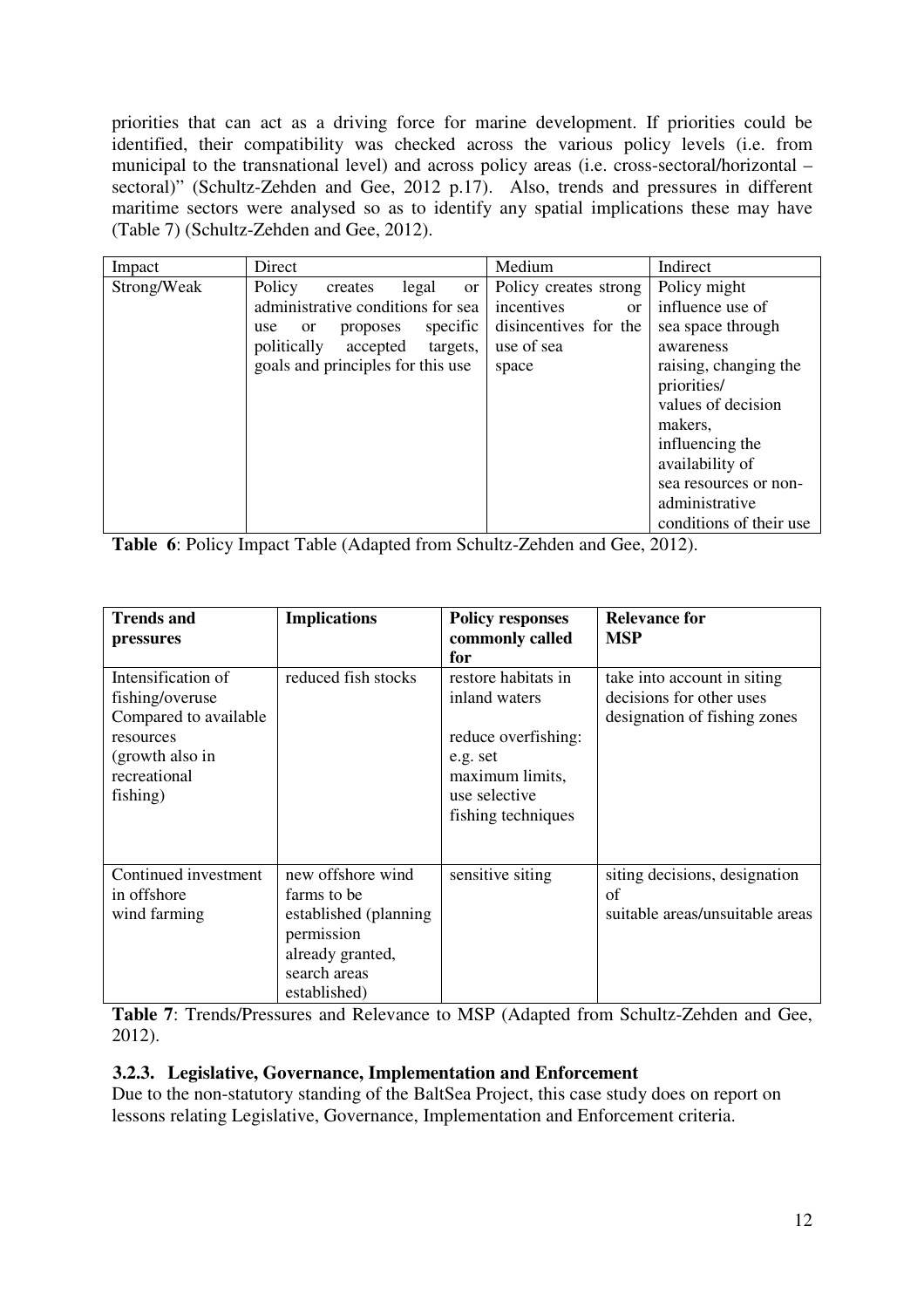## **3.2.4. Stakeholder Participation**

Stakeholders were highly involved in the development of plans for the project pilot areas. Through the lifetime of the project, stakeholders were afford the opportunity to report planning problems and to actively participated in the development of solutions. Table 8 illustrates the planning phases that included stakeholder participation.

|          | <b>Planning Phases</b>                                                              | <b>Phases in stakeholder involvement</b>    |  |  |  |
|----------|-------------------------------------------------------------------------------------|---------------------------------------------|--|--|--|
| Phase 1: | Pre-planning                                                                        | Identify relevant stakeholders              |  |  |  |
| Phase 2  | Context analysis and definition of aims<br>Plan stakeholder involvement: define who |                                             |  |  |  |
|          | and objectives for the planning area                                                | should be                                   |  |  |  |
|          |                                                                                     | involved and when                           |  |  |  |
| Phase 3: | Stocktake                                                                           | Obtain<br>information<br>various<br>from    |  |  |  |
|          |                                                                                     | stakeholders                                |  |  |  |
| Phase 4: | Conflict analysis                                                                   | First stakeholder meeting: a professionally |  |  |  |
|          |                                                                                     | moderated                                   |  |  |  |
|          |                                                                                     | workshop to discuss the different possible  |  |  |  |
|          |                                                                                     | futures for the                             |  |  |  |
|          |                                                                                     | area. Follow-up on the results to the       |  |  |  |
|          |                                                                                     | participants.                               |  |  |  |
| Phase 5: | Finding solutions                                                                   | Second stakeholder<br>meeting:<br>Discuss   |  |  |  |
|          |                                                                                     | possible measures for                       |  |  |  |
|          |                                                                                     | each zone in small thematic groups.         |  |  |  |
|          |                                                                                     | Discuss the                                 |  |  |  |
|          |                                                                                     | environmental impact of each measure.       |  |  |  |
| Phase 6  | Public hearing: present the draft MSP and<br>Drafting the plan                      |                                             |  |  |  |
|          |                                                                                     | SEA report to the                           |  |  |  |
|          |                                                                                     | authorities in charge of the<br><b>MSP</b>  |  |  |  |
|          |                                                                                     | implementation.                             |  |  |  |
| Phase 7  | Implementation                                                                      | Not part of the pilot project.              |  |  |  |
| Phase 8  | Evaluation                                                                          | Carried out during stakeholder process.     |  |  |  |

**Table 8**: Drafting a maritime spatial plan and steps of stakeholder involvement (adapted from Käppeler *et al*, 2012)

Due to the diverse range of stakeholders, governance institutions and planning practices across the Baltic Sea, a number of stakeholder participation methods were employed by the project partners. Stakeholder participation in the project was divided into three broad categories: informing; consulting and involving. Methods used to inform stakeholders included factsheets, websites, open houses, press releases, brochures and exhibitions. Consulting mechanisms included public hearings; focus groups, surveys and interviews. Methods of actively involving stakeholders in the planning process included Scenario workshops, deliberative polling, Café Scientifique and site visits and excursions (Pentz, 2012). Only a small number of these participation methods have been evaluated by the project. For example, it's reported that the Café Scientifique approach adopted in Lithuanian "proved to be an effective way to educate the public, highlight existing conflicts and promote stakeholders by encouraging open expression of different views on MSP" (Pentz, 2012:19). Simialrly, a brochure produced by one of the partners was found to be a useful way to communicate with the general public and that it is now "used by experts, officials, politicians, teachers and scientists in all kinds of events and official documents" (Pentz, 2012:21).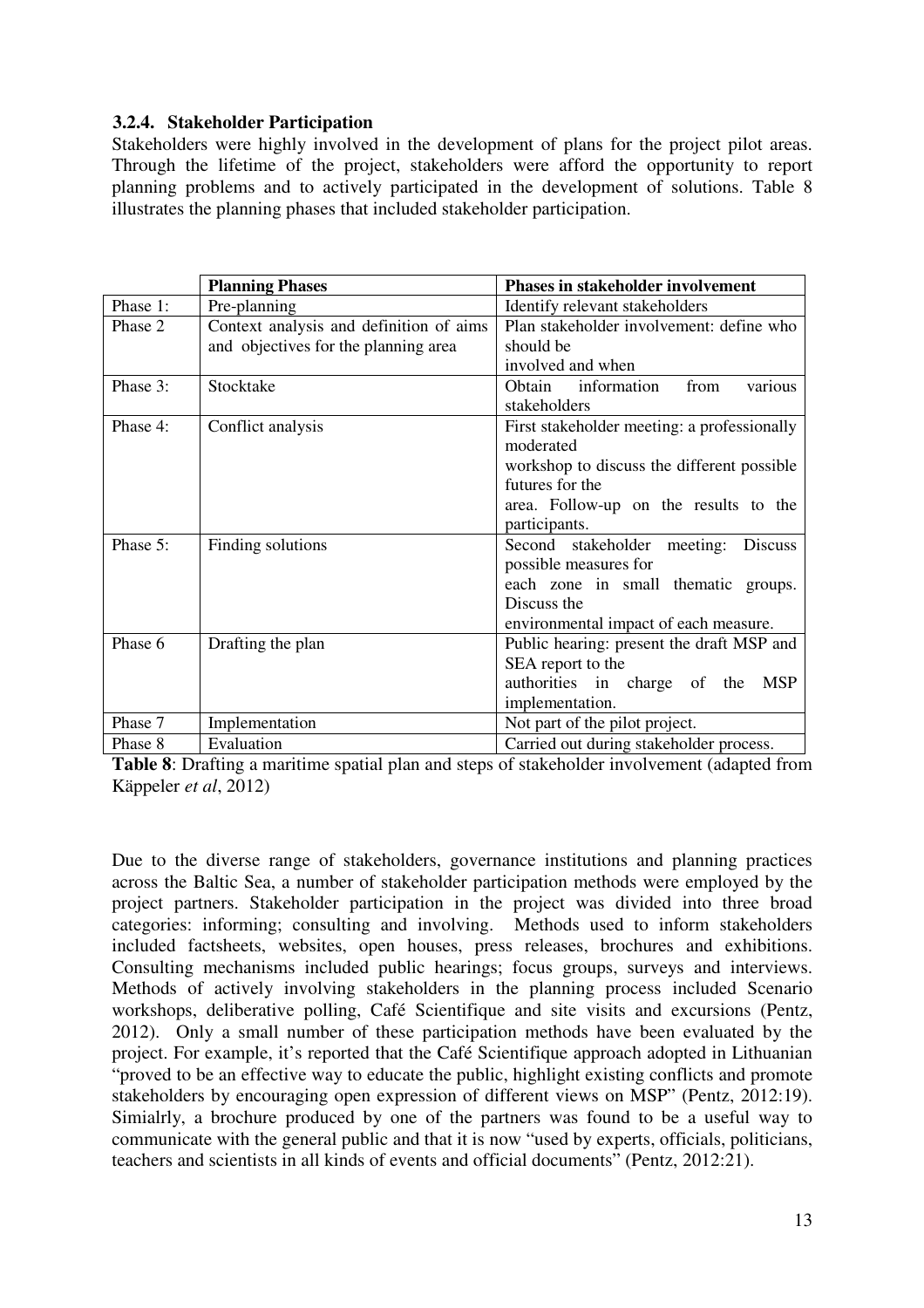Notwithstanding national differences and the plethora of participation mechanisms employed in the project, five common steps were employed in all project pilot planning areas: step 1: agreement on the purpose of the stakeholder participation process; step 2: identification of potential participants; step 3: stakeholder analysis; step 4: find the right techniques and timing to interact with different stakeholder groups; and step 5: evaluation of the stakeholder participation process (Pentz, 2012).

The project focused on three categories of stakeholders and identified them through three separate processes. Stakeholders categories included: 1) formal stakeholders, this group of stakeholders was mainly comprised of representatives from ministries and other public authorities and were identified through an analysis of the legislative and governance framework for pilot planning areas; 2) commercial and non-commercial stakeholders, stakeholders in this category were linked to commercial and non-commercial activities in and around the planning area and were identified through the stocktake of sea uses and claims to the maritime space, desktop research, analysis of conference participants lists and through a snowballing approach where identified users were asked to identify other possible stakeholders; and 3) stakeholders which contribute to the debate regarding the use of the marine and coastal space**,** stakeholders in this category included politicians, NGOs and citizens groups and were identified through media content analysis, interdisciplinary science literature research and the snowball system (Pentz, 2012).

After stakeholders were classified, their interests and expectations regarding the planning process were identified through a stakeholder analysis process. The project highlights a number of questions that should be addressed through the stakeholder analysis process: 1) stakeholder's attitude about MSP in general and their willingness to spend resources on participation? 2) What are their interests and expectations regarding the planning area? 3) Does the stakeholder have valuable input (e.g. marine data, research facilities, technologies) which could be helpful for developing the plan? 4) How does stakeholder envisage being affected by MSP? 5) Has the stakeholder the resources to take part in the planning process? 6) How is the stakeholders' work and communication organised, and what networks do they belong to? 7) How experienced is the stakeholder with stakeholder involvement and MSP? 8) Has the stakeholder the power to make their voice and opinion heard in a planning process? 9) What communication and involvement techniques are suitable for the stakeholder? (Pentz, 2012).

Table 9 gives an overview of how this information was incorporated into a stakeholder matrix. As part of the stakeholder analysis process, project partners analysed stakeholder groups against a number of criteria (Organisation, Resources, Willingness, Experience and Voice). They rated stakeholders' capacity in these categories from 1 (very high) to 5 (very low). So as to provide a better overview this rating then was translated into a traffic light scheme 1-2 (green), 3 (yellow) and 4-5 (red) (Pentz, 2012). The traffic light scheme enabled stakeholder engagement officers to quickly assess how to improve stakeholder capacity to participate in the planning process (Pentz, 2012).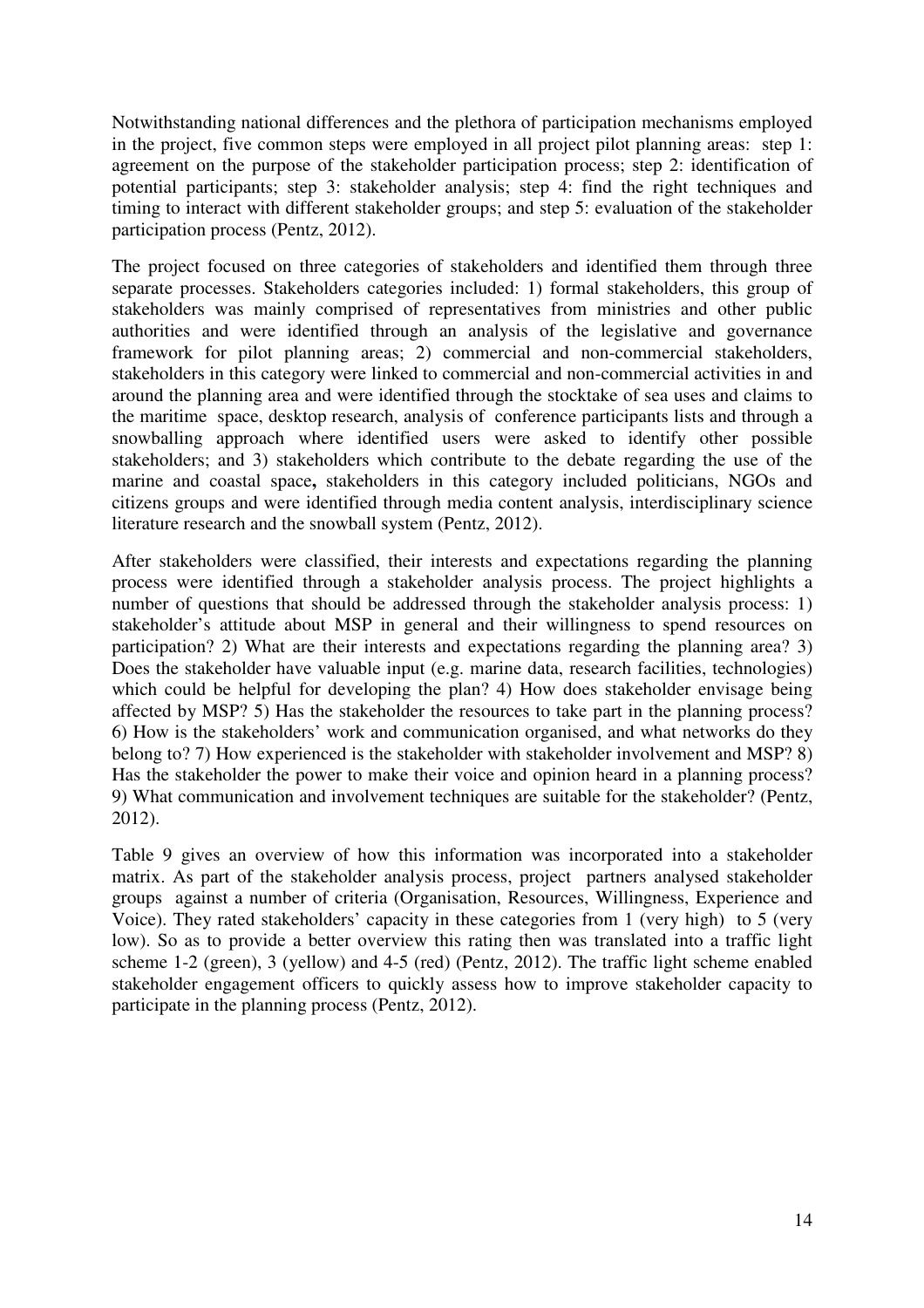| <b>Stakeholder</b><br>group                | Interest,<br><b>Expectations</b>                                                                      | Input                                                           | <b>Network</b>             | Organisation | Resources | Willingness | Experience | Voice | Preferable<br>techniques                                           |
|--------------------------------------------|-------------------------------------------------------------------------------------------------------|-----------------------------------------------------------------|----------------------------|--------------|-----------|-------------|------------|-------|--------------------------------------------------------------------|
| Small sized<br>NGO, nature<br>Conservation | - Protect<br>certain<br>species<br>Conflict<br>$\overline{a}$<br>with<br>sand<br>gravel<br>extraction | Knowledge<br>about<br>sightings of<br>species x and<br>habitats | University,<br>Local press |              |           |             |            |       | Local meetings,<br><b>Bilateral</b><br>communication,<br>workshops |

Table 9 Stakeholder Analysis Matrix (Adapted from Pentz, 2012).

## **3.2.5. Data, Tools (including zoning) & Resources**

Project partners gathered and mapped a range of baseline information for their respective planning areas. The aim of this exercise was to create an overview of the following:

- 1. the marine administrative context, including boundaries at sea;
- 2. the physical/biological context, including bathymetry/ecology including habitats / geology/ oceanography data;
- 3. climate data/indices (vulnerability, biodiversity etc.)
- 4. human activities (present/planned/relevant former activities/functions);
- 5. designated areas and regulations (MSP/national, IMO, EU etc.);
- 6. designated areas for nature conservation (national/EU/HELCOM/UNESCO etc.) (Fetissov *et al*., 2011).

Most of the BaltSea pilot projects experienced some difficulties in completing this task, mainly due to the fact that spatially relevant data was not always readily accessible (Fetissov *et al.*, 2011). In most pilot projects it was hard to obtain or generate environmental spatial data. Although much ecological data is available it usually is not available in a spatial format, allowing only rather general descriptions of habitats and bird and fish distribution (Fetissov *et al*, 2011).

All pilot projects generated a marine map to illustrate spatial overlaps of different sea uses (Fetissov *et al*, 2011). These maps were found to be useful stakeholder communication tools.

Conflict matrices also were developed in most pilot areas. Categorisation of conflicts, however, varied from pilot to pilot. For example, Latvia used a simple distinction of main marine conflicts, such as those arising from arising from new sea uses such as offshore wind farming and oil extraction impacting on fisheries and shipping, and smaller coastal conflicts, such as those between coastal biodiversity and local communities. In the Middle Bank pilot project, conflicts were categorized according to the degree to which they can be solved by MSP (Fetissov *et al*, 2011).

Whatever the means of categorising conflict, the BaltSea project concluded that, "conflict analysis should end with a specific and coherent task for planners to be tackled in the planning stage" (Schultz-Zehden and Gee, 2012 p. 84).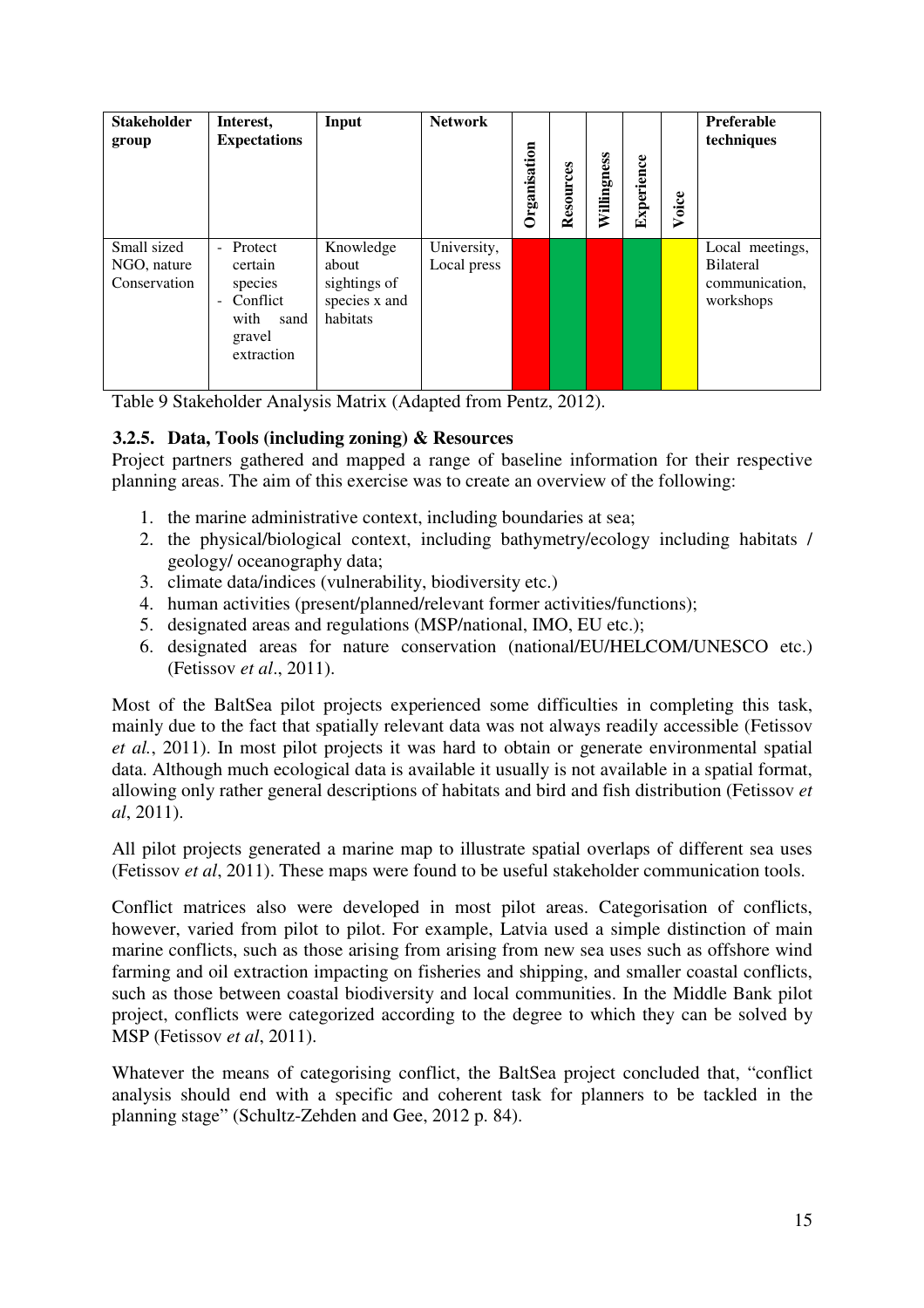Zoning was central to the draft plans produced. Table 10 illustrates the zoning typology employed in one of the Pilot Plans. As plans were not implemented, it is not possible to evaluate the utility of the zoning approach adopted.

| <b>Priority areas</b>    | no use is allowed that would significantly<br>constrain the use that is given priority in this<br>area. Strict priority areas could be shipping lanes,<br>nature protection areas, offshore wind farm sites,<br>fish spawning and nursery areas, raw material<br>resources, marine archaeological sites, or areas<br>important for tourism. |
|--------------------------|---------------------------------------------------------------------------------------------------------------------------------------------------------------------------------------------------------------------------------------------------------------------------------------------------------------------------------------------|
| <b>Reservation areas</b> | a certain use is given special weight in the<br>process of balancing the competing interests in<br>the area. The difference to priority areas is that it<br>is not certain that the use receiving specific<br>attention has absolute priority.                                                                                              |
| <b>Suitable areas</b>    | an activity is exclusively assigned to respective<br>suitable areas which have been chosen along a<br>range of parameters – outside of these areas the<br>activity is not allowed and not licensable                                                                                                                                        |
| Open use areas           | no use has priority and all uses other than those<br>restricted to suitable areas are allowed                                                                                                                                                                                                                                               |

**Table 10**: zoning typology for the Pilot plan (Source: Käppeler *et al*, 2012)

A Web-GIS portal, BaltSeaPlan Web, was developed as part of the overall project. It was built on ESRI ArcGIS and Silverlight technology and serves as a platform for developing different project related web applications (Fetissov *et al*, 2011). The Web-GIS was found to be a useful communication tool.

## **3.2.6. Boundary and Scale Issues**

Transboundary MSP was the focus of the Pomeranian Bight/Arkona Basin pilot project. The planning area comprises parts of the territorial seas and EEZs of Denmark, Sweden, Poland and Germany. However, as the pilot project began to delineate the planning area, it realised that there were a number of contradicting claims between Germany and Poland (Käppeler *et al.*, 2012). Also, the border between the Danish and Polish EEZ had not been agreed. While these issues were ignored due to the pilot nature of the project, they would pose significant challenges when designing implementable marine spatial plans.

The report on this pilot plan argues that transnational consultation should be conducted at a very early stage of the MSP process. The project also highlighted that other problems arose due to institutional and cultural diversity, different languages, terminologies and planning philosophies and suggested that other transboundary MSP initiatives should make provisions at an early stage with regard to developing a common understanding of partners' cultural and institutional differences and should develop a cross jurisdictional working-group to continuously exchange experiences (Käppeler *et al.*, 2012). They recommend that members of the cross jurisdictional working-group should be those directly involved in the development of maritime spatial plans.

## **3.3. German Plan for the North Sea**

In Germany, MSP occurs at both Federal and State levels and has been facilitated by extending terrestrial planning legislation to cover the marine environment. In this manner, the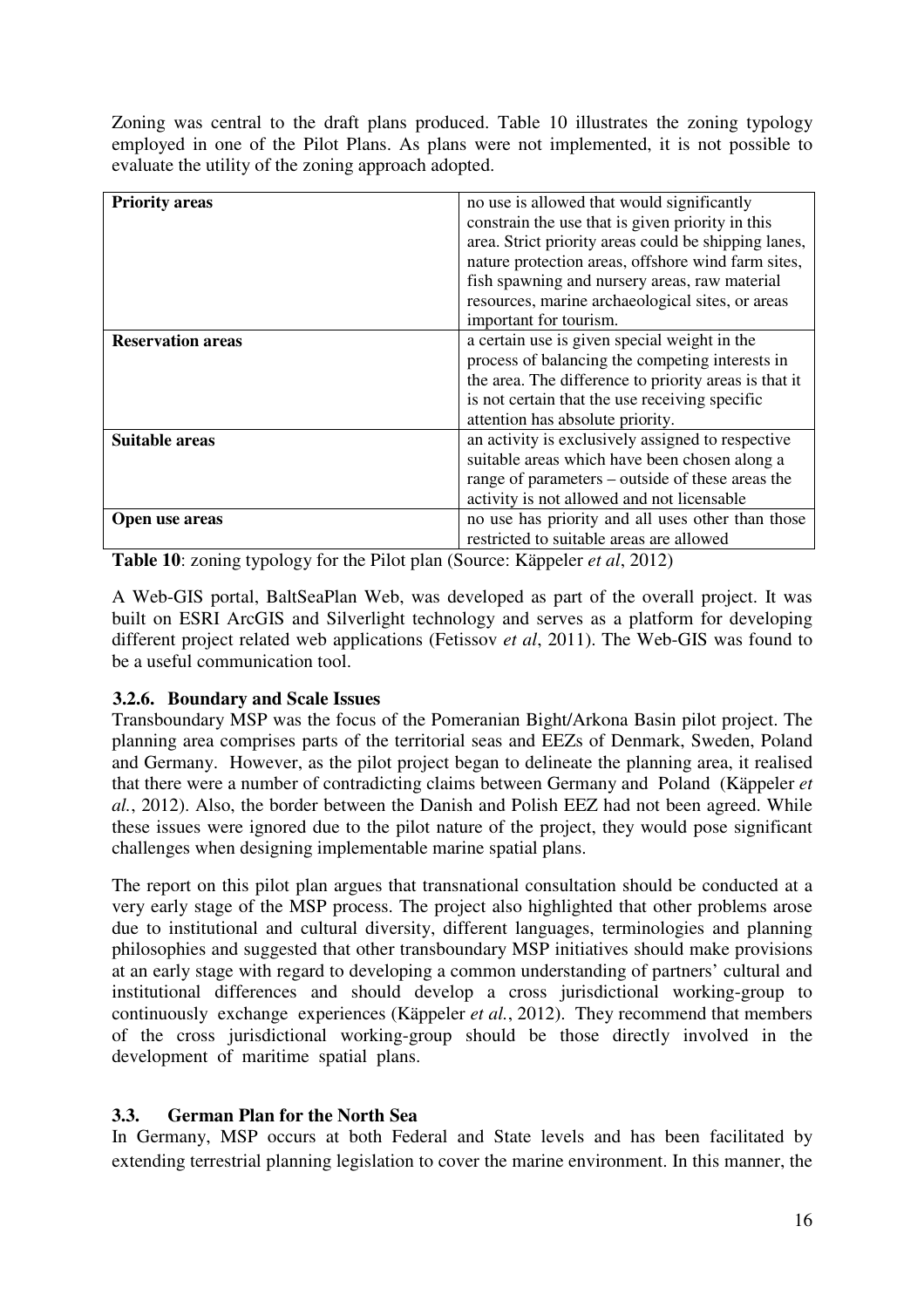German example comes close to approximating the extended terrestrial option discussed in the Legal Study Report. This review is concerned with Federal level MSP in the German part of the North Sea.

#### **3.3.1. Ecosystem-based Approach & Environmental Assessment**

The German plan for the North Sea is not based on a detailed assessment of environmental and ecological conditions in the planning area. However, an SEA of the plan has been carried. The assessment report focused on: Relationship to other relevant plans and programmes; Presentation and consideration of environmental protection objectives; Description and assessment of environmental status; Prospective development in the event that the plan is not implemented; Presentation of the uses in the EEZ; Effects of uses on the subjects of protection seabed and water; Development of the subjects of protection seabed and water in the event that the plan is not implemented; Description and evaluation of the prospective significant effects of implementation of the Maritime Spatial Plan on the marine environment; Measures envisaged to prevent, reduce and as fully as possible offset any significant adverse effects on the marine environment through the implementation of the Maritime Spatial Plan; Examination of possible alternatives and description of the environmental assessment implementation; and Planned measures for monitoring the significant impacts of implementation of the Maritime Spatial Plan on the environment.

The SEA report contains input from the Federal Agency for Nature Conservation which describes the biological features of protected areas and reports probable development scenarios if the plan is not implemented. For the SEA, the planning area was subdivided into a number of smaller areas to account for specific ecological and geological conditions. The SEA report centres on the describing and evaluating any substantial impacts that are liable to be caused by the implementation of the plan. The SEA report used the assessment of the marine environmental status as a basis for measuring likely impacts (NOAA, 2011). The findings in the SEA concerning the importance of specific areas, in terms of ecological features, have been taken into when zoning areas for particular uses. Similarly, spatial designations made during the plan development phase were evaluated for their environmental impact and adapted as appropriate (NOAA, 2011).

## **3.3.2.Setting Objectives & Implementation, Enforcement & Review**

The plan is principally motivated by the need to manage a number of key sectors in order to avoid user conflict. It pays particular attention to the wind farm development. The objectives of the plan reflect Germany's commitments under international conventions and EU Directives as well as national objectives for specific sectors such as shipping and wind energy (NOAA, 2011). The setting of planning objectives has been steered by the following guidelines: 1) Securing and strengthening maritime traffic; 2) Strengthening economic capacity through orderly spatial development and optimization of spatial use; 3) Promotion of offshore wind energy use in accordance with the Federal Government's sustainability strategy; 4) Long-term sustainable use of the properties and potential of the EEZ through reversible uses, economic use of space, and priority of marine uses; and 5) Securing natural resources by avoiding disruptions to and pollution of the marine environment.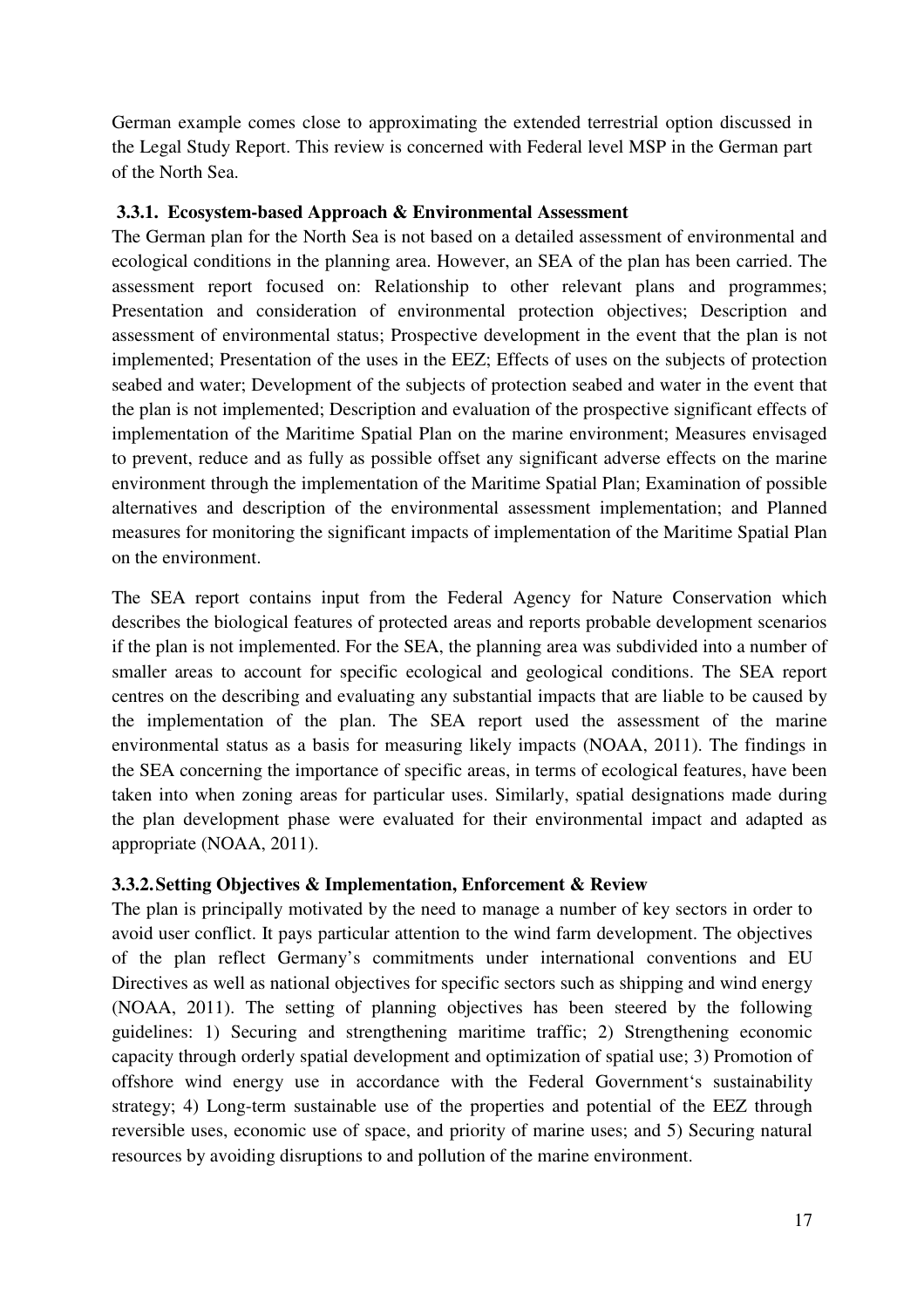These guidelines could be considered high-level, normative objectives. Based on these guidelines, a set of targets and principles are developed for a number of key sectors: shipping, non-living resources (hydrocarbons and sand and gravel), pipelines and cables, scientific research, energy production (especially wind energy), fisheries and mariculture and the marine environment. The main approach to achieving these targets is to establish zones within which defined uses are given favourable treatment. The plan also contains a justification for the measures developed for each sector and a brief description of sectoral legislative framework (NOAA, 2011).

The plan is relatively weak in terms of sectoral integration (which was one of the aims of the planning process) as the plan itself is structured sectorally, with a number management strategies for individual sectors (Jay *et al.*, 2012).

The plan does not make explicit reference to enforcement or review strategies. Implementation is primarily achieved through the licensing and permitting process. Monitoring is primarily achieved through project-specific monitoring. This will be used to evaluate the implementation of the overall plan; how this will be achieved is not detailed in the plan (UNESCO, 2011).

## **3.3.3. Scope of Planning Process & Plans**

The plan covers an area of approximately 28,600 km<sup>2</sup>. The planning process for the EEZ began in 2005 when The Ministry for Transport, Building and Urban Development, tasked the German maritime agency to develop a plan for the German EEZ. This process was completed in 2009, after consultation with stakeholders on an initial scoping report in 2005 and a draft plan in 2008.

Despite covering the entire EEZ, the plan covers only a small number of marine activities. For example, the plan does not provide a framework for managing mineral extraction, fishing, mariculture, defence, tourism or MPAs (NOAA, 2011).

## **3.3.4. Governance, Legislative and Political Issues**

MSP in Germany is based on existing legislation for terrestrial planning, which has been amended to extend spatial planning to the marine environment. The 2004 amendment to the Federal Spatial Planning Act, charges the ministry responsible for planning (The Ministry for Transport, Building and Urban Development) with the development of spatial plans setting out objectives and principles for Germany EEZs.

## **3.3.5. Stakeholder Participation**

Stakeholder participation mainly consisted of consultations with other federal agencies and affording the public opportunities to review the draft plan (UNESCO, 2011). During two rounds of participation, drafts of the spatial plan and the environmental report were made available to neighbouring states, other German authorities and the public.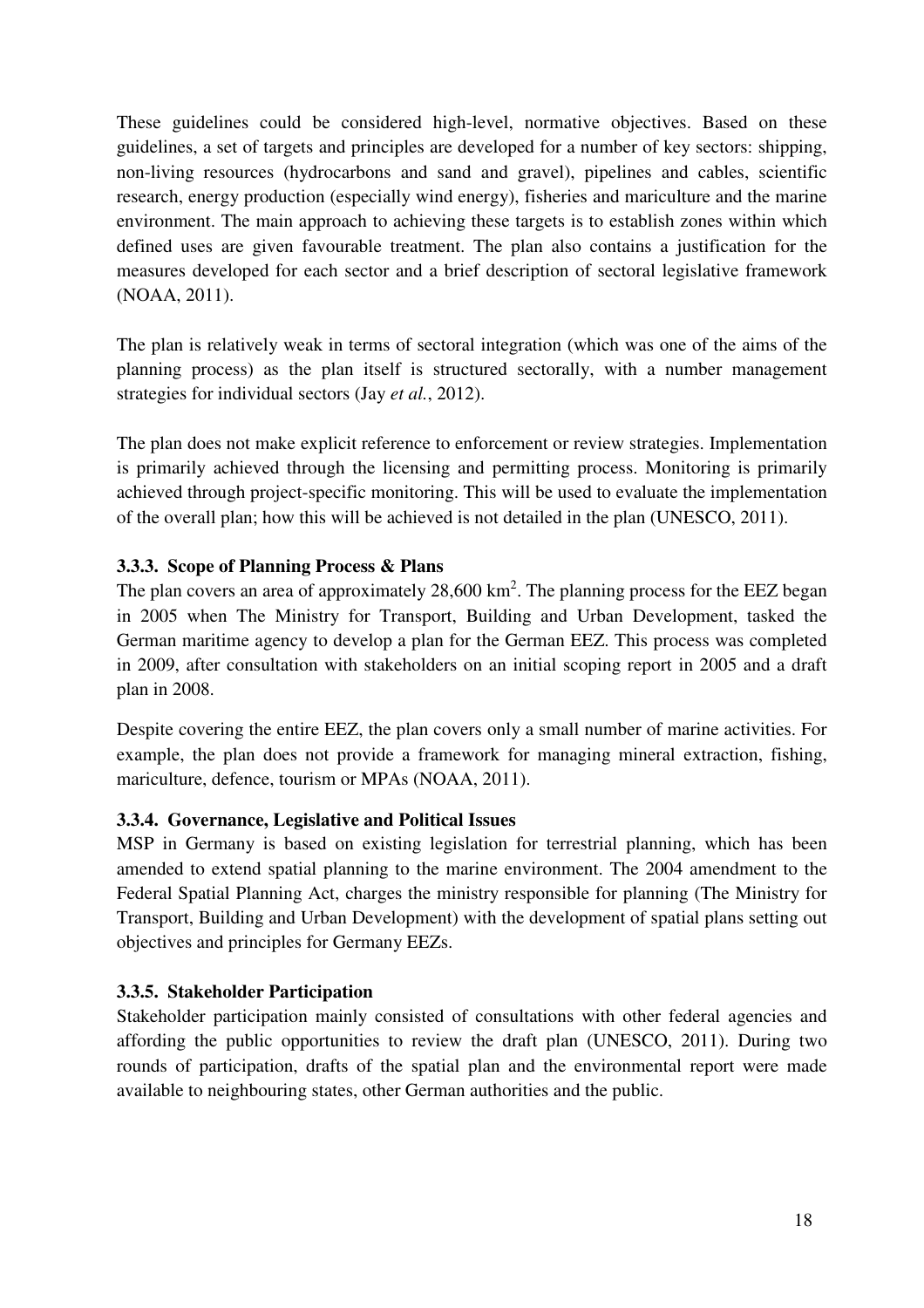## **3.3.6. Data, Tools (including zoning) & Resources**

The Plan is primarily based around a zoning approach. The plan designates areas within which defined uses are given favourable treatment. Zones include priority areas, in which a use has priority over others, or reservation areas, in which special consideration is given to a particular use. The plan focuses on the sectors given priority and reservation areas. This includes: 1) Shipping: a network of priority areas, including internationally recognized lanes and reservation areas for safety zones and anchorage; 2) Pipelines and cables: various gas and oil pipeline corridors, and cable corridors have designated; 3) Research: large reservation areas for scientific research; and 4) Wind energy: priority area blocks, mostly closer to the coast and defined by shipping areas (NOAA, 2011).

Other uses are only permitted in these zones if they do not compromise the zones 'primary use'. For example, wind turbines are not permitted to be built in shipping areas, but pipelines and cables may be permitted. These designations do not necessarily stop 'primary use' activities from occurring outside their zones elsewhere. The draft plan did, however, prevent wind farm developers from proposing developments outside their priority areas. This measure was overturned, as a result of lobbying, before adoption of the final plan (Jay *et al.*, 2012).

## **3.3.7. Boundary and Scale Issues**

No Boundary or Scale Issues are evident in this case study.

## **3.4. Great Barrier Reef Marine Park**

Australia's Great Barrier Reef Marine Park (GBRMP) is recognised as a good example of ocean zoning. Management of the park is overseen by the Great Barrier Reef Marine Park Authority (GBRMPA). Although, the GBRMP is synonymous with a zoning approach, it contains useful lessons for many of the other evaluation criteria listed in Table 2.

#### **3.4.1. Ecosystem Approach & Environmental Assessment**

In 1998, the GBRMPA initiated the Representative Areas Program (RAP) that entailed rezoning the entire Marine Park. At the beginning of the rezoning process, the GBRMPA engaged with the scientific and research community to identify and map habitat types. Expert panels compiled 40 existing data sets to characterize the biological and physical diversity of the GBRMP (NOAA, 2011).

A study of the shift towards an ecosystem approach highlighted 5 strategies adopted by the GBRMPA: 1) internal organizational changes; 2) bridging science and policy; 3) changing people's perceptions; 4) facilitating public consultation and participation, and 5) gaining political support (Olsen *et al*., 2008). In terms of bridging science and policy, the RAP process relied heavily on the input from scientific experts and their synthesis of the best available data on Great Barrier Reef's species and habitats (Olsen *et al*., 2008). Other 'transition' strategies are discussed below in the context of the evaluation criteria.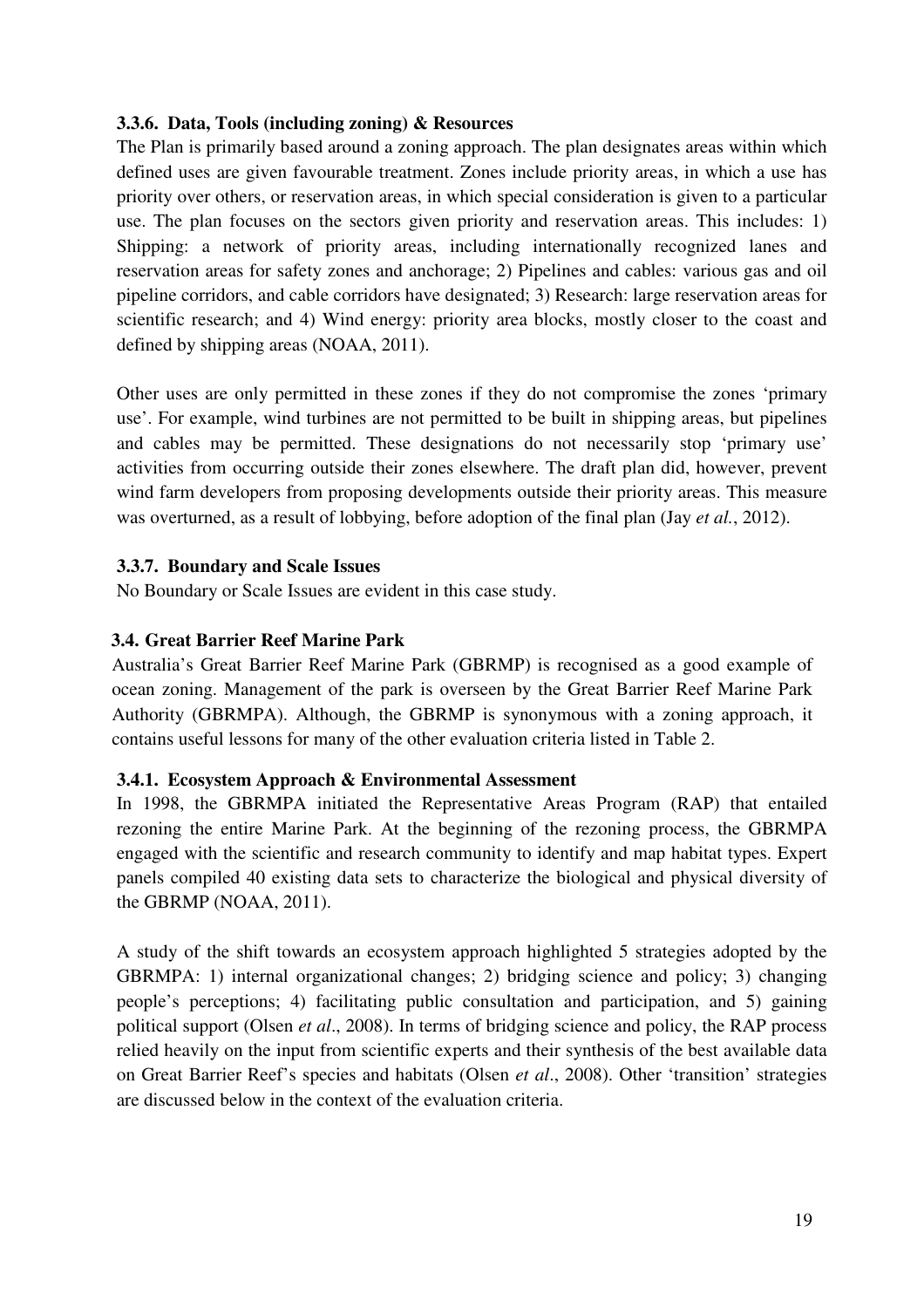### 3.4.2. **Setting Objectives, Scope of Planning Process & Plans**

The Zoning Plan covers all allowable uses in the marine park, including environmental conservation, tourism, commercial fishing, recreational fishing, aquaculture, traditional uses, scientific research, and addresses shipping lanes.

The overall objectives for the Great Barrier Reef Marine Park are derived from the Great Barrier Reef Marine Park Act 1975. They include: 1) The conservation of the Great Barrier Reef (GBR); 2) The regulation of the wise use of the Marine Park so as to protect the GBR while allowing the reasonable use of the GBR Region; 3) The regulation of activities that exploit the resources of the GBR Region so as to minimize the effect of those activities on the GBR; 4) The reservation of some areas of the GBR for its appreciation and enjoyment by the public; and 5) The preservation of some areas of the GBR in its natural state undisturbed by man except for the purposes of scientific research.

As described above, the independent Scientific Steering Committee provided advice to the GBRMPA on scientific issues relevant to the selection of representative areas of biodiversity and developed social, cultural and management operational principles to guide the rezoning process.

## **3.4.3. Governance, Legislative and Political Issues**

The zoning plan prepared by the Authority becomes a legislative instrument on the day the Minister signs it. The GBRMPA is responsible for developing zoning plans and for the management of the Marine Park. A board oversees the agency, which is structured into four main branches: Marine Park Management, Environment and Sustainability, Communication and Policy Coordination, and Corporate Services. The authority reports to the Australian Government Minister for Sustainability, Environment, Water, Population and Communities.

The Great Barrier Reef Ministerial Council was established in 1979 to coordinate Commonwealth and Queensland Government policy for the management of the Great Barrier Reef. It comprises two Ministers from each of the Commonwealth and Queensland Governments with responsibility for marine parks, science, tourism and/or the environment, and is chaired by the Commonwealth Minister for the Minister for Sustainability, Environment, Water, Population and Communities. Under an agreement with the Australian Government, Fisheries Queensland undertakes much of the fisheries management within the Marine Park. The GBRMPA and the Queensland Parks and Wildlife Service operate a joint program of education, compliance and enforcement to support the rules governing protection of the ecosystem.

The GRMPA also reorganised itself to facilitate the implementation of an ecosystem approach and to facilitate the rezoning. Reorganisation focused on improving communication between the different branches and pooling resources and experiences (Olsen *et al*., 2008).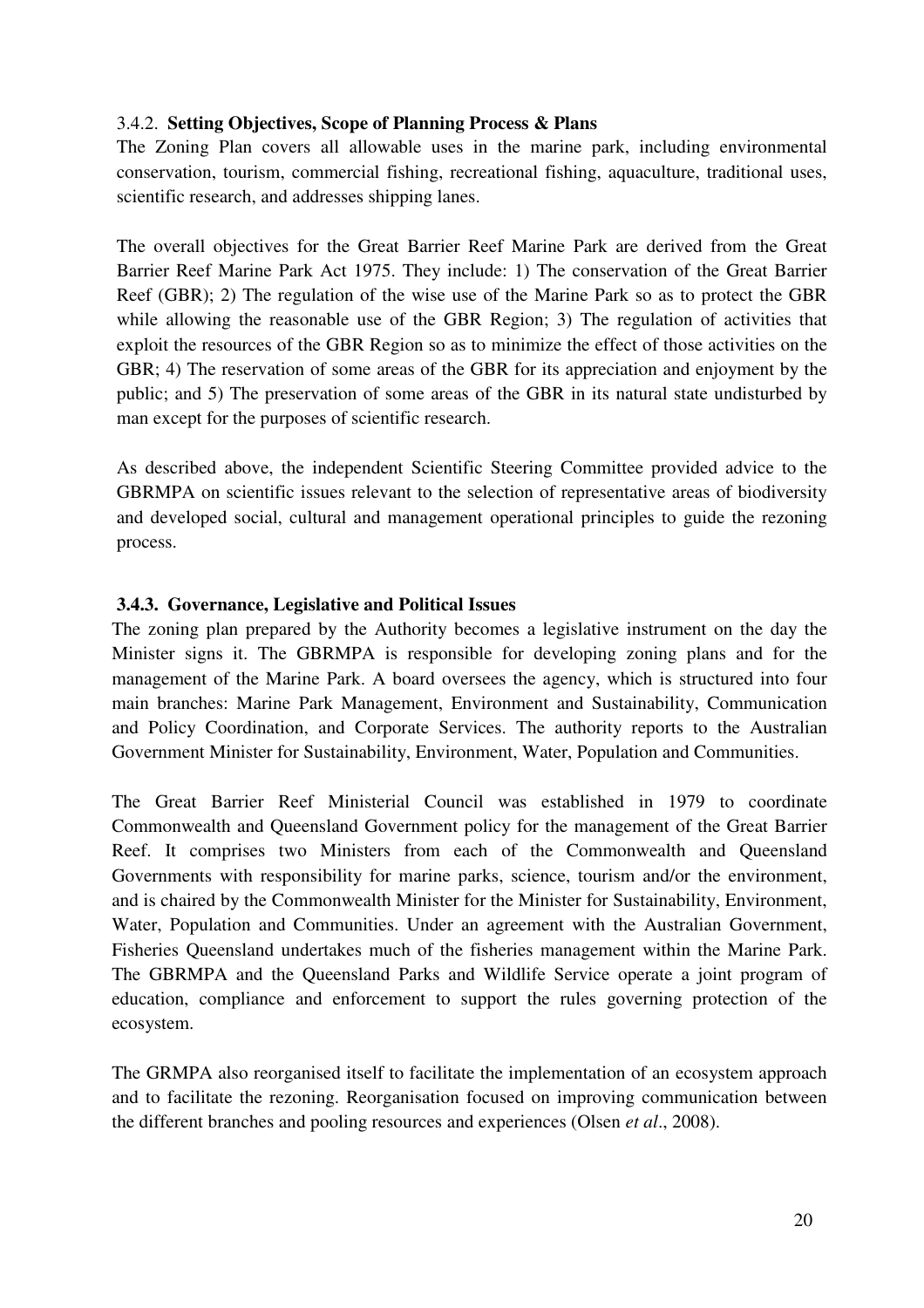## **3.4.4. Implementation, Enforcement & Review**

Spatial management in the GBRMP is based on eight zones, ranging from the least restrictive "general use zone" in which shipping and most commercial fishing are allowed, to the most restrictive "preservation zone" where virtually no use is permitted. RAP increased the no-take areas, up to about a third of the entire area of the GBRMP.

One of the recommendations of a 2006 governmental review of the Great Barrier Reef Marine Park Act of 1975 was the preparation of an "Outlook Report" every five years that will document the overall condition of the GBRMP, the effectiveness of management, and the pressures on the ecosystem. The Outlook Report has been an important contribution in the consideration of any future changes to zoning plans. However, the Australian government has indicated that the existing Great Barrier Reef Marine Park Zoning Plan 2003 would not be amended until it has been in operation for at least seven years to provide stability for business, communities, and biological systems. No amendments have been made to the plan since the moratorium ended in 2010.

Enforcement of zoning rules conducted by Queensland and Australian Government agencies including the Queensland Boating and Fisheries Patrol, Queensland Water Police, Queensland Parks and Wildlife Service, Australian Federal Police, Australian Customs Service (Coastwatch and the National Marine Unit), Australian Quarantine Inspection Service, and the Australian Maritime Safety Authority (GBRMPA, 2005).

## **3.4.5. Stakeholder Participation**

Formal community participation in the RAP process took place in two phases, with informal consultation throughout the planning phase. Over a 3-month period from May 2002, GBRMPA sought formal community input for preparation of a Draft Zoning Plan for the entire GBRMP. This resource-intensive process used a range of techniques to ensure that all coastal communities adjoining the marine park were aware of the RAP. This first round of formal public participation resulted in 10,190 written submissions. The second formal community participation phase resulted in 21,500 additional written submissions. In late 2003, the Draft Zoning Plan was revised to incorporate information from the second consultation process, resulting in the Revised Zoning Plan, which increased the percentage of no-take areas in the GBRMP by 6-fold to 33%, including at least 20% of each of the 70 bioregions (Olsen *et al*., 2008).

Some community groups, particularly fishery groups, were opposed to no-take zones. Furthermore, many people still thought that of the Great Barrier Reef as a unspoiled environment (Olsen *et al*., 2008). To address this issue, GBRMPA employed a communication officer to produce a ''reef under pressure'' information campaign illustrating that the reef was subject degradation caused by anthropogenic pressures (Olsen *et al*., 2008). This raised awareness of the need to rezone the Reef. The campaign included a number of resources, adapted for a range of stakeholder groups. Resources included web sites, posters, pamphlets, and television advertisements showing local celebrities promoting for initiative. The information campaign was followed up by opinion polling to evaluate its (Olsen *et al*., 2008).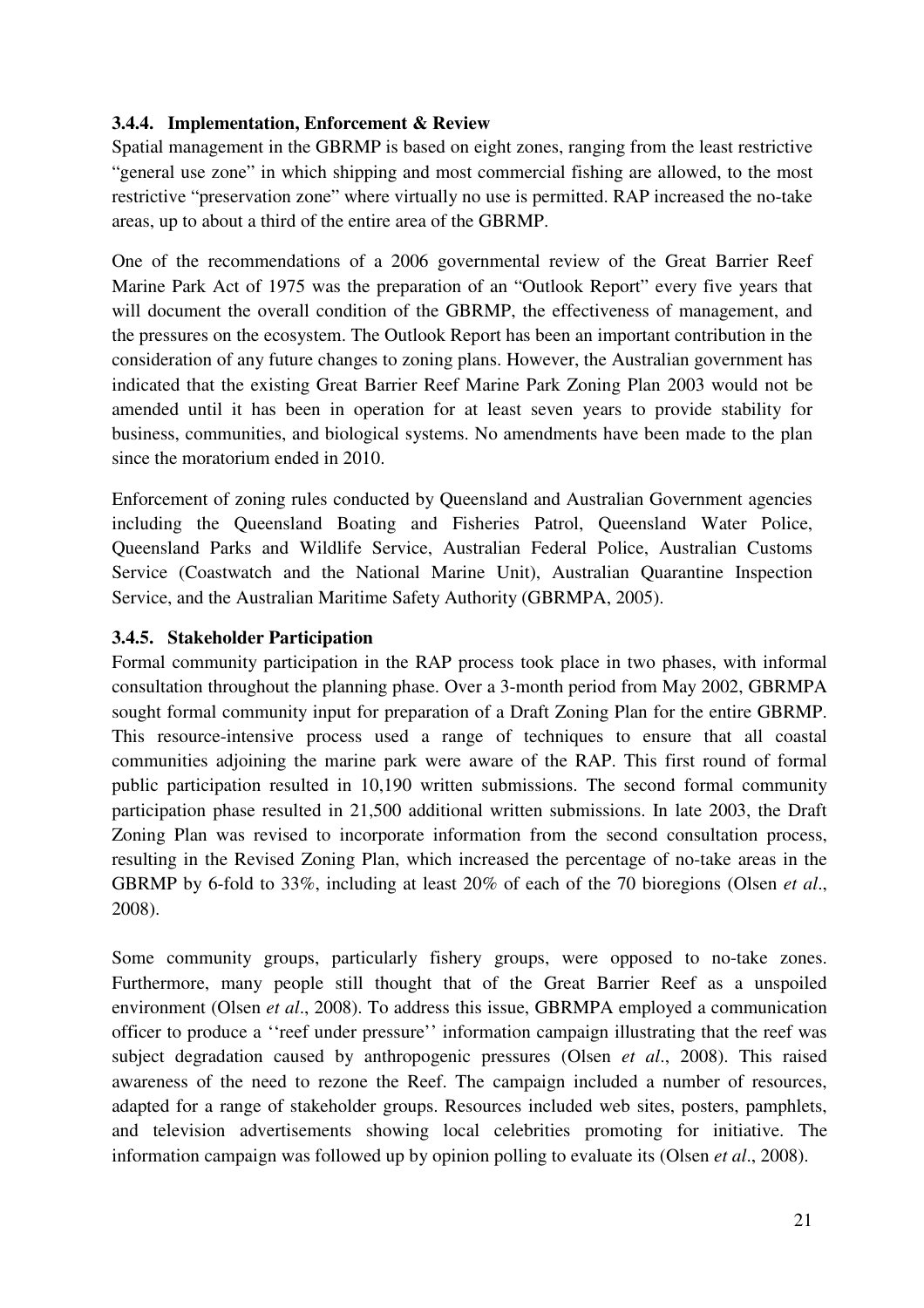The rezoning initiative was occasionally misunderstood or misinformation about the intended location of no-take zones had been circulated (Olsen *et al*., 2008). To address these issues, the GBRMPA produced a ''Correcting Misinformation'' fact sheet (Olsen *et al*., 2008). GBRMPA also attended all public meetings they were invited to and organised small group meetings themselves so as to avoid large public meetings that could be dominated by one or a few people (Olsen *et al*., 2008). This approach resulted in GBRMPA holding several hundred community information sessions in regional and local community centres (Olsen *et al*., 2008).

## **3.4.6. Data, Tools (including zoning) & Resources**

In high use areas near Cairns and the Whitsunday Islands, special Plans of Management are in place in addition to the underlying Zoning Plan. In addition, other Special Management Areas have been created for particular types of protection, such as the Dugong Protection Areas.

An Oracle database with a Microsoft Access interface was used to manage the submission response forms from the public.

Social, economic, cultural and management datasets collected as part of the RAP process included: Existing GBRMPA zoning, Queensland Government Fisheries Closures, Queensland Government adjacent National Parks, Australian Maritime Safety Authority shipping lanes, Australian Maritime Safety Authority ship reports, GBRMPA Spill risk map, Ports, Land Use Characteristics, Coastal developments, Native Regulatory Impact Statement, Title claims, Key informant recreational fishing information, Boat ramps, Suntag-fish tagging data, Recreational fishing diary and logbook data, 6 minute and 30 minute commercial crabpot/net fishing/reef line/trawl/harvest/charter data, Historic shipwrecks, National Estate, Museum specimen sampling sites, Anchorage and mooring data, More than 30,000 public submissions to GBRMPA on the rezoning process (GBRMPA, 2005).

The RAP planning process used a variety of analytical planning tools including MARXAN, ReST and TRADER. These helped to apply the key operating principles, and in conjunction with other GIS-based spatial analysis tools, were vital to the systematic integration of biophysical, social and economic values (NOAA, 2011).

It was concluded, that as far as practicable, the pattern of zones within a multiple-use marine protected area should avoid sudden transitions from highly protected areas to areas of relatively little protection. The concept of 'buffering' (i.e. a gradation in zone types) should be applied wherever possible.

However, despite having an effective zoning system, the GBRMP has no long-term management plan. This lack of a strategic approach has recently been pointed out by UNESCO's World Heritage Centre in a report on the impacts of port development and increased shipping pressures on the GBR. Specifically, UNESCO noted that the GBRMP lacks "an overall plan for the future sustainable development of the reef that will protect its OUV [Outstanding Universal Value] and ensure its ecological integrity while simultaneously achieving sustainable economic and social goals" (Douvere and Badman, 2012, p.59).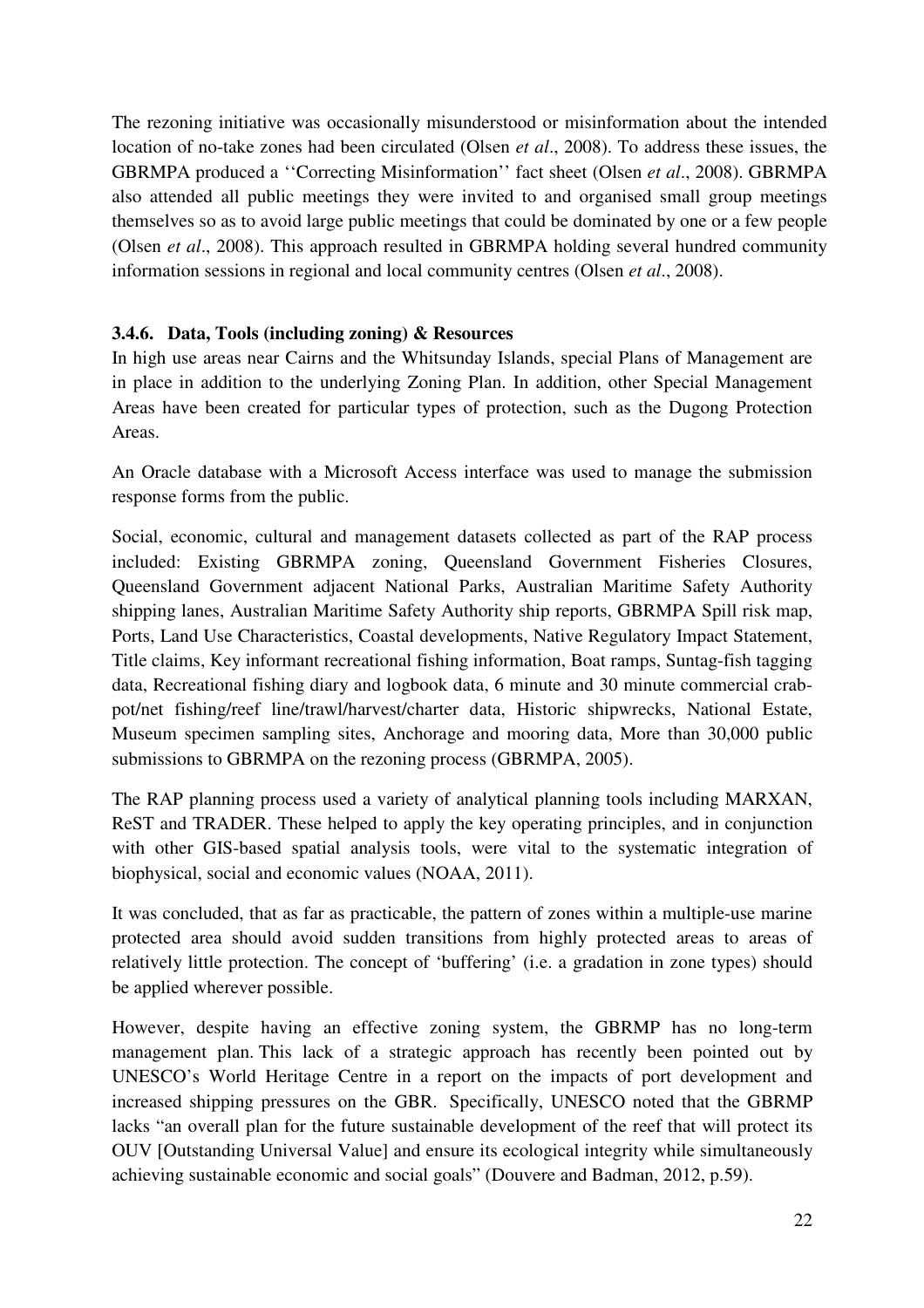## **3.4.7. Boundary and Scale Issues**

No Boundary or Scale Issues are evident in this case study.

### **3.5. Norwegian plan for the Barents Sea-Lofoten area**

MSP in Norway is being developed by means of integrated management plans. A management plan has been developed for the Lofoten–Barents Sea, mainly as there was a push from the petroleum industry to gain access to this region. The Norwegian Parliament approved the plan in 2006 and revised it in 2011. The Norwegian experience comes close to approximating the minimal parallel option highlighted in the Legal Study Report.

#### **3.5.1.Ecosystem-based Approach & Environmental Assessment**

The plan was developed through three distinct phases: 1) Status Reports and Scoping; 2) Strategic Environmental Assessment; 3) Aggregated Assessment (Knoll, 2010). Generating scientific knowledge about the environment was one of the main priorities of the planning process, with research institutions and governmental directorates being commissioned to write a number of status reports in 2002–2003. The reports produced in phase 1 were mainly aggregations of existing knowledge and were the basis for the assessment processes in phase 2 and phase 3 (Knol, 2010).

As well as assessing the impact of the petroleum sector, the impact of fisheries, marine transport, and external effects, such as climate change, long-range transboundary pollution and migrating species also were assessed (Knol, 2010). At the beginning of Phase 1, it was not decided whether the various SEAs should be combined to form a comprehensive impact assessment. As a result of this, individual SEAs only briefly investigated the possible impacts on the other sectors (Knol, 2010). This led to a high degree of uncertainty when SEA reports were combined "since knowledge about joint impacts is generally low the uncertainty is even higher when the consequences are combined. The expert committee therefore argued that policy decisions in the management plan are necessarily made under uncertainty about their consequences" (Knol, 2010, p.256). Ecological quality objectives were developed by the Institute of Marine Research and the Norwegian Polar.

## **3.5.2.Setting Objectives**

In phase 1 the steering committee set the overall aims and delimited the management area. The objectives of the plan were defined as twofold: 1) co-existence of the different sectors and the promotion of (economic) value creation and 2) maintaining the structure, functioning and productivity of the ecosystems of the area (Knol, 2010). The expert group was commissioned to formulate more precise management goals. Objectives were formulated on three levels: 1) vision, 2) strategic goals and 3) management objectives, with major focus on the last category (resulting from feedback of the governmental steering committee). However, most of these objectives are aspirational and do not include SMART Objectives.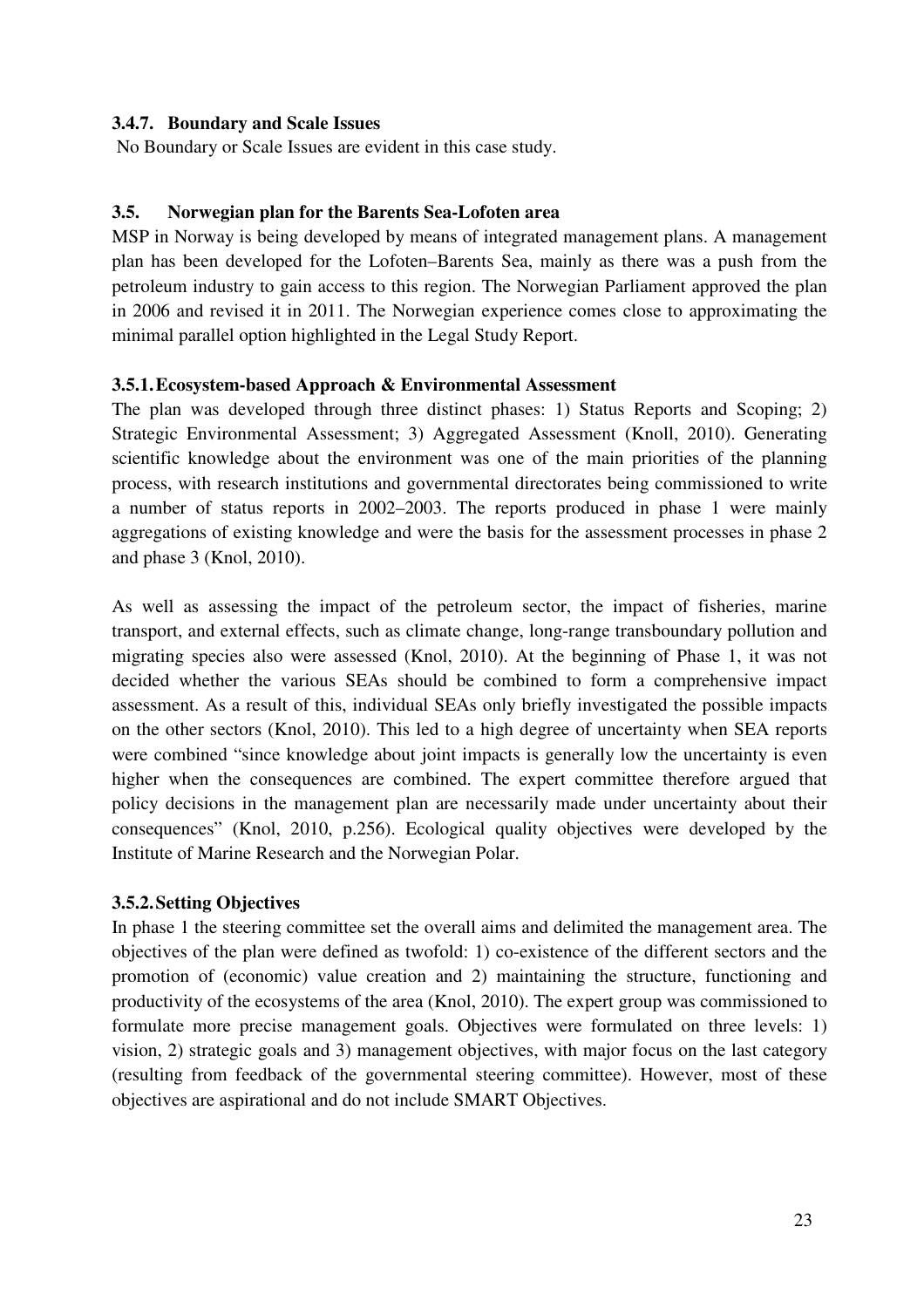## **3.5.3.Scope of Planning Process & Plans & Boundary and Scale Issues**

The planning area is delimited by the Norwegian Sea in the southwest, by the Arctic Ocean in the north and by the Russian part of the Barents Sea in the east, with the landward boundary set at 1nm from the coastal baseline. The assessment and mapping of valuable and vulnerable areas has been turned into a spatial management tool that regulates the petroleum industry by conditioning or prohibiting petroleum activity in each area (Knol, 2010).

## **3.5.4. Governance, Legislative and Political Issues**

The planning process was initiated top-down by creating a ministerial steering group led by the ministry of environment. The ministerial steering group is chaired by the Ministry of the Environment and consists of representatives from other ministries, including Trade and Industry, Petroleum and Energy, Fisheries and Coastal Affairs, Finance, Justice, Local and Regional Government, Labour and Inclusion, Foreign Affairs and Defence. The plan itself is not a legislative instrument; rather, it serves to guide the regulation of different sectors which operate under the existing legal frameworks (Knol, 2010).

## **3.5.5. Implementation, Enforcement & Review**

The plan is implemented through existing sector-based legislation, such as the 1996 Petroleum Act, the 1981 Pollution Act, and the 2008 Oceans Resources Act and they provide a tool that facilitates cooperation on oceans management between the relevant authorities. There are different monitoring activities in place, carried out a by variety of institutions. The objective of such an overall monitoring system is to integrate monitoring data into a comprehensive report that policy-makers can use for management decisions. This enables a more responsive form of management that can deal with development trends in the ecosystem (Knol, 2010).

## **3.5.6. Stakeholder Participation**

There seems to have been limited stakeholder participation in the planning process. Stakeholder engagement was mainly facilitated by affording stakeholders to comment on draft documents.

## 3.5.7. **Data, Tools (including zoning) & Resources**

As is one of the most studied sea areas in the world, the Barents Sea planning process was able to draw upon a large number of high quality studies and publications, including, for example, descriptive baselines, trends analysis, impacts assessments, conflict identification, geospatial mapping etc. (NOAA, 2011).

## 3.6. **Clyde and Shetland Pilot Plans**

In 2002, the Scottish Government initiated the The Scottish Sustainable Marine Environment Initiative (SSMEI) to develop and test MSP options for the sustainable development of its marine resources. The SSMEI sought to explore these options through the establishment of four pilot projects, two of which, The Clyde and Shetland Islands Pilots, are reviewed below.

## **3.6.1.Ecosystem-based Approach & Environmental Assessment**

The Clyde Pilot devoted significant attention to the adoption of an ecosystem approach (Flannery and Ó Cinnéide, 2012b). A report entitled *Sustainable Development Criteria and the Ecosystem Approach* was commissioned (Haskoning UK Ltd., 2005). The report includes a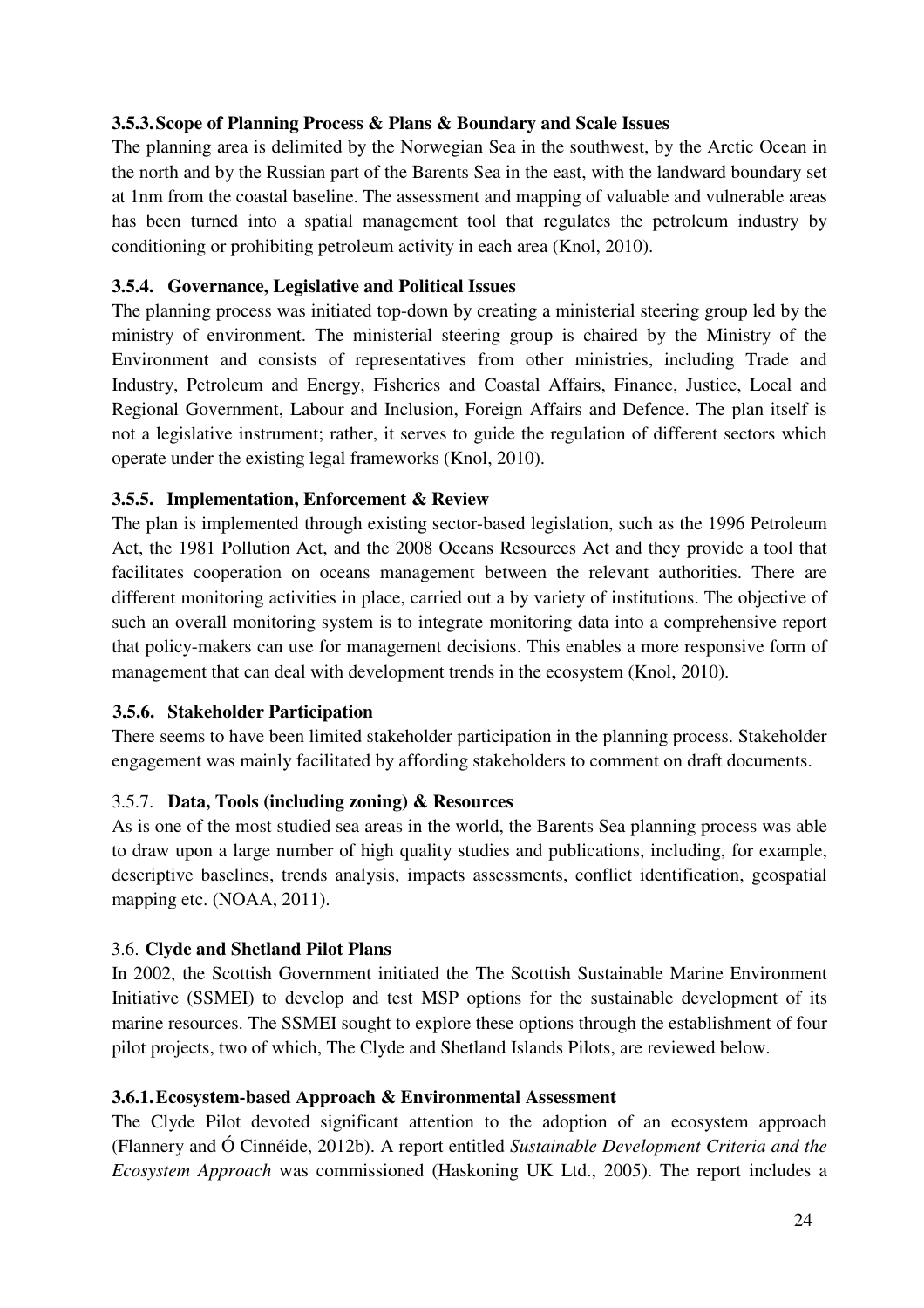brief overview of the ecosystem approach and the 12 principles advanced by the Convention on Biological Diversity (Flannery and Ó Cinnéide, 2012b). It was also defined in a discussion paper presented at the Clyde Steering Group meeting in May, 2007, as "a holistic method for management of human activities. It looks at all the links among living and nonliving resources, rather than considering single issues in isolation". It seems, however, that it was hard to arrive at a uniform understanding of the ecosystem approach and how it might be applied to MSP in the Clyde area (Thompson and Donnelly, 2010). Although much time was spent discussing and defining the ecosystem approach, there is little or no evidence of it being adopted in the Clyde plan. The final plan contains various sectoral plans with no attempt at mediating between the ambitions of the various sectors or at accounting for their cumulative impacts (Flannery and Ó Cinnéide, 2012b).

The Shetland Plan is not prescriptive about what can occur where and when in specific areas of the Islands. Rather it presents the current known situation, and clarifies the distribution of planning constraints and important assets that require safeguarding. The Shetlands Pilot, however, places great emphasis on the ecosystem and has developed a suite of policies that could account for pressures on the local ecosystem. For example, the plan contains policies in relation to invasive species, climate change and water quality. Evaluating the impact of the policies is difficult, however, as the plan has not been formally adopted. The Shetland Plan is also considered a 'living' document that can be adapted quickly to account for new environmental data. The sensitivity matrix in the current plan was a first step in determining potential impacts between human activities and important species and habitats around Shetland. Currently the initiative is using GIS to map cumulative pressure areas around Shetland based on an ecosystem-based risk assessment (Kelly *et al*, 2012). This place specific method is an advancement on the generic, single sector analysis approach of interactions matrices, and is considered to be more considerate of local factors (Kelly *et al*, 2012). An SEA of the Shetland Plan also was conducted.

#### **3.6.2. Setting Objectives & Scope of Planning Process & Plans**

The Clyde Plan contains three broad long-term aims and eight key objectives. The three aims relate to: a) maintaining and enhancing the biodiversity, landscape and seascape of the Firth of Clyde, by protecting and improving its natural resources; b) providing a framework that supports current economic activity, opportunities for growth and attracts investment; and c) maintaining the wellbeing and cultural diversity of coastal communities (Donnelly *et al*., 2010). These high-level, long-term aims are to be achieved through eight key objectives: a) developing an integrated suite of policies and proposals for future development; b) improving the knowledge base of habitats, species and pressures; c) promoting maritime transportation; d) enhancing understanding of the importance of seascape and associated landscapes; e) increasing participation in marine-related recreational activities; f) maintaining and improving the wellbeing, culture, heritage and diversity of coastal communities; g) increasing commercial confidence through better- informed decision-making; and h) safeguarding and enhancing the quality of the marine, coast and intertidal habitats and species (Donnelly *et al*., 2010). These overarching and key objectives are largely aspirational (Flannery and Ó Cinnéide, 2012b). The Clyde Plan, however, contains four cross-cutting policy themes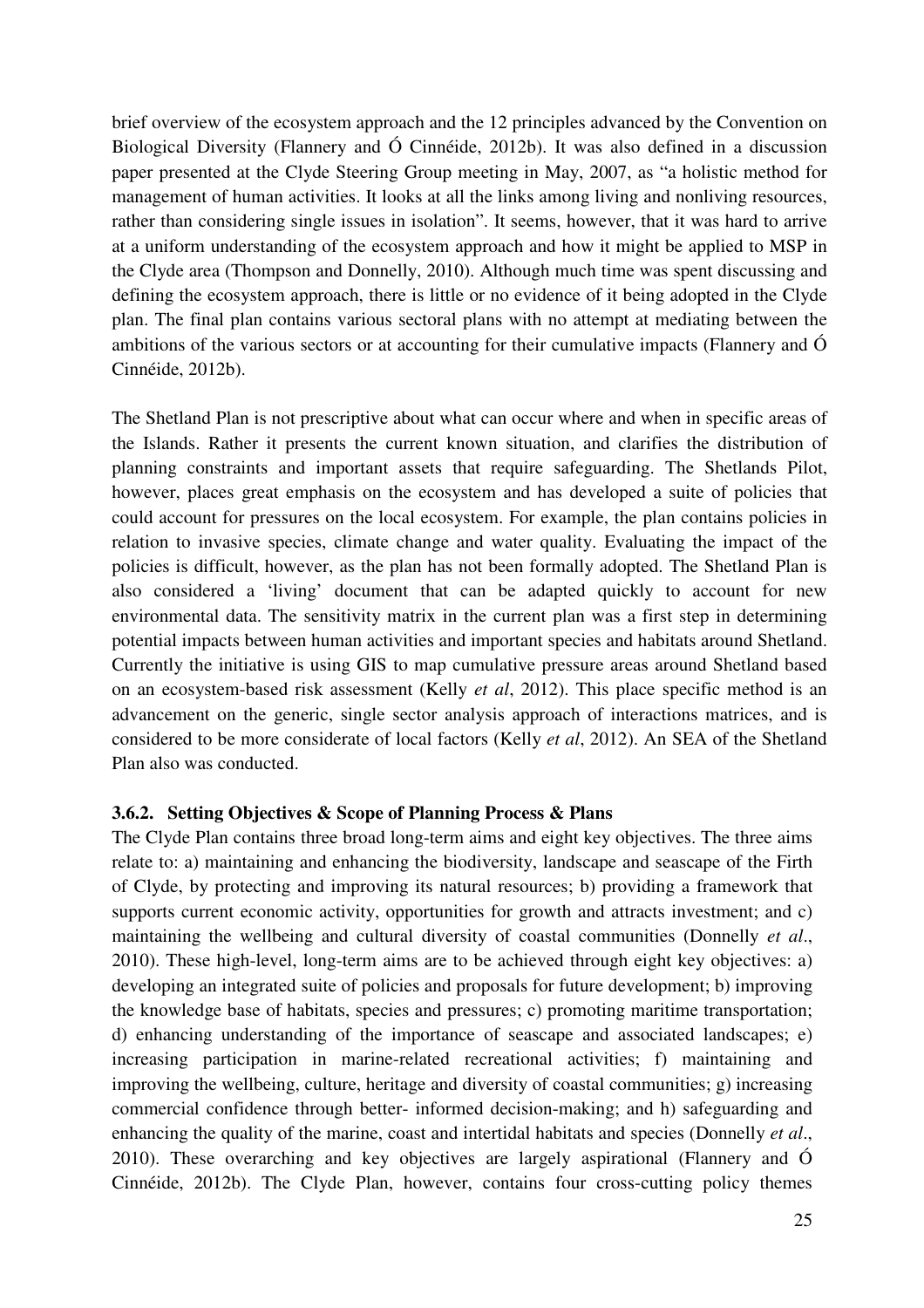(environment, communities, heritage, and safety) and five sectoral plans (recreation and tourism; shipping and transport; mariculture; fishing; and energy and sub-sea infrastructure) which are intended to detail how these objectives are to be achieved (Flannery and Ó Cinnéide, 2012b). These, however, mostly consist of further aspirational policies and sectoral ambitions with no operational strategies or action plans (Flannery and Ó Cinnéide, 2012b). For example, the first policy under the environment theme, points to the deficit of detailed and useable knowledge environmental data but proposes no actions or strategies to address this issue (Flannery and Ó Cinnéide, 2012b). The sectoral plans carry on in a similar fashion. For example, Policy R T 8, identifies a need for integrated marketing of the Firth of Clyde and a need for better stakeholder participation but does not, however, propose a strategy to addresses these issues. The Clyde Plan contains a 'proposed action plan' which is helpful in highlighting potential partners for the implementation of the various policies but does not contain any strategies for achieving these (Flannery and Ó Cinnéide, 2012). Although it is not an action plan, *per se*, it does enforce time-lines on the Clyde Plan's policies by highlighting a target year for the delivery of each strategy. Stakeholders interviewed for a recent study claim the objectives are too sectorally focused and fall well short of the level of integration that is consistent with an ecosystem approach (Flannery and Ó Cinnéide, 2012b). This is echoed in the evaluation document produced by the Clyde Pilot which argued that future MSP efforts should focus on developing policies that mediate between the aspirations of various sectors while safeguarding ecosystem functioning (Thompson and Donnelly, 2010). A recent study reported that, one interviewee with a terrestrial planning background, stated that they had advised the project team and steering group that there was little or no connection between the sectoral plans and the overarching objectives for the plan but that this advice was ignored (Flannery and Ó Cinnéide, 2012b).

The objectives for the Shetland plan were also developed by a local stakeholder groups. The objectives in the Shetland Plan focus more on current issues rather than on the ambitions of different sectors. One of the objectives of The Shetland Plan is to guide all marine users, planners and regulators in the placement of existing and proposed activities, operations or developments and sets out a number of considerations for proposed development. For example, proposals for development should demonstrate that they have taken into account issues surrounding: existing facilities; post-development activity; the impact on the land side of the development, including in relation to any increase in flood risk; climate change; water quality; marine litter; introduction of non-native species; wider ecosystem function; and coastal erosion and sediment transport. As the plan is not legally binding it is difficult to examine if these polices have been adopted.

The plan also contains a number of high-level polices for individual sectors (e.g. A coordinated water quality strategy should be developed). For some sectors these polices reflect existing legislation. For example, the Heritage Policy 1 reiterates requirement of Appropriate Assessment in relation to Natura 200 sites.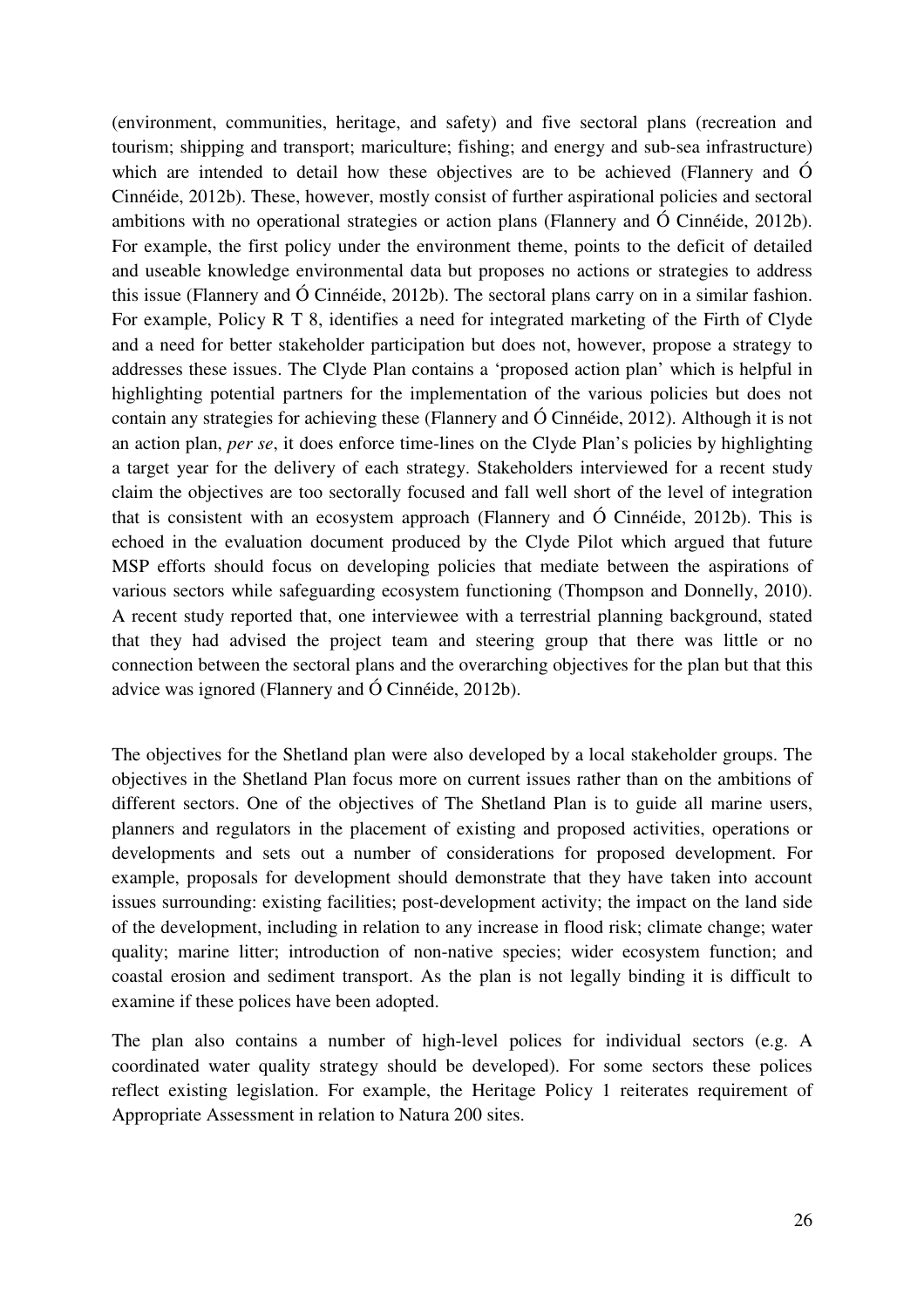#### **3.6.3. Governance, Participation & Implementation**

The Clyde Pilot adopted an existing voluntary stakeholder-regulator partnership, The Firth of Clyde Forum (FCF), as a means of implementing MSP. Using a pre-existing group to implement MSP had a number of advantages. The FCF provided an established mechanism through which to connect with stakeholders. Members of the FCF also had already developed good working relationships, had built trust in one another and, having previously completed an ICZM project, had become familiar to working together in a planning context (Flannery and Ó Cinnéide, 2012b). Some stakeholders were of the opinion that using the FCF as a platform to deliver MSP avoided redundant duplication of effort as its members were largely representative of the relevant stakeholders for any MSP initiative (Flannery and Ó Cinnéide, 2012b). Building on a pre-existing governance structure also had a number of disadvantages. Due to this governance structure, participation in the planning process was perceived by some potential stakeholders to be the sole prerogative of members of the FCF.

It is hard to ascertain if either plan is being implemented. This is mainly due to the fact that they are pilot plans with no legislative underpinning. The Shetland Pilot, however, has moved to gain some legislative standing for its plan. The plan will become formally adopted through Shetland Islands Council's Local Development Plan as Supplementary Guidance in 2013.

## **3.6.4. Data, Tools (including zoning) & Resources**

One study conducted as part of the Clyde process investigated sectoral interactions in the Firth of Clyde (see Table 11). For this report, representatives of individual marine sectors were asked to complete an interaction matrix and to categorise the interaction between their sector and other marine activities (see Table 12). Although the report is useful in terms of highlighting conflicts between marine sectors it is largely devoid of spatial data and does not indicate where these conflicts occur or are likely to occur.

The Shetland Pilot produced a marine atlas depicting current activities of the various marine sectors within the planning area. The Pilot also produced a Regional Locational Guidance for Wave and Tidal Devices in the Shetland Islands. This guide did not zone areas for wave and tidal devices but, rather, mapped areas of constraints. Constraints were mainly defined as a negative impact on existing activities and the environment. The mapped output indicates areas where development would avoid causing these impacts. These maps were created through a process of consultation with local advisors, planners, regulators, communities and developers. They are designed as a support tool to make more informed decisions about where developments are likely to be successful.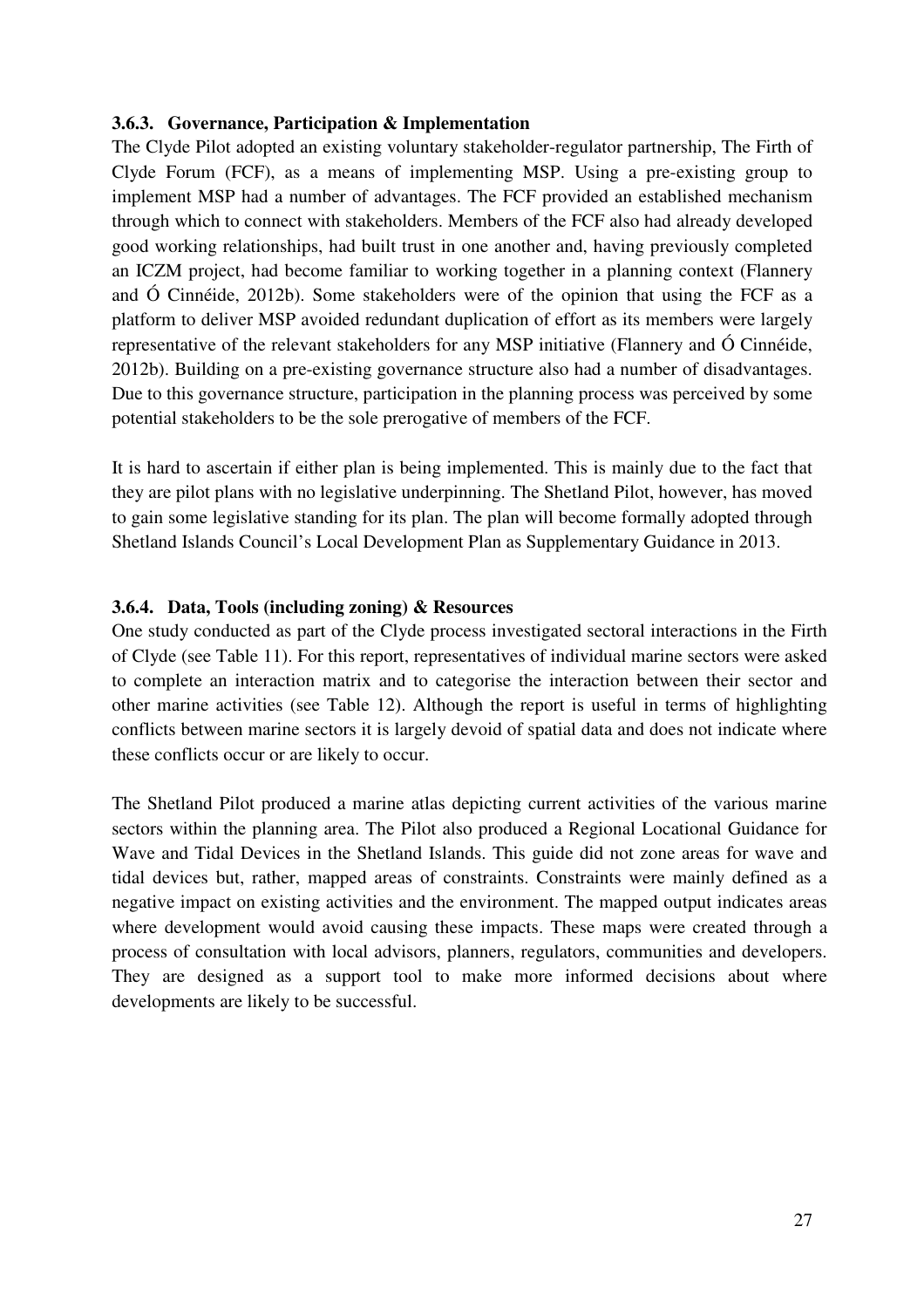| <b>Sector</b>           | $Sub -$<br><b>Sector</b> | Shellfish      | ankers   | Bulk<br>carriers |          | Ferries  | ruise ships |
|-------------------------|--------------------------|----------------|----------|------------------|----------|----------|-------------|
| <b>Renewable Energy</b> | Wind<br><b>Offshore</b>  | <b>Neutral</b> | Conflict | Conflict         | Conflict | Conflict | Conflict    |

**Table 11:** Example of Sectoral Interactions Matrix (adapted from: Thompson *et al*., 2008)

| Neutral      | Where the activity of the other (sub)sector has no positive or     |
|--------------|--------------------------------------------------------------------|
|              | negative                                                           |
| Competition  | Where there is sustainable competition for access to the same      |
|              | resources or areas between the other (sub)sector and your          |
| Conflict     | Where conflict arises as a consequence of unmanaged competition    |
|              | between the other (sub)sector and your (sub)sector                 |
| Incompatible | Where there is a fundamental and unmanageable incompatibility      |
|              | between the activity of the other (sub)sector and your (sub)sector |
| Positive     | Where the activity of the other (sub)sector has a positive         |
|              | influence on                                                       |

**Table 12:** Categories from Clyde Pilot sectoral interactions matrix (source: Thompson *et al*., 2008)

## **3.7. UK Marine Planning**

The section will review MSP initiatives in the UK. Legislation has been introduced for MSP in England, Scotland and Northern Ireland. The England example, through the MMO, comes close to approximating the full MSP regime outlined in the Legal Study Report. The planning process in England is at a much more advanced stage than in the other jurisdictions. Therefore, this review will primarily focus on MSP in England but will make reference to the other jurisdictions where applicable. In England, the MMO has begun a rolling programme of plan-making with MSP being at its most advanced in the East Planning areas.

## **3.7.1. Ecosystem-based Approach & Environmental Assessment**

All English marine plans are legally required to have a sustainability appraisal (SA), incorporating a strategic environmental assessment (SEA). "The SA fulfils the requirements of the SEA Directive, specifically the reporting of the consultation with stakeholders and the impact of the environmental report (and the whole SA) on the decisions made in the final plan. SA also looks more specifically than SEA at the social and economic impacts of the plan, giving a more integrated assessment than would happen through SEA alone" (MMO, 2012 p.1).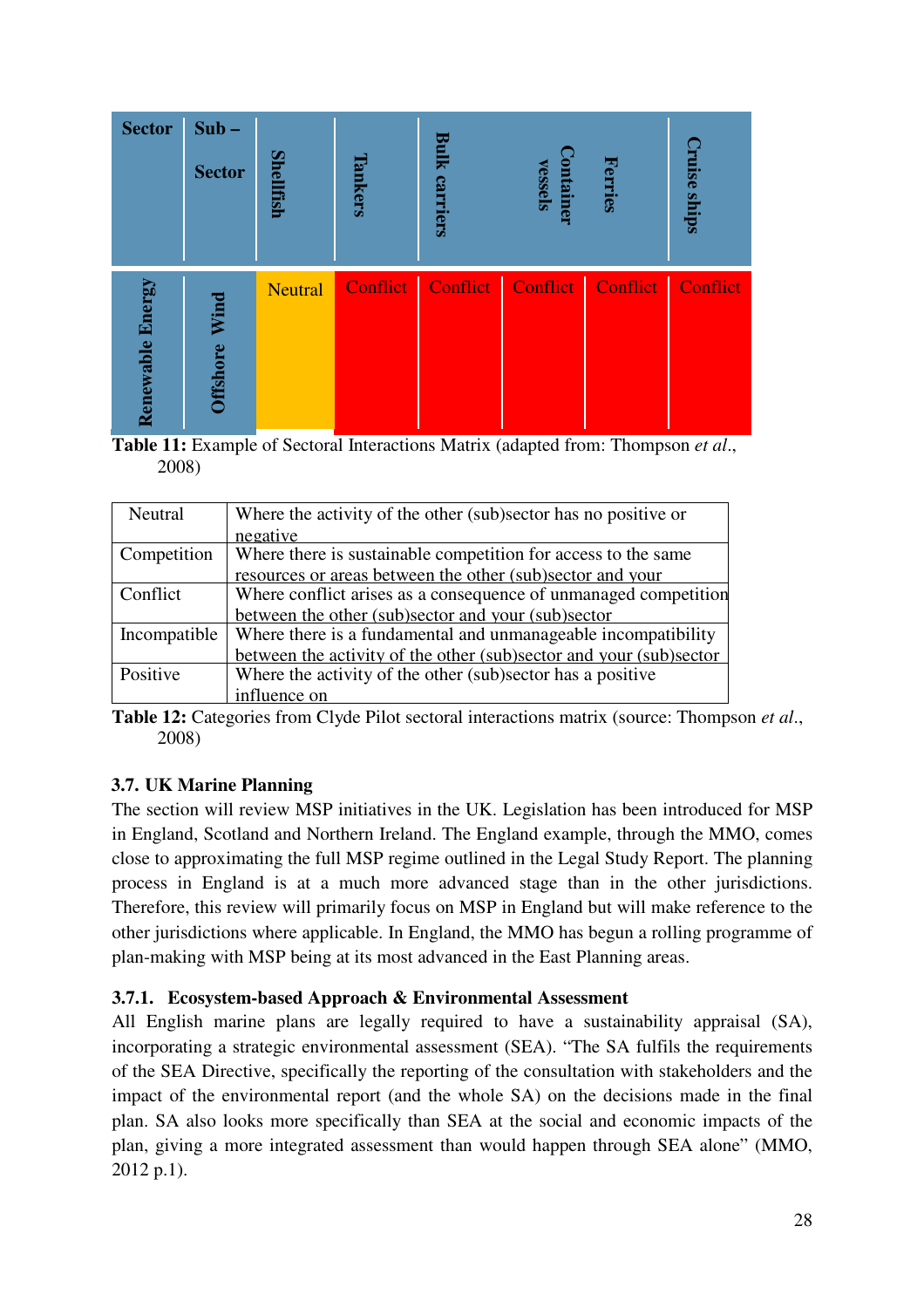An SA of the Scottish National Marine Plan is also being conducted.

In Northern Ireland, *A State of the Seas Report* has been produced. As MSP is at an early stage in Northern Ireland, it is not clear how this report will be used in the marine planning process.

## **3.7.2. Setting Objectives**

MSP in Scotland, Northern Ireland and England has been introduced by way of primary legislation. A UK Marine Policy Statement (MPS) has now been agreed and will set the high level policy context for marine planning in each jurisdiction. The Policy Statement also sets the direction for marine licensing. The Policy Statement outlines the objectives of marine planning: Achieve integration between different objectives; Recognise that the demand for use of our seas and the resulting pressures on them will continue to increase; Manage competing demands on the marine area, taking an ecosystem-based approach; Enable the co-existence of compatible activities wherever possible; and Integrate with terrestrial planning (HM Government, 2012).

In the draft East Area Plans, strategic objectives are supported by more prescriptive policies. For example, the objective '*to promote the sustainable development of economically productive activities, while taking account of spatial requirements of other activities of importance to the East marine plan areas*' is supported by the policy '*Proposals that provide sustainable economic productivity benefits which are additional to GVA generated by existing activities should be supported'.* Similar to the German plans, each policy is supported by text that explains and justifies it.

## **3.7.3. Scope of Planning Process & Plans**

Rather than work towards a strict zoning system marine plans in the UK will provide guidance to inform marine licensing and give broad indications of suitable locations for particular activities.

Ten regional marine spatial plans will be developed by the MMO covering the English marine area. The plans will extend inland up to the level of mean high water spring tides. Marine spatial plans must conform to the MPS and should ensure a strong link between national policy and regional application.

The East Area Plans "give an area-specific expression of the MPS (and other national policy)" (MMO, 2013 p.1). The aim of the plans is to apply or clarify the intent of national policy to the East Inshore and East Offshore areas plans rather than to establish new requirement. The overall goal of the Plans is "to reduce the net regulatory burden on applicants and users by acting as an enabling mechanism for those seeking to undertake activities or development in the future, and providing more certainty about where activities could best take place"(MMO, 2013 p.1). The marine plans will be implemented by public authorities through existing regulatory and decision-making mechanisms. There are no new additional mechanisms.

# **3.7.4. Governance, Legislative and Political Issues**

Through the Marine and Coastal Access Act 20091(MCAA), the UK Government introduced a number of measures to deliver its vision of "clean, healthy, safe, productive and biologically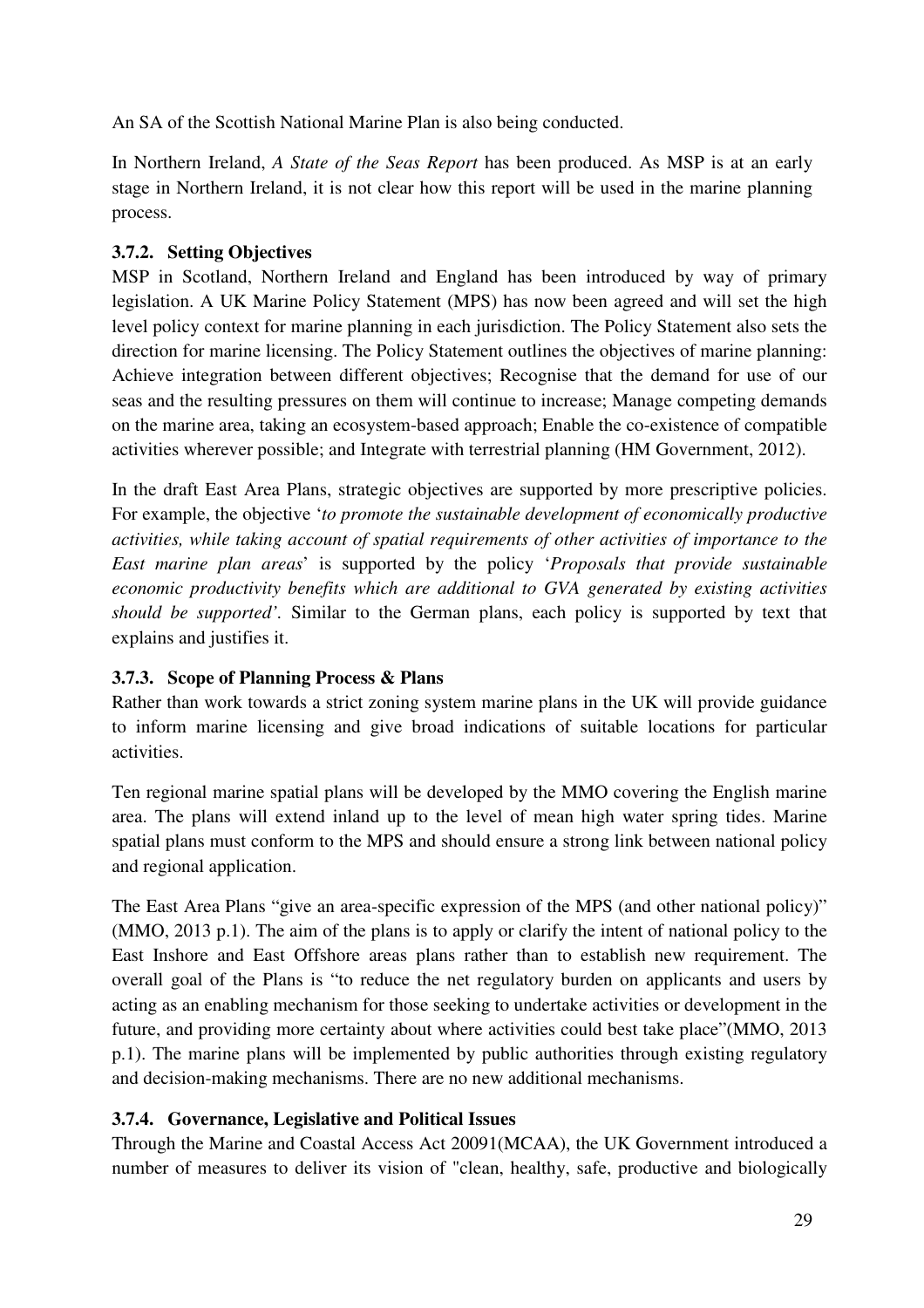diverse oceans and seas". These measures included providing for the introduction of a marine planning system, establishing the Secretary of State as the marine plan authority and enabling them to delegate marine planning functions. The Secretary of State delegated these functions to the MMO in April 2010.The MMO is an executive non-departmental public body established and given powers under the Marine and Coastal Access Act 2009. This brings together, for the first time, key marine decision-making powers and delivery mechanisms. The MMO began operating in April 2010, incorporating the work of the Marine and Fisheries Agency (MFA) and acquiring new roles, powers and functions previously associated with the Department of Energy and Climate Change (DECC) and the Department for Transport (DfT). Establishing the MMO marked a fundamental shift in how activities in our marine area are planned, regulated and licensed, with an emphasis on sustainable development.

The MMO also is responsible for most marine licensing in English inshore and offshore waters and for Welsh and Northern Ireland offshore waters. The Secretary of State is the licensing authority for oil and gas-related activities and administers marine licences through the Department for Energy and Climate Change.

## **3.7.5. Implementation, Enforcement & Review**

Plans will interpret and present the policies of the MPS at a sub-national level. The Marine and Coastal Access Act requires all public authorities taking, permitting or enforcing decisions that affect or might affect the UK marine area to do so in accordance with the MPS and marine plans "unless relevant considerations indicate otherwise". Where a decision is not taken in accordance with the MPS and marine plans the public authority must state its reasons.

Implementation will be facilitated through the decisions made by public authorities. Authorities making "authorisation or enforcement decisions, e.g. on an approval, confirmation, consent, licence, or permission which affect or might affect the UK marine area, must to do so in accordance with marine policy documents (marine plans and the MPS) unless relevant considerations indicate otherwise" (MMO, 2013 p.2). Where a decision is not made in accordance with the marine plans, the public authority must state its reasons. However, decision-making in relation to nationally significant infrastructure projects (NSIPs) under the Planning Act 2008 is exempted from these regulations. Public authorities making a decision on NSIPS only has to have regard to marine plans (MMO, 2013).

Beyond the requirements placed on public authorities described above, "there is no explicit requirement placed upon public authorities in general or upon the MMO specifically, as to what implementation should include" (MMO, 2013b, p.1). Although the East Area Plans contain little or no information on monitoring an *Outline approach to marine plan implementation, monitoring and review* (MMO, 2013) has been developed. This describes how monitoring mechanisms will be developed in the future. According to this document, the Implementing and Monitoring Plan will include a description of marine plan policies, the lead and contributing public authorities, how the policy will be implemented and the expected outcome of the policy, the indicator or measure to be used for each policy or objective, and the baseline, where the evidence will come from (such as which existing monitoring programme) and the timescale for measuring the effects.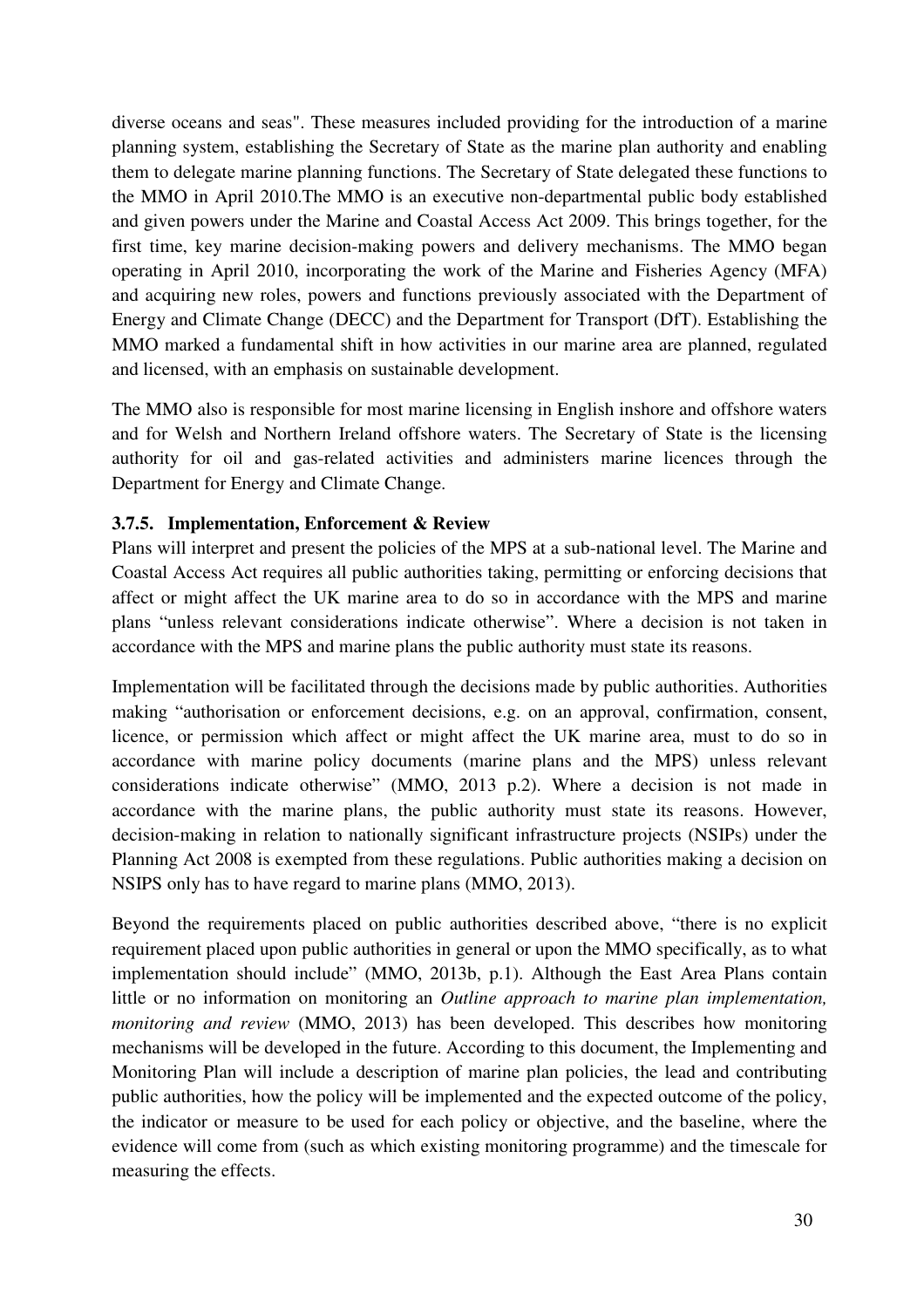A review of marine plans must be taken every 3 years. The review should focus on the effectiveness of marine plan in achieving its objectives and the MPS objectives. "After each report, the marine planning authority should decide whether or not the marine plan needs to be amended or replaced" (MMO, 2013 p.142).

## **3.7.6. Stakeholder Participation**

The Statement of Public Participation (SPP) is required under the Marine and Coastal Access Act 2009 ("the Act"), which set up the marine planning system. This document sets out how and when people can become involved in marine planning within the plan areas. It briefly describes the main stages and activities in producing a marine plan. The SPP outlines that , while it is important to draw on best practice and experience, the MMO should take account of stakeholders' views on how they want to be involved to ensure their participation at appropriate stages in the planning process.

The Statement outlines the MMO's approach to stakeholder participation based on a number of principles (early engagement, engaging interested parties at the appropriate time and in an efficient manner, respectful of diversity etc.). In the Statement they seek to build on existing stakeholder fora, such as coastal partnerships, present a clear timetable of planning phases and engagement opportunities and solicit input from stakeholders regarding suitable engagement processes.

Statements of Public Participation have also been published in Scotland and Northern Ireland.

# **3.7.7. Data, Tools (including zoning) & Resources**

A wealth of ecological and socio-economic data has been collected to inform MSP in England. Studies conducted include: *Evaluation of the potential for co-location of activities in marine plan areas*; *Economic Baselines*; *Evaluation of the current state of knowledge on potential cumulative effects from offshore wind farms (OWF) to inform marine planning and marine licensing; Recommendations on the use of habitats maps in the planning process and requirements for future planning areas; Compilation of spatial data on marine recreation activities; A review of marine social and economic data; Evaluating the distribution, trends and value of inshore and offshore fisheries in England; Seascape character area assessment*.

There are 16 staff members working marine planning function of the MMO. Roles within this team include evidence gathering and analysis, stakeholder engagement, plan production and implementation.

The Department for Environment, Food and Rural Affairs (DEFRA) prepared an Impact Assessment (IA) as part of its consultative process. The IA estimates the costs of setting up and running the marine planning system both to government bodies, to industry, and others. The total setting-up costs are estimated to be around £40m and the total running costs are estimated to be around £1m (US\$ 1.5m) per year. The IA also includes a tentative initial estimate of the economic benefits associated with the planning system of around £200m per year (NOAA, 2011).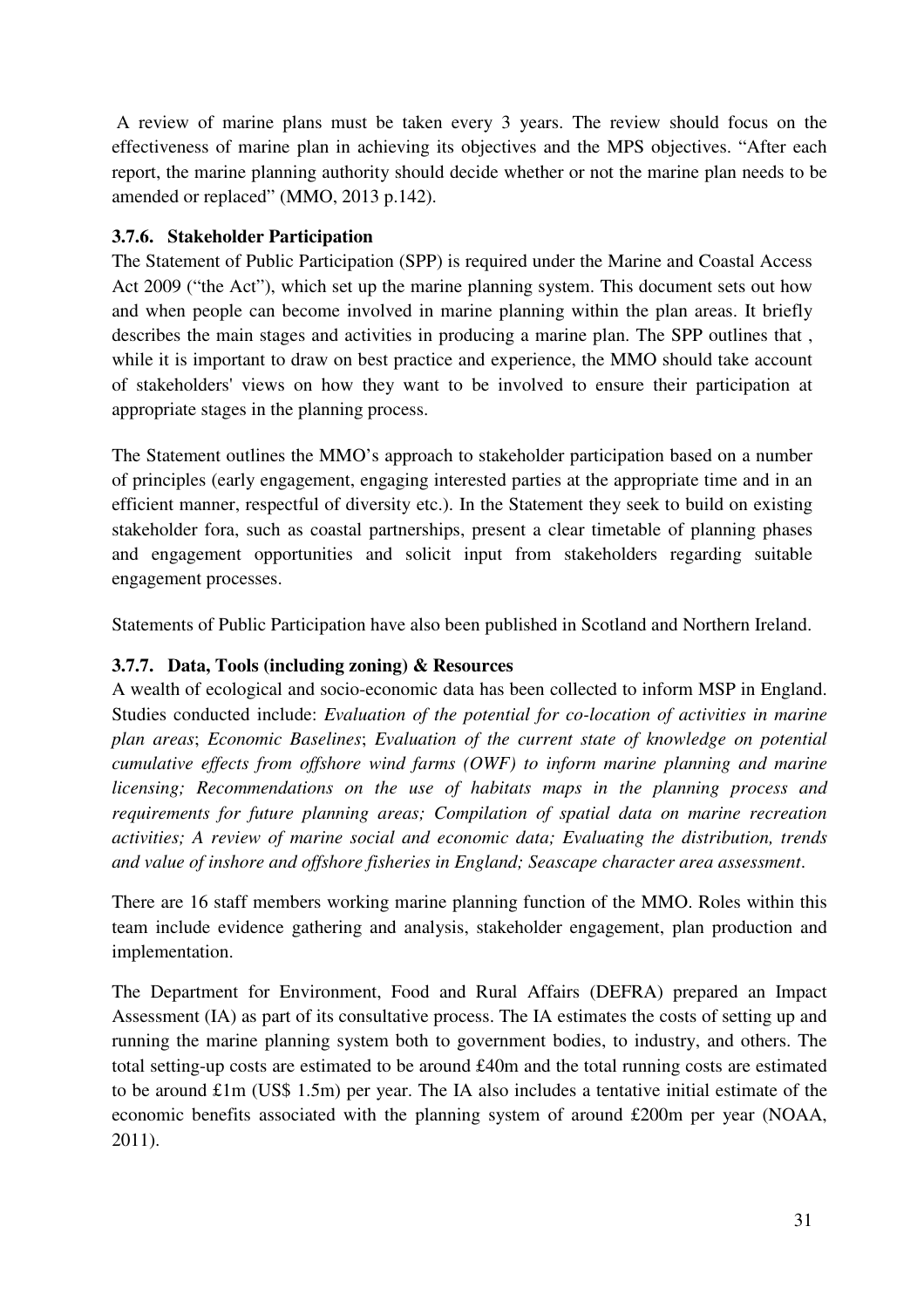#### **3.7.8. Boundary and Scale Issues**

The MMO developed a methodology for selecting planning areas. The methodology is based 7 'decision streams.' The decision streams are: 1) Stakeholder engagement in plan area selection; 2) Assessment of coastal stakeholder partnerships; 3) Technical report of economic, environmental and social information; 4) Implications of current and proposed marine protected areas; 5) Future pressures and their implications; 6) Implications of planning inshore and offshore together; and 7) Implications of planning with bordering nations.

In terms of bridging the land-sea interface, the MMO states that marine plans will embrace the core planning principles detailed in the National Planning Policy Framework. They have also checked the NPPF for land-use policies that relate to marine planning and ensured that the marine plan objectives are in line with them. "The MMO has taken "all reasonable steps", as required by the MCAA, to ensure that the inshore marine plan is compatible with the relevant development plans (or their equivalent). The MMO is also working with public and local authorities responsible for other plans affecting the East of England marine area (MMO, 2013 p.2).

In Scotland, The National Marine Plan, due out for consultation in summer 2013, will set out the strategic objectives for the Scottish marine area including important marine activities such as renewable energy, aquaculture, conservation, recreation and tourism, ports, harbours and shipping, etc. In order to take forward the objectives that the National Plan, smaller Scottish Marine Regions (SMRs) need be created to allow planning to take place at a local level. The government conducted a public consultation on defining regional planning areas. The consultation documents contained an outline of current spatial designations in Scottish waters, including: Fisheries Management Areas, WFD areas, Inshore Fishery Groups; Coastal Partnerships etc.

The government is currently consulting the legislation that would underpin a regional approach. The consultation document identifies 11 marine planning regions. The landward boundary is Mean High Water Spring tide and the extension of the boundaries out to the 12nmi limit.

In Northern Ireland, one marine plan, covering the entire inshore area, will be produced.

Scotland also has produced a Marine Atlas, s an assessment of the condition of Scotland's seas, based on scientific evidence from data and analysis, supported by expert judgement. It provides baseline information from which the national marine plan will be developed, and an online Interactive Marine Map.

## **3.8. The Netherlands**

In 2005, the Dutch government addressed MSP in the national spatial planning policy paper (Nota Ruimte), which included a North Sea paragraph. This resulted in an Integrated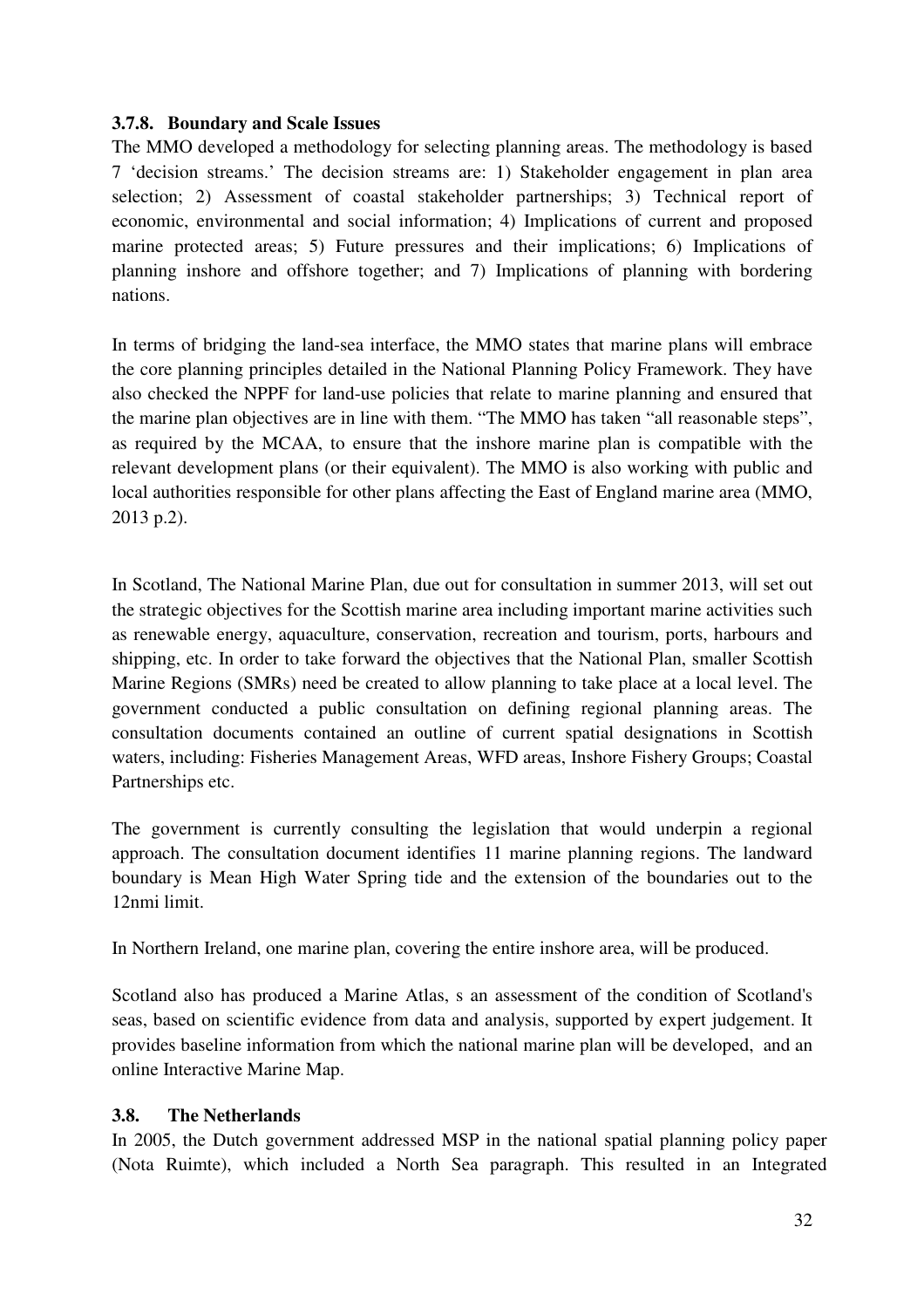Management Plan for the North Sea 2015 (IMPNS2015) being developed. A legal basis for the plan was lacking until 2008 when the new Spatial Planning Act (and in 2009 the new Water Act) came into force, extending jurisdiction to the territorial sea and the Dutch EEZ. In November 2011, a revised IMPNS2015 was adopted. The Dutch example comes close to approximating the overlapping system outlined in the Legal Study Report.

## **3.8.1. Ecosystem-based Approach & Environmental Assessment**

A number of research institutes are systematically gathering marine data on the North Sea and resulting in high quality data on area-specific features of the North Sea for management purposes (NOAA, 2011).

## **3.8.2. Setting Objectives**

The plan is guided by reference to the 'North Sea paragraph' in the *Spatial Planning Policy Document*. "The North Sea paragraph takes relevant international agreements and obligations and national policy frameworks into account. The next step is to organize the implementation, enforcement and other management tasks in such a way that the North Sea manager is able to implement the policy effectively, efficiently and in accordance with existing policy frameworks" (IDON, 2015 p.1). The Plan focuses on three overarching areas: Healthy Sea; Safe Sea; and Profitable Sea.

The plan introduces a number of management approaches and objectives with the aim of putting the vision of the North Sea Paragraph into practice. These include: Integrated assessment framework for permitting, which introduces spatial considerations to the permitting process, including the development of opportunity maps for key sectors; Protection of area-specific natural features, which focuses on the protection of four key ecological areas; and Optimisation of the performance of management tasks, wherein ministries outline cooperative task so as to increase effectiveness and efficiency.

## **3.8.3. Scope of Planning Process & Plans & Boundary and Scale Issues**

The Integrated Management Plan for the North Sea 2015 sets out how the North Sea will be managed until 2015. The plan will be reviewed every 5 years. The plan covers Dutch territorial waters and its EEZ. These two areas are subdivided into several maritime zones. The boundary for seabed management is the same as the provincial or municipal border and corresponds to the 1 kilometre line. The water management boundary is the high-waterline. This corresponds to the boundary set out in the Pollution of Surface Waters Act. The air column is also important for the height of visible permanent projects, which are prohibited within the 12-mile zone in order to keep the horizon clear.

## **3.8.4. Governance, Legislative and Political Issues**

Planning within the territorial sea is a shared responsibility of municipal, provincial and national authorities. For the EEZ, sectoral interests and marine environmental protection are taken up by the national government (thirteen departments under five ministries). Since 1998, the Interdepartmental Directors' Consultative Committee North Sea (IDON) serves as coordinating body and is the main player in MSP.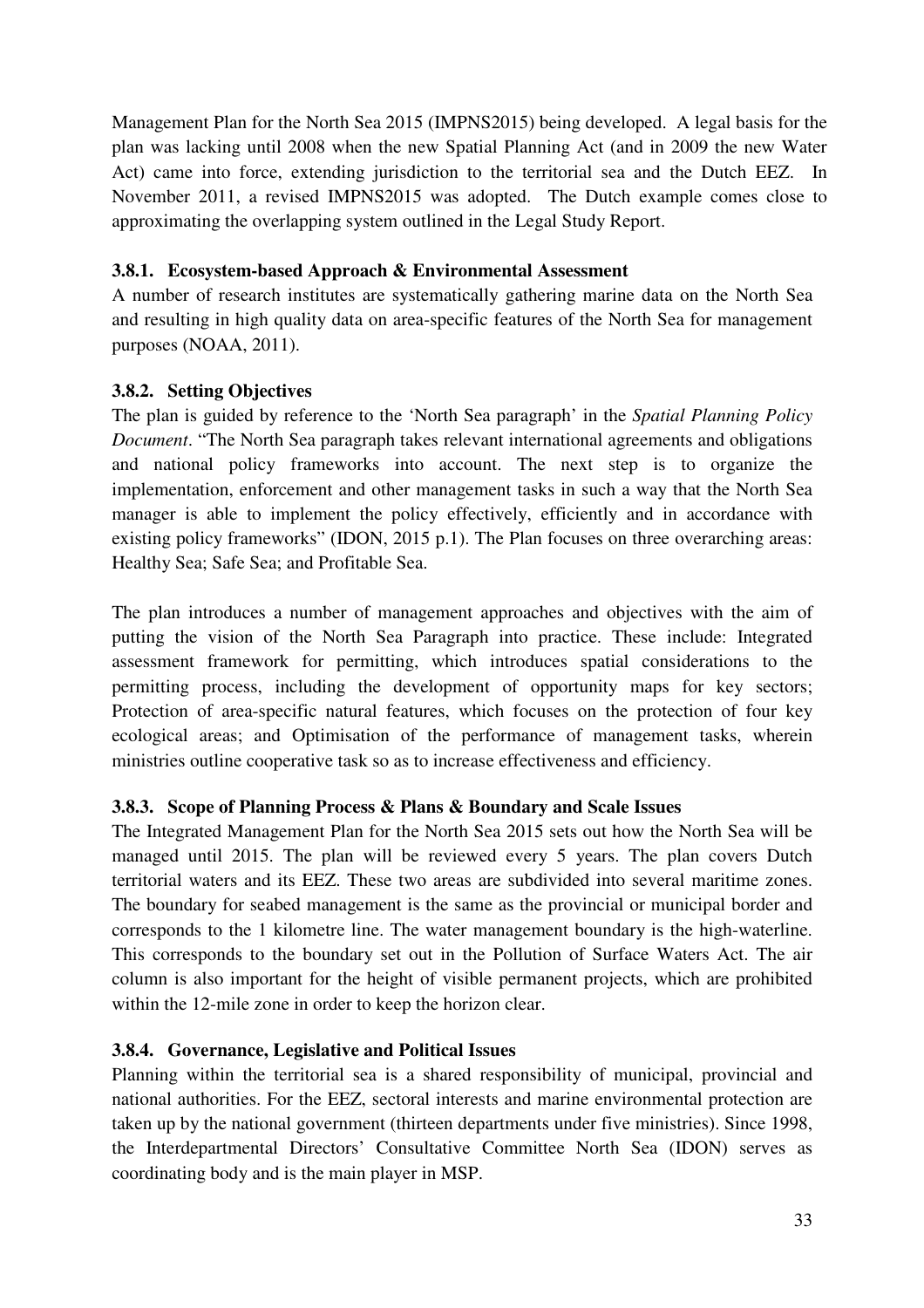In the first IMPNS2015 (2008), the design of opportunity maps was a key tool in MSP, wherein the private sector was given scope to develop initiatives. In the new IMPNS2015 (2011) a stronger steering role for government in site selection is emphasized, particularly for activities of national importance (e.g. offshore wind park development and sand extraction).

## **3.8.5. Implementation, Enforcement & Review**

The plan is primarily implemented through the permitting process. The plan contains a number of recommendations to streamline the permitting process. Two main areas in need of improvement are highlighted: 1) There should be more uniformity in the processing of permit applications. The information to be submitted and the duration of the procedure differs for each permit; and 2) There should be a single point of contact for each usage function where all the required permits can be arranged because some activities require more than one permit.

A North Sea Management Network was established for IMPNS 2015. It is coordinated by the North Sea Department of the Directorate-General for Public Works and Water Management. The North Sea Management Network's main tasks are enhancing knowledge and information management thus reducing the burden for users. For example, the North Sea Office will be expanded to include up-to-date information about procedures, permits and permitting conditions. This information will also improve enforcement effectiveness because it will give North Sea enforcement agencies a better idea of what is going on (including in other departments).

## **3.8.6. Stakeholder Participation**

Stakeholder participation included documents being sent out for public comment and a number of public meetings (NOAA, 2011).

## **3.8.7. Data, Tools (including zoning) & Resources**

Different spatial designations were determined based on past usage and for their ability to meet the planning objectives. Conflicts were attempted to be minimized during the allocation of space. Some models, including cost-benefit analysis, were used to calculate the costs of wind energy and safety risks.

Current uses of the planning area were mapped. Opportunity maps for two key sectors, mineral extraction and wind energy, also were developed. The maps show the locations that have the most potential within the established parameters of policy.

In order to form a picture of potential problem areas, an analysis was made of current and future use of space in the North Sea. This produced a picture of the future pressure on space in the North Sea and potential conflicts and guided the design of spatial designations.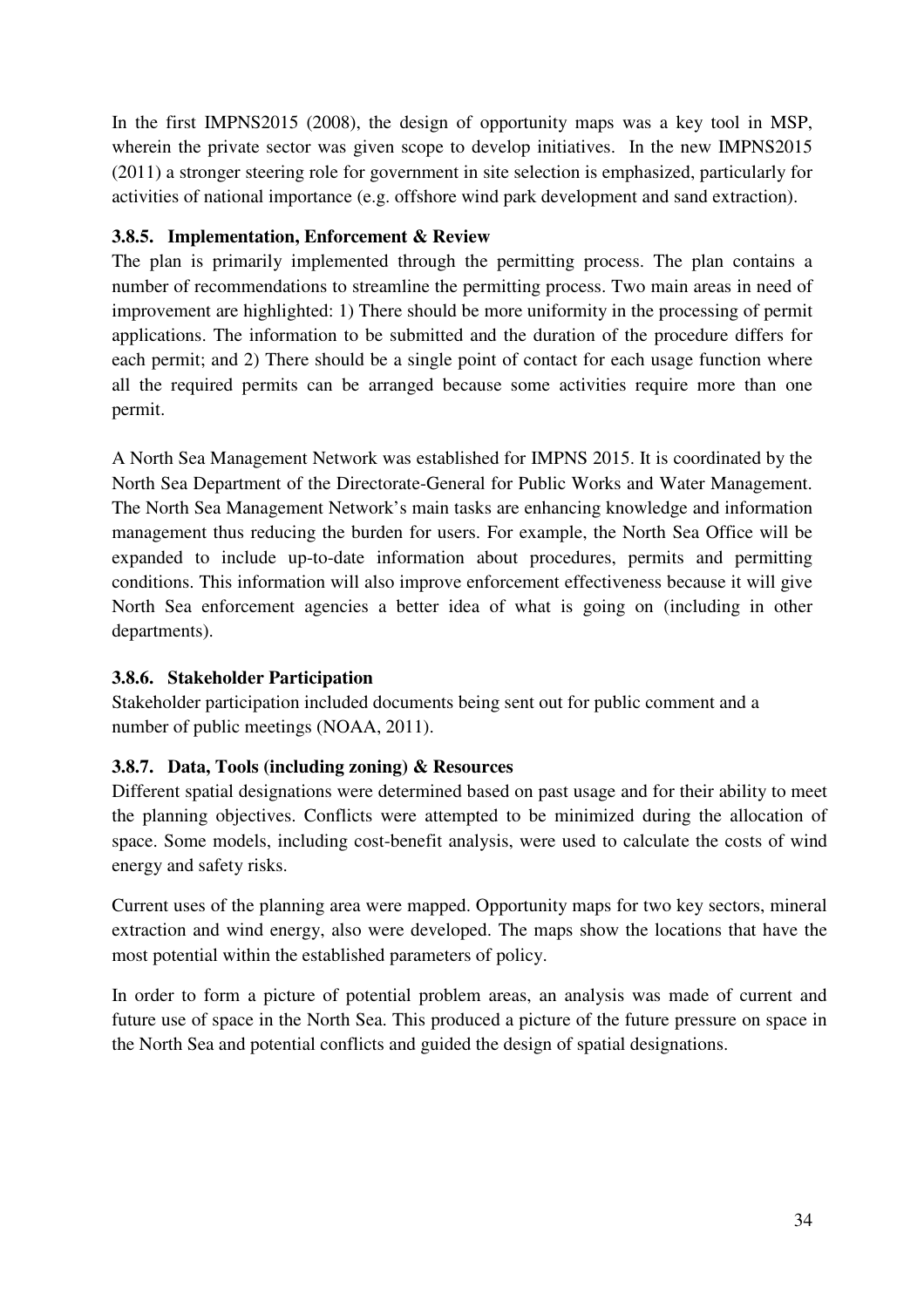### **4. Initial Lessons for Irish MSP**

This section briefly discusses the key lessons from the review of international examples and discusses how they may be implemented in the Irish context.

#### **4.1. Ecosystem-based Approach & Environmental Assessment**

Most of the MSP initiatives reviewed above did not undertake detailed environmental assessment of their planning areas. Rather, existing data sets were collated and analysed, often with additional input from the scientific community. A similar strategy should be adopted in Ireland. Existing datasets, such as those relating to MSFD, WFD, INFOMAR, Habitat Mapping etc. could be collated to give an overview of the Irish marine environment. The initiatives evaluated as part of this study that were within the EU all conducted SEAs of their plans. At a minimum, in Ireland screening should be conducted to ascertain whether a full SEA should be conducted.

It was noted in a number of initiatives that it was difficult to find spatially relevant environmental data. In Ireland, MSP should begin by building on the marine atlas being constructed as part of the MSFD and identify data gaps through the planning process. Similarly, researchers at the CMRC (UCC) have developed the Marine Irish Digital Atlas and researchers at SEMRU (NUIG) will map the marine socio-economic data they have collected and analysed. Useful spatial datasets from these projects should be incorporated into any future marine atlas.

Many of the initiatives reviewed had strong relationships with their research communities or developed new relationships to bridge the science-policy gap. In Ireland, the marine planning team should develop a research engagement strategy. For example, the approach adopted in the GBRMPA where Scientific Steering Groups were formed could be explored within the overall governance framework (see fig 2).

The ecosystem-based approach appears to be difficult to put into practice. A number of initiatives, including ESSIM and Clyde, placed considerable emphasis on the ecosystem approach as a planning principle but failed to implement it successfully. It is clear that MSP initiatives need to develop an explicit understanding of how an ecosystem approach may be incorporated into the planning process and how this approach is to be implemented once planning has been finalised. Both the Clyde Pilot and the ESSIM initiative mirrored the marine EBM projects reviewed by Arkema *et al* (2006) insofar as they experienced considerable difficulties in progressing EBM from abstract concept to practice. Adopting a sectoral approach to the formulation of management policies and to the implementation of EBM strategies is not compatible with an ecosystem approach. In Ireland, the ecosystem approach must therefore be clearly defined in terms of what it will mean in practice in the Irish context and emphasised in the objective setting phase, through the plan development stage and fully incorporated into implementation strategies. The sensitivity matrix approach adopted in the Shetland Pilot, wherein the impacts of sectors on particular ecosystem components were rated and developed into a spatially relevant matrix, could also be explored. A brief report outlining Ireland's approach to MSP should be produced, similar to the ESSIM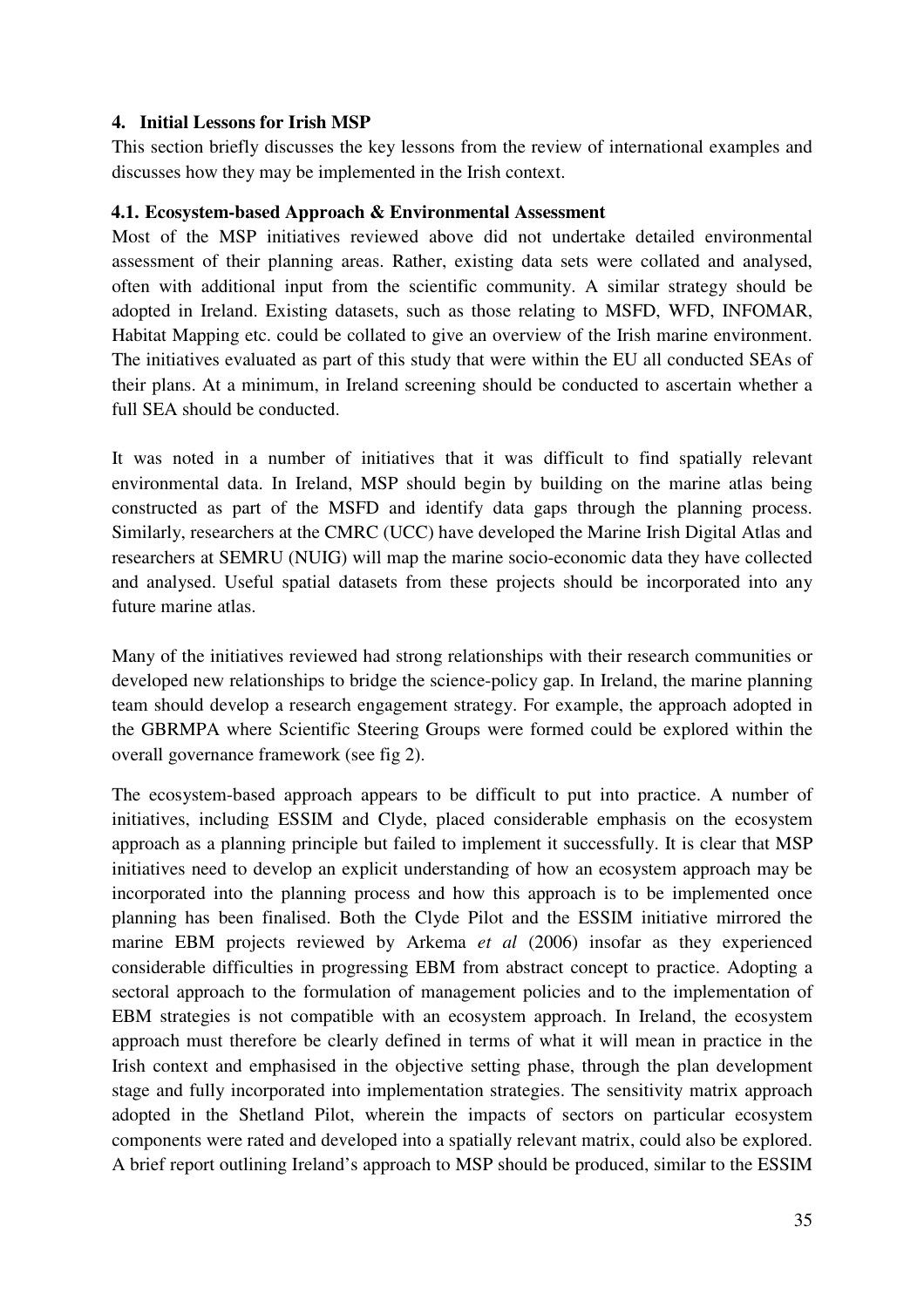report on collaborative planning, and this should detail how the ecosystem approach will be adopted and implemented.

The GBRMPA example illustrates that the transition to an ecosystem approach requires constructive communication amongst marine regulators, agencies and government departments. A clear understanding of what an ecosystem approach means and how it can be facilitated needs to be developed amongst these actors.

## **4.2. Setting Objectives**

The process of developing high-level objectives adopted in the Baltsea Project is very useful. BaltSea project evaluated: 1) the impact of existing national policy documents on the use of marine space; and 2) Trends and pressures in key marine sectors and their spatial implications. The necessary research to adopt this approach in Ireland has been initiated as part of the HOOW initiative. The *Sectoral Briefs Document* prepared as part of HOOW contains Opportunities and Key Constraints, Existing Government Policy, Plans and Targets for each sector. These should be updated and analysed to evaluate the spatial impact of existing policy, trends and pressures of each sector. National-level objectives for MSP could then be derived from this review. The approach adopted by DFO in the ESSIM case study, of engaging bilatterly with stakeholders, to produce an Issues and Prospects report could be adopted to involve stakeholders in this process.

As demonstrated in particular by the ESSIM and Clyde Pilot case studies, it is vitally important that proper consideration be given to the manner in which objectives are to be achieved. Both initiatives experienced difficulties in designing strategies to give practical effect to their aspirational objectives and in transitioning to plan implementation. The use of the SMART (Specific, Measurable, Achievable, Realistic and Time-bound) principles for objective setting may be useful in ensuring that aspirational objectives are translated into operational objectives (Day, 2008). As demonstrated by the BaltSea Project, ecological objectives could be tied to the implementation of the MSFD. However, it is important to avoid MSP being perceived as an 'environmental' management regime and equal emphasis should be placed on all three elements of sustainable development.

Furthermore, MSP should concentrate on mediating the aspirations and objectives of different stakeholders as opposed to developing individual sectoral policies, as happened in the Clyde Pilot and, to a lesser extent, in Norway. It is important that sectoral policies, or at least likely sectoral trends, are developed prior to the MSP process so that planners can develop a future orientated marine plan. However, using the MSP process to develop sectoral policies, as happened in the Clyde Pilot, may remove the place-based focus of MSP and result in a number of unconnected and uncoordinated sector specific policies being developed. As illustrated in the Shetland Pilot, MSP should also be concerned with resolving existing issues and not just about facilitating the ambitions of marine sectors.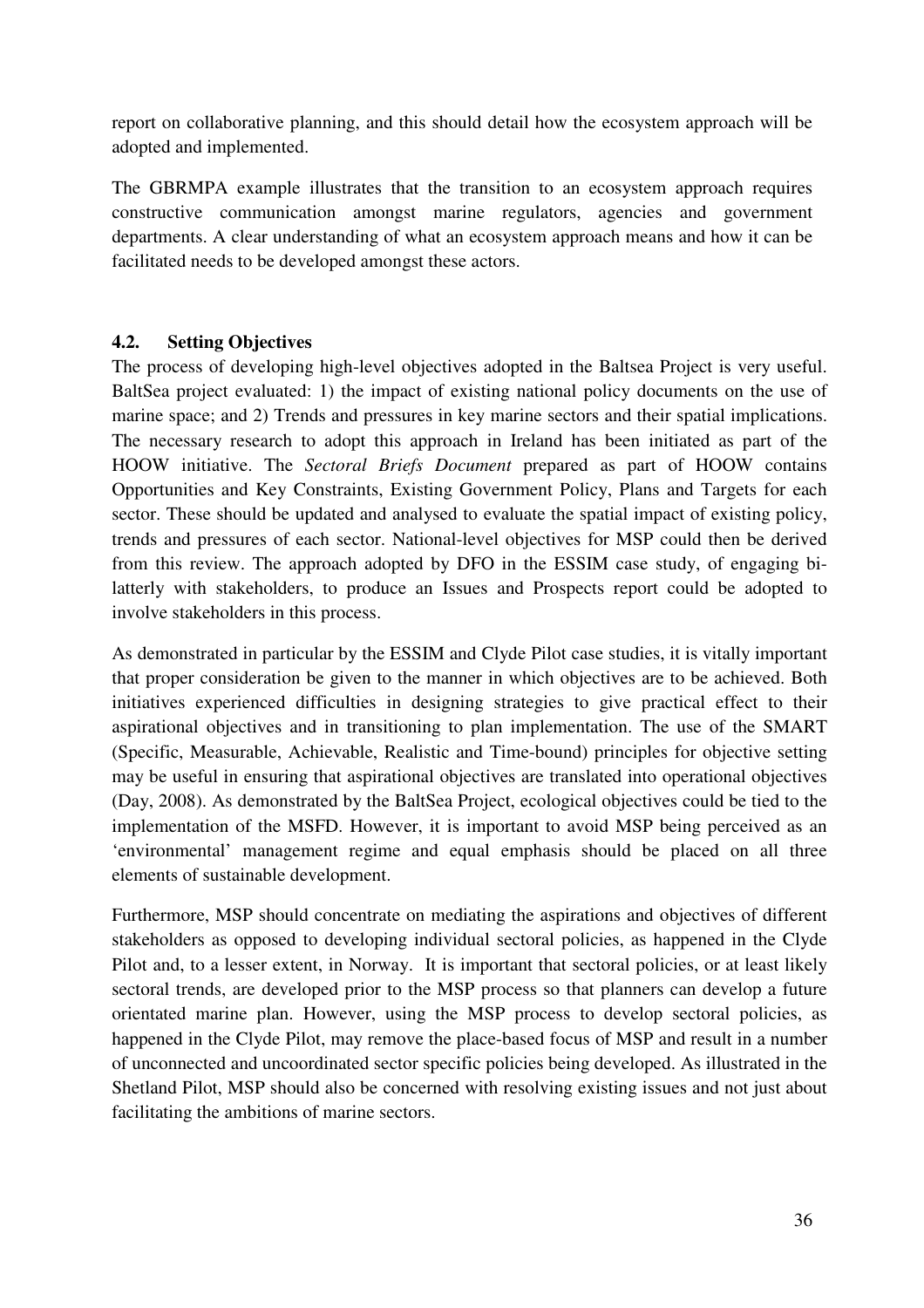## **4.3. Scope of Planning Process & Plans**

Most of the case study initiatives incorporated all sectors in the planning process. Germany and Norway, however, focused on a small number of key sectors. The approach adopted by Germany and Norway fall short of the integrated aspirations of HOOW.

The ESSIM, Clyde, UK, GBRMPA and Norwegian examples illustrate the value in developing documents that outline the planning principles, objectives and practices that will be adopted during the MSP process and of explaining the participation process to stakeholders.

## **4.4. Governance, Legislative and Political Issues**

That MSP needs to be undertaken on a statutory basis is clear the case studies. It is difficult to implement non-statutory plans, as the Clyde Pilot demonstrates. Although a variety of tools can be used to effect a legally binding process (Schaefer and Barale, 2011) the ESSIM case study demonstrates that a legal obligation to consider certain planning principles and guidelines in the decision process does not automatically result in the successful implementation of these principles. Canada's Oceans Act affords the ESSIM initiative legal status; even so it has still experienced difficulties in implementing its plan because it does not imbue DFO with the competence to extract commitments from other governmental departments and agencies or to make them comply with the master plan.

In Ireland, legislation needs to provide the lead agency for MSP with the competency to hold other departments and agencies responsible for their actions in the planning area and to make them comply with marine plans. In time, the experience of the MMO could be explored in this regard. Although not reviewed above, the experience of the National Sanctuary Program in the US could be explored as a possible model as The Marine Protection, Research and Sanctuaries Act empowers the Office of National Marine Sanctuaries, through the Secretary of Commerce, to hold federal agencies responsible for their actions in the sanctuaries. National legislation should also clearly define the roles and responsibilities of other participants, including other government departments and agencies, in the MSP process.

Many of the case studies have an inter-departmental group steering the overall MSP process, although one department often oversees the entire process. In this case, one agency typically leads the development of plans and reports to Inter-Departmental Group/Lead Department. In terms of time and cost efficiencies, Ireland's Inter-Departmental Group could be tasked with leading the MSP process. They would provide high-level guidance to the marine planning team. See figure 2 for an example of one possible governance framework for Ireland.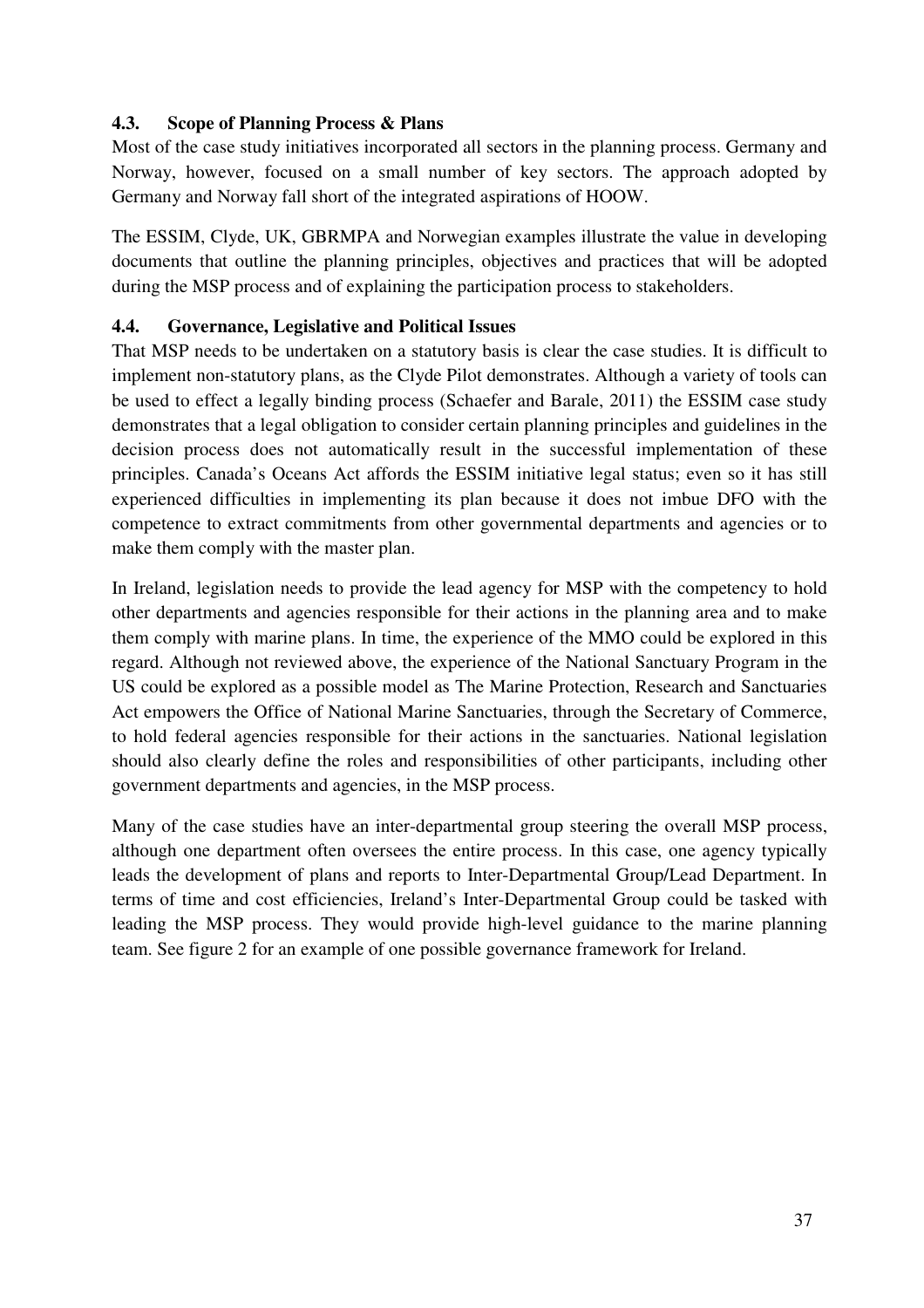

**Figure 2**: Possible MSP Governance Model for Ireland

## **4.5. Implementation, Enforcement & Review**

It is clear from the ESSIM experience that an implementation strategy based on sectoral action plans is likely to inhibit coordinated implementation of marine spatial plans.

These processes should be treated as an inherent part of the overall planning process and should be developed in conjunction with plan objectives. Performance measures should be developed during the planning process and not added as an afterthought. The lead agency for MSP could be tasked with monitoring and evaluation of the implementation of marine plans.

From the case studies reviewed above, implementation and enforcement is primarily achieved through the licensing and permitting process. Depending on the approach adopted in Ireland, there could be a number of agencies involved in the implementation, enforcement and monitoring of marine plans. As demonstrated by the Dutch example, it is important, therefore, that clear inter-agency communication strategies are developed early in the planning process. The Dutch example also outlines how they propose streamlining their permitting process by having one contact point for each marine function that could issue all necessary permits to developers within that sector.

## **4.6. Stakeholder Participation**

The MMO and DFO explicitly involved stakeholders in the design of their engagement strategies as it is important to understand the manner in which stakeholders want to participate. Many of the initiatives build on existing coastal partnerships or stakeholder fora. Ireland should develop national or regional marine stakeholder forum(s) and explore if these can be funded through the European Marine and Fisheries Fund. As outlined in HOOW, there is a fundamental need to reconnect the Irish public with the marine environment. This could be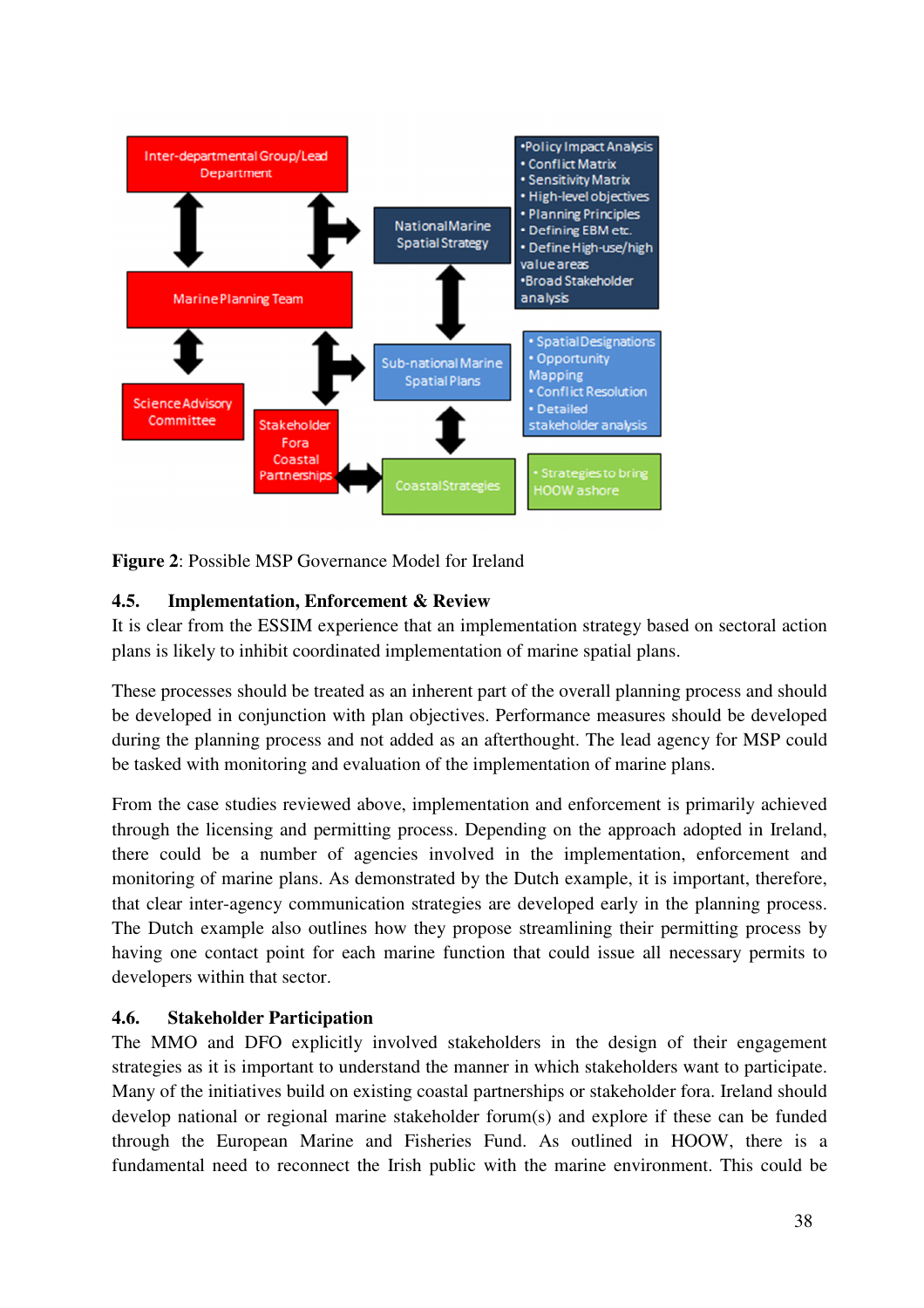facilitated by these fora. The fora should not only be seen as a means of facilitating stakeholder engagement in the MPS process, they should be tasked with actively engaging with HOOW so as to realise its ambitions. Therefore, stakeholder fora should be tasked with developing coastal strategies to ensure that some of the benefits of HOOW accrue to coastal populations (see fig. 2). As demonstrated by the GBRMPA example, it may be necessary to 'sell' MSP to stakeholders, dispel myths and to correct misinformation. The value of MSP to stakeholders and Ireland should be emphasised at the beginning of the planning process.

The five steps of participation, outlined in the BaltSea case study, offer a useful guide to stakeholder engagement and incorporate most of the lessons from the other case studies. The process of conflict analysis should be included in the stakeholder analysis process and should result in specific tasks for marine planners (e.g. which sectors need to be separated spatially).

It is also important to differentiate between sectoral stakeholders and governance stakeholders in participation processes, as failure to do this led to conflict in the ESSIM initiative. It is important that both sets of stakeholders are involved in a meaningful manner and not solely tasked with commenting on draft plans. To facilitate this approaches adopted in the BaltSea Plan and ESSIM could be combined, with separate roundtable fora being used to engage both sets of stakeholders (see. Fig 2). Alternatively, the Inter-Departmental Group of the Enablers Taskforce could be adapted to facilitate engaging governance stakeholders in Ireland.

## **4.7. Data, Tools (including zoning) & Resources**

Data should be presented in a spatial format, where possible. Most MSP initiatives recognised the importance of collecting socio-economic data to inform the development of marine plans. In this regard, the work of SEMRU on quantifying Ireland's Ocean and Coastal Economies will be useful.

In an Irish context, once the scale of the planning areas has been decided, an assessment of available data relating to each region needs to be conducted and research needs to be undertaken to fill any critical knowledge gaps. Human use atlases and interaction matrices should be produced for each region.

The Clyde and ESSIM examples demonstrate that expertise in spatial planning needs to be recruited to facilitate MSP. Furthermore, as described above Norway, GBRMPA and the ESSIM initiative all formed Scientific Expert/Advisory Committees (including socio-economic committees) that contributed to: data collection and analysis; the development of monitoring criteria; and the SEA processes. The possibility of establishing a Scientific Steering Committee for MSP in Ireland should be explored. The committee should be comprised of natural and social scientists as well as planning experts.

In terms of expertise, the marine planning team should have expertise/previous experience of MSP planning principles; detailed knowledge of sectors, good relationship with sectors; ability to organise a stakeholder engagement process; experience with appropriate planning software (GIS, MARXAN etc.); and a good relationship with the research community.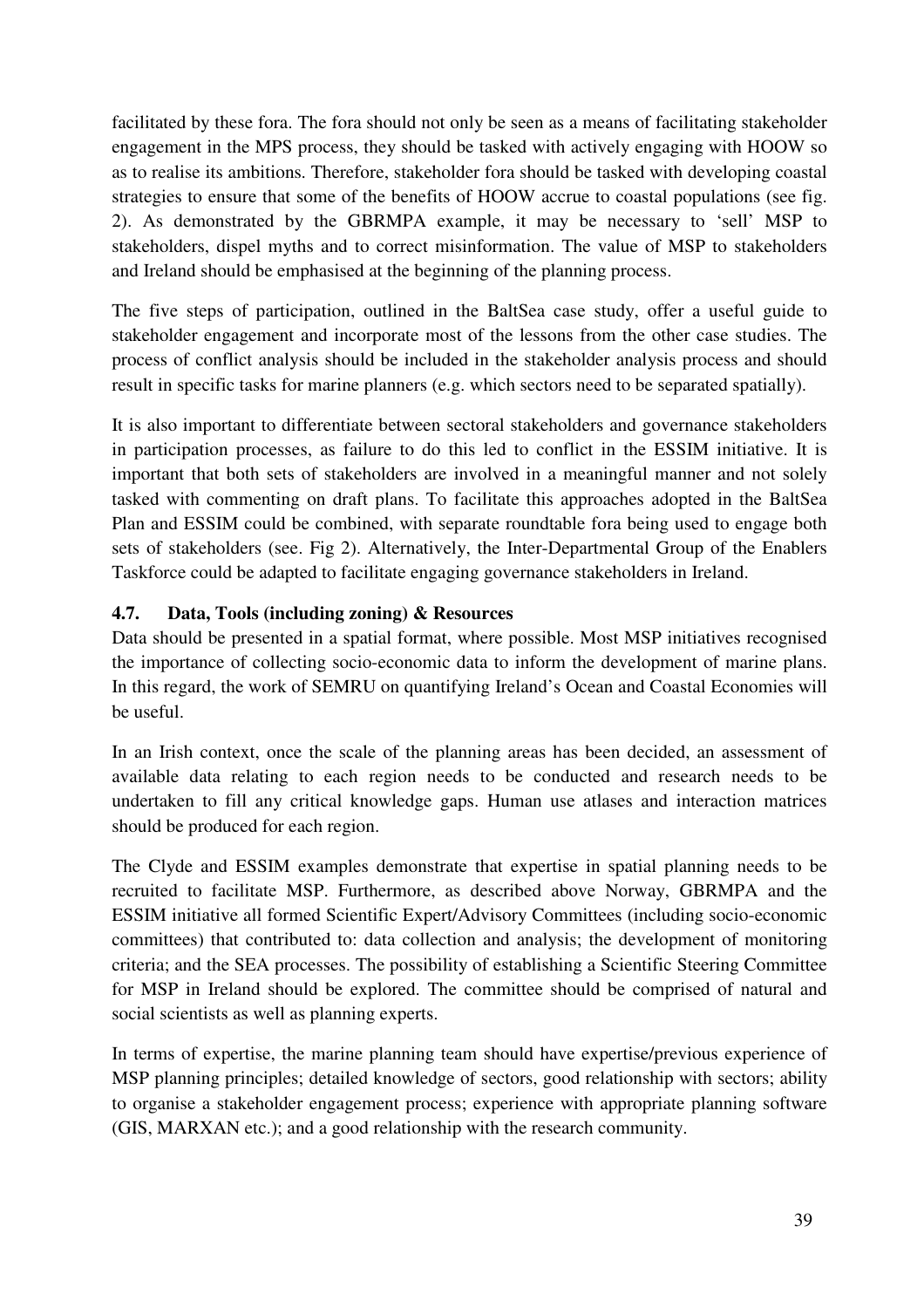#### **4.8. Boundary and Scale Issues**

There are a hierarchy of plans in most countries undertaking MSP. There is usually a National Plan/Policy and this is usually implemented through Regional/Local Initiatives. Other examples, such as GBRMPA, developed plans for high-use or vulnerable areas. This approach to MSP could be adopted in Ireland. A National Marine Strategy could be developed to guide the overall spatial planning process. Through the development of the strategy, and the analysis described in 4.2 above, areas requiring detailed spatial measures could be identified. These would include high-use or high-value priority areas.

However, an approach to MSP that is too narrowly focused on intensely used marine areas ignores the fluid, interconnected nature of the marine environment and is at odds with implementing an ecosystem approach. Such an approach is more likely to exacerbate issues arising from the fragmented governance of the seas than resolve them (Flannery and Ó Cinnéide, 2011). While some sea areas may be less intensively used, they provide vital ecosystem services such as climate regulation and nutrient recycling. Focusing MSP efforts on intensely used areas may result in new development being pushed into less regulated and possible less suitable and more vulnerable areas. There is a danger that development in these areas will be project-led, rather than plan-led, resulting in the sub-optimal use of marine space and resources. A piecemeal approach, with separate and largely independent plans for various parts, may serve to aggravate issues arising from the fragmented governance. To avoid this, an approach which would see detailed sub-national plans include priority areas and their more remote hinterlands should be adopted (Flannery and Ó Cinnéide, 2012c). Detailed spatial measures would be developed within the plan for intensely used or valuable areas and less detailed measures for less intensely used areas. However, by incorporating both areas, the plan would recognise the relationship between these two areas and avoid new development being pushed into less developed and possibly more vulnerable areas. It would also encourage colocation of activities and ensure that 'free space' is maximised.

It would be important to ensure that both the national strategy and sub-national plans were taken into account when terrestrial strategies and plans are being delivered and *vice versa*. This is particularly important if coastal communities are to reap the benefits outlined in HOOW.

In terms of opportunity mapping the Dutch case study indicates that while this is a valuable exercise it is important that this is not solely left to stakeholders and that there is strong government steering during the process.

In the initiatives reviewed above, there is little evidence of trans-boundary planning. Neighbouring countries are often simply consulted as part of the stakeholder consultation process. However, in Ireland there are a number of transboundary mechanisms, including the Loughs Agency, North-South Ministerial Council, British–Irish Council, which could facilitate some transboundary planning – though these often meet infrequently and cover a broad range of topics (Flannery *et al,* 2013). The BaltSea recommendation of establishing transboundary working groups could be explored.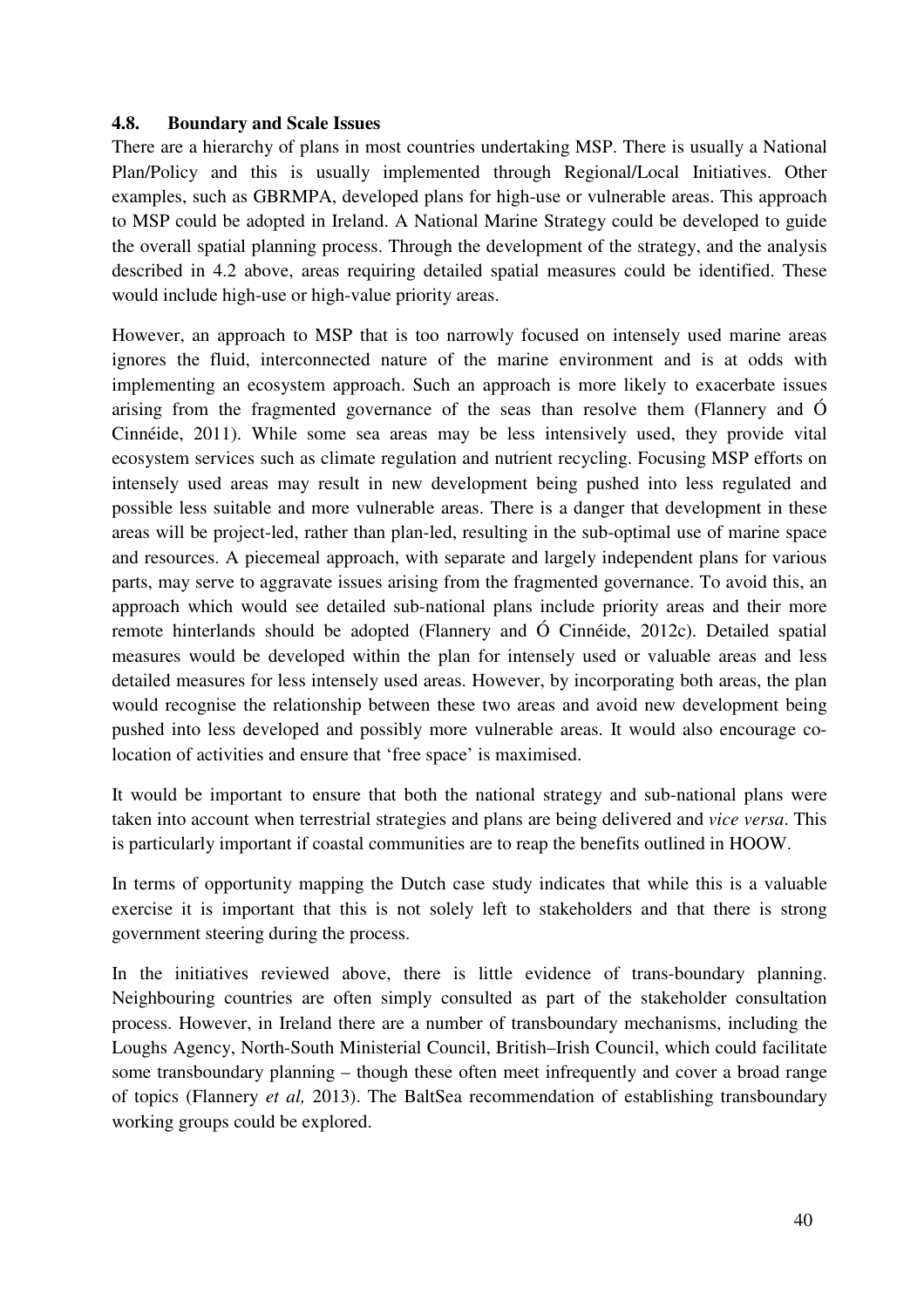Implementation of the ESSIM initiative has been frustrated due to negative institutional interplay between it and other marine resource management regimes. Similarly, the Dutch example illustrates that a number of different landward boundaries were being used, depending on different management functions. The MSP Framework for Ireland needs to be cognisant of the different regime boundaries and foster positive interplay between MSP and other resources management regimes. Furthermore, the BaltSea project demonstrates that boundary agreement may be translated differently by parties with no exact agreement as to where the boundary is at sea.

#### **5. Future Research and Analysis**

It is clear that a vast amount of pre-planning research and analysis is necessary for effective MSP. In Ireland, a considerable amount of relevant data is available which can be used to inform future plans. Analysis of key datasets should be conducted to develop some of the necessary information for MSP in Ireland and to identify key data and information gaps. In Northern Ireland, pre-planning data gathering and stakeholder engagement began before MSP legislation was finalised. In Ireland, analysis of the spatial implications of policies, trends and pressures, stakeholder analysis, ecological and socio-economic data collation and mapping could be undertaken prior to the MSP process being formalised.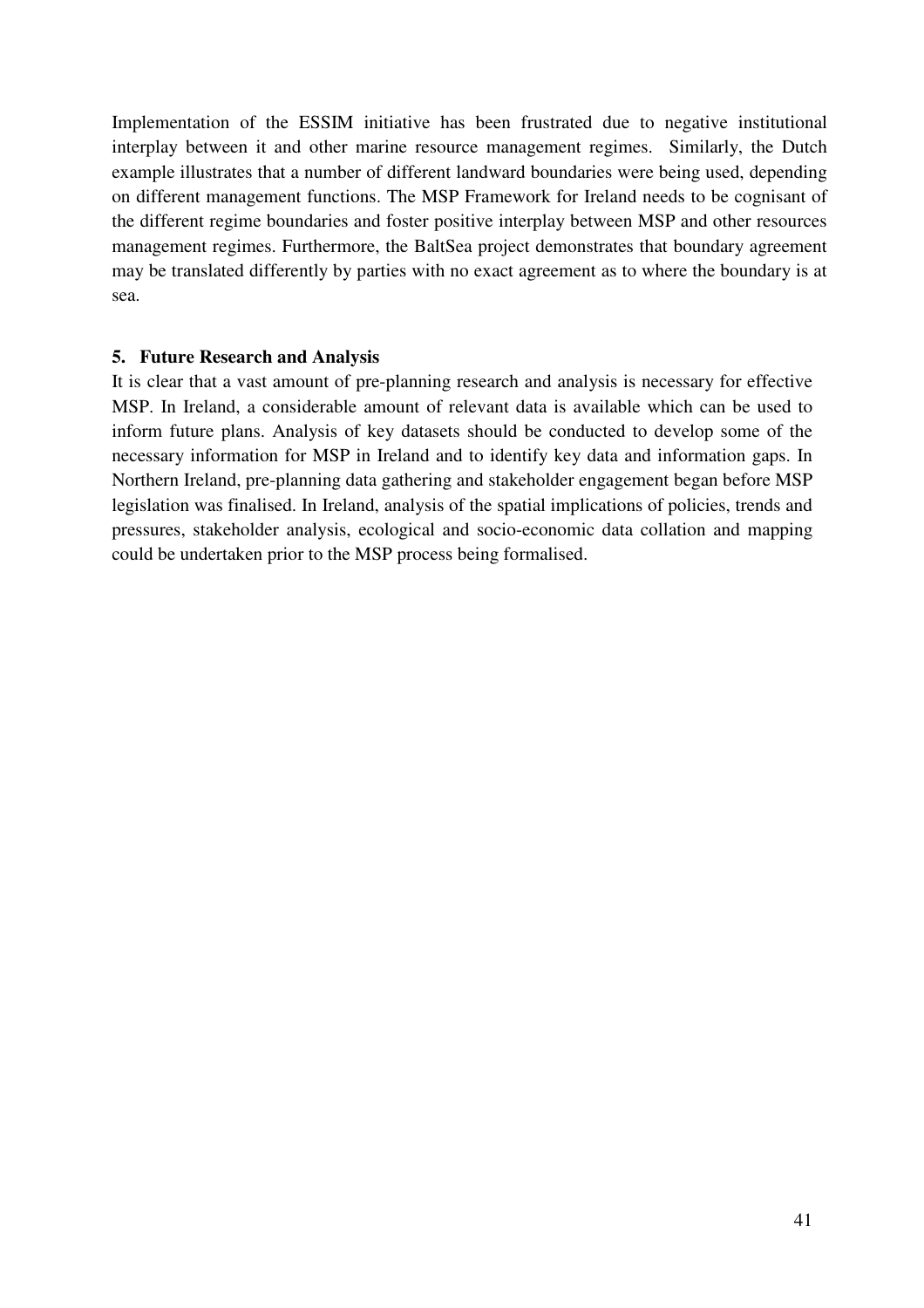#### **6. References**

- Arkema, K. K., Abramson, S. C. and Dewsbury, B. M. (2006) Marine ecosystem-based management: from characterization to implementation, *Frontiers in ecology and the environment*, 4(10), pp. 525-532.
- Day, J. (2008) The need and practice of monitoring, evaluating and adapting marine planning and management lessons from the Great Barrier Reef, *Marine policy*, 32(5), pp. 823-831.
- DFO (2002a) *Canada's Ocean Strategy*, available at: http://www.dfompo.gc.ca/oceans/publications/cos-soc/index-eng.asp
- DFO (2002b) *The Policy and Operational Framework for Integrated Management of Estuarine, Coastal and Marine Environments in Canada*, available at: http://www.dfompo.gc.ca/oceans/publications/cosframework-cadresoc/index-eng.asp
- DFO (2007) *Eastern Scotian Shelf integrated ocean management plan*, Dartmouth, NS: DFO.
- DFO (2011) Transformation at Fisheries and Oceans Canada, Memorandum issued to all DFO employees  $13<sup>th</sup>$  October 2011, available at: http://www.cbc.ca/news/pdf/nl-dfomemo-20111013.pdf
- Donnelly, J. E., Thompson, K. and Ross, D. (2010) Firth of Clyde marine spatial plan, Clydebank: SSMEI Clyde Pilot.
- Douvere, F. and Badman, T. (2012) *Mission Report, Reactive Monitoring Mission to Great Barrier Reef, Australia, 6th to 14th March 2012*, available at: http://whc.unesco.org/en/documents/117104/
- Ehler, C. and F. Douvere (2009), *Marine spatial planning: a step-by-step approach toward ecosystem-based management*, Paris: UNESCO.
- Fetissov, M., Aps, R. and Kopti, M. (2011) *BaltSeaPlan Web advanced tool in support of Maritime Spatial Planning*. BaltSea Project, available at: www.baltseaplan.eu.
- Flannery, W. (2011) *Marine Spatial Planning From an Irish Perspective: Towards Best Practice in Integrated Maritime Governance*, National University of Ireland Galway: Galway (unpublished thesis).
- Flannery, W. and Ó Cinnéide, M. (2012a) Deriving Lessons Relating to Marine Spatial Planning from Canada's Eastern Scotian Shelf Integrated Management Initiative, *Journal of Environmental Policy & Planning*, 14 (1), pp. 97–117.
- Flannery, W. and Ó Cinnéide, M. (2012b) Stakeholder Participation in Marine Spatial Planning: Lessons from the Channel Islands National Marine Sanctuary, *Society & Natural Resources*, 25 (8), pp. 727–742.

Flannery, W. and Ó Cinnéide, M. (2012c) A roadmap for marine spatial planning: A critical

- examination of the European Commission's guiding principles based on their application in the Clyde MSP Pilot Project, *Marine Policy*, 36 (1), pp. 265–271.
- Flannery, W., O'Hagan, A.M., O'Mahony, C., Ritchie, H., and Twomey, S. (2013) Transboundary Marine Spatial Planning: Challenges and Opportunites on the island of Ireland, Working paper - to be submitted to *Marine Policy*.
- Foster, E., Haward, M. and Coffen-Smout, S. (2005) Implementing integrated oceans management: Australia's south east regional marine plan (SERMP) and Canada's eastern Scotian shelf integrated management (ESSIM) initiative, *Marine policy*, 29(5), pp. 391- 405.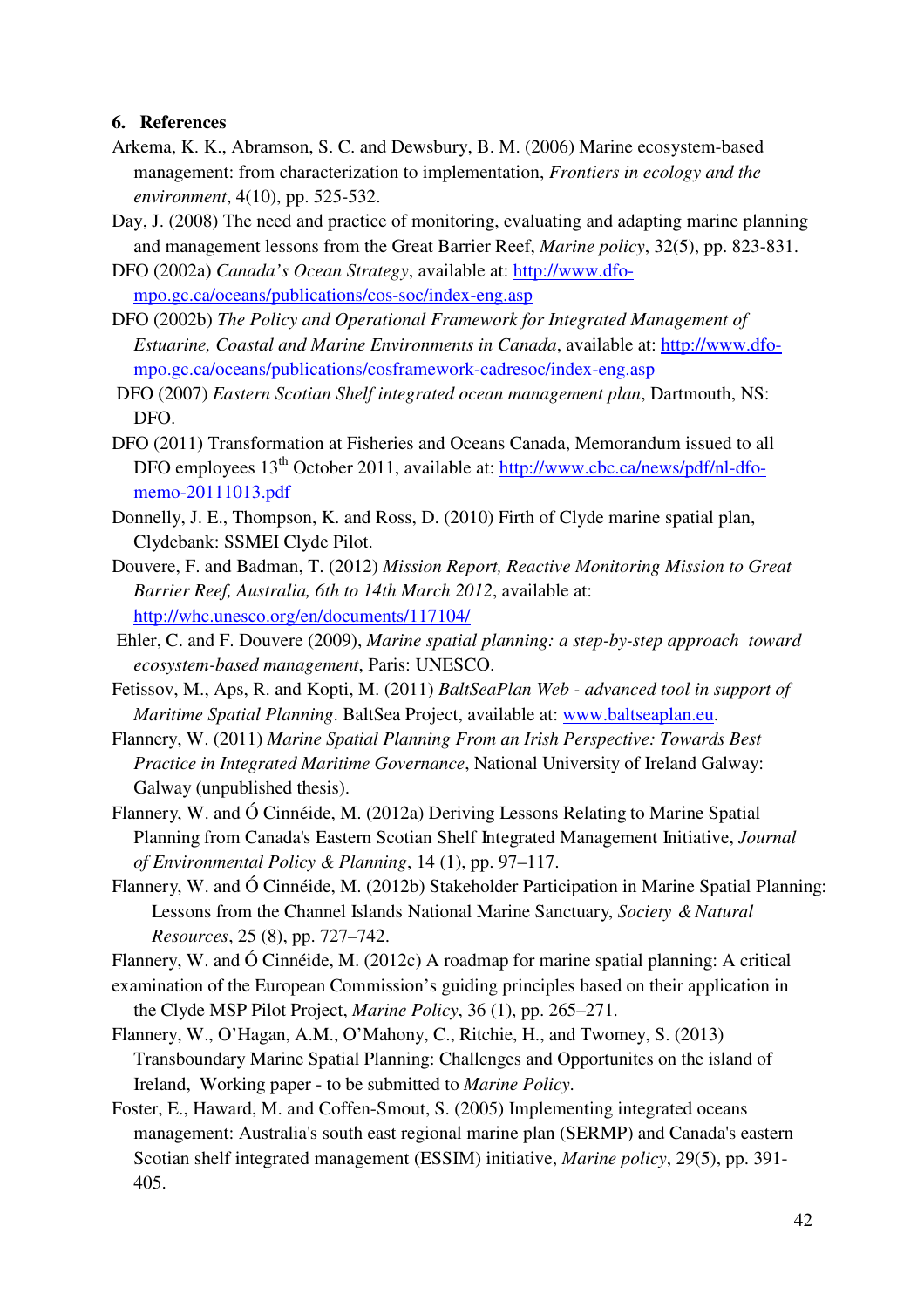- Gee,K., Kannen, A. and Heinrich, B. (2012) *BaltSea Vision 2030*. BaltSea Project, available at: www.baltseaplan.eu.
- Government of Canada (2005) *Canada's Oceans Action*, available at: http://www.dfompo.gc.ca/oceans/publications/oap-pao/page01-eng.asp
- Haskoning UK Ltd. (2005) *Sustainable development criteria and the ecosystem approach: SSMEI desk study*. Edinburgh: Haskoning UK Ltd.
- Haskoning UK Ltd. (2005) *Sustainable development criteria and the ecosystem approach: SSMEI desk study.* Edinburgh: Haskoning UK Ltd.
- Jay S, Klenke T, Ahlhorn, F. & Ritchie, H. (2012) Early European experience in marine spatial planning: planning the German exclusive economic zone. *European Planning Studies*, 20, pp. 2013-2031.
- Jay, S., Flannery, W., Vince, J., Liu, W., Xue, J.G., Matczak, M., Zaucha, J., Janssen, H., van Tatenhove, J., Toonen, H., Morf, A., Olsen, E., Suarez de Vivero, J.L., Rodriguez Mateos, J.C., Calado, H., Duff, J. & Dean, H. (2013). International progress in marine spatial planning, *Ocean Yearbook.* 27.
- Käppeler, B., Toben, S., Chmura, G., Walkowicz, S., Nolte, N., Schmidt, P., Lamp, J., Göke, C. and Mohn, C. (2012*) Developing a Pilot Maritime Spatial Plan for the Pomeranian Bight and Arkona Basin*. BaltSea Project, available at: www.baltseaplan.eu.
- Kelly, C., Gray, L., Shucksmith, R. and Tweddle, J. (2012) *Review of the Marine Spatial Plan for the Shetland Islands*. NAFC Marine Centre, available at: http://www.nafc.ac.uk/Review-of-the-Shetland-Marine-Spatial-Plan.aspx
- Knol, M. (2010) Scientific advice in integrated ocean management: The process towards the Barents Sea plan, *Marine Policy*, 34, pp. 252–260.
- McCuaig, J. and Herbert, G. (2013) *Review and evaluation of the Eastern Scotian Shelf Integrated Management (ESSIM) Initiative*, available at: http://waves-vagues.dfompo.gc.ca/waves-vagues/search-recherche/display-afficher/348379
- NOAA (2011). *Strategic Advice on Designing and Implementing Coastal and Marine Spatial Plans Report from the NOAA Science Advisory Board*. Available at: http://www.sab.noaa.gov/Meetings/2011/may/ESMWG\_CMSP\_\_Report\_Text\_2May11.p df
- Olsson, P., Folke, C. Hughes, T.P. (2008) Navigating the transition to ecosystem-based management of the Great Barrier Reef, Australia, *Proceedings of the National Academy of Sciences*, 105 (28). pp. 9489 –9494.
- Pentz, T. (2012) Stakeholder involvement in MSP. BaltSea Project, available at: www.baltseaplan.eu.
- Rutherford, R. J., Herbert, G. J. and Coffen-Smout, S. S. (2005) Integrated ocean management and the collaborative planning process: the Eastern Scotian Shelf Integrated Management (ESSIM) Initiative, *Marine policy*, 29(1), pp. 75-83.
- SAC (2008) *ESSIM stakeholder advisory council terms of reference*, Dartmouth, NS: DFO.
- SAC (2008) *ESSIM stakeholder advisory council terms of reference*, Dartmouth, NS: DFO.
- Schaefer, N. and Barale, V. (2011) Maritime spatial planning: opportunities and challenges in the framework of the EU integrated maritime policy, *Journal of coastal conservation*, 15(2), pp. 237-245.